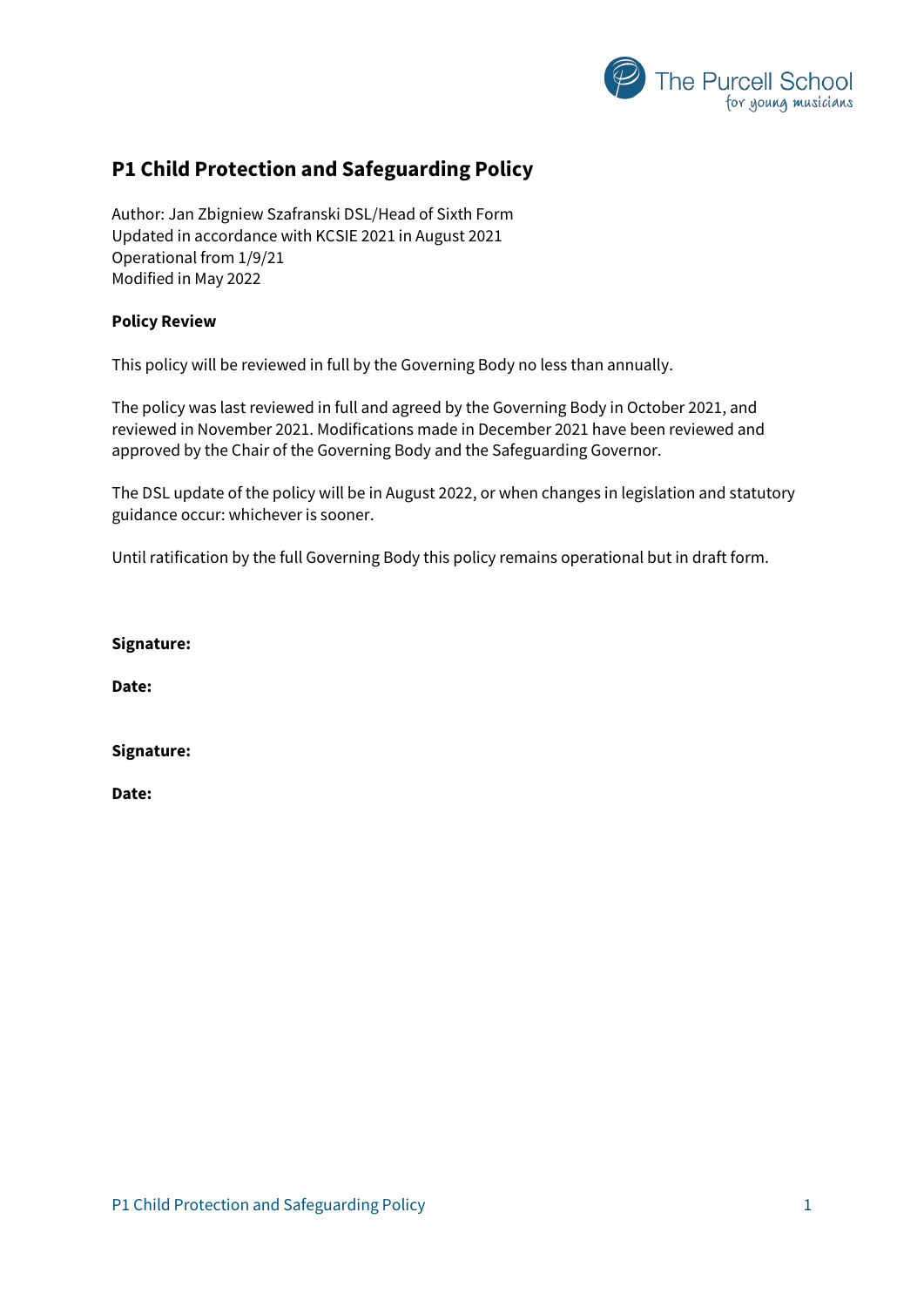

The original signed copy is held by Mr Jan Zbigniew Szafranski (DSL) This policy is available on request from the School Office and on the school website: **www.purcell-school.org**

| <b>PAGE</b>    | <b>CONTENTS</b>                                                                   |  |  |  |  |
|----------------|-----------------------------------------------------------------------------------|--|--|--|--|
| 3              | Introduction                                                                      |  |  |  |  |
| 5              | <b>Statutory Framework</b>                                                        |  |  |  |  |
| $\overline{7}$ | Roles and Responsibilities                                                        |  |  |  |  |
|                | a) The Governing Body                                                             |  |  |  |  |
|                | b) The Principal                                                                  |  |  |  |  |
|                | c) The Designated Safeguarding Lead (DSL)                                         |  |  |  |  |
|                | d) School staff                                                                   |  |  |  |  |
|                | e) Parents and Guardians                                                          |  |  |  |  |
|                | f) Students                                                                       |  |  |  |  |
| 12             | Training and local risk areas                                                     |  |  |  |  |
| 17             | When to be concerned                                                              |  |  |  |  |
| 28             | Dealing with a disclosure                                                         |  |  |  |  |
| 29             | Record keeping                                                                    |  |  |  |  |
| 30             | Confidentiality                                                                   |  |  |  |  |
| 31             | <b>School Procedures</b>                                                          |  |  |  |  |
| 32             | <b>Communication with Parents</b>                                                 |  |  |  |  |
| 32             | Allegations involving School Staff/Volunteers/Contractors                         |  |  |  |  |
| 35             | Monitoring and evaluating Child Protection arrangements                           |  |  |  |  |
|                | <b>APPENDIX</b>                                                                   |  |  |  |  |
| 36             | 1. Indicators of abuse and neglect                                                |  |  |  |  |
| 40             | 2. Contact check-list                                                             |  |  |  |  |
| 42             | 3. List of Safeguarding Policies                                                  |  |  |  |  |
| 43             | 4. Actions where there are concerns about a child (flowchart)                     |  |  |  |  |
| 45             | 5. KCSIE (DfE 2020) - Part One: Information for all school staff                  |  |  |  |  |
| 46             | 6. Link to: Guidance for Safer Working Practice for Adults who work with Children |  |  |  |  |
|                | and Young People in Education (May 2019)                                          |  |  |  |  |
| 47             | 7. Operation Encompass                                                            |  |  |  |  |
| 48             | 8. Sexual violence and sexual harassment between children in schools and colleges |  |  |  |  |
|                | guidance (DfE 2021)                                                               |  |  |  |  |
| 49             | 9. Online Safety guidance                                                         |  |  |  |  |
| 50             | 10. Covid guidance into new academic year 2021-2022                               |  |  |  |  |
| 51             | 11. GDPR, data protection and Freedom of Information                              |  |  |  |  |
| 52             | 12. S12 Policy for Handling Allegations of Abuse Made Against Staff               |  |  |  |  |

The Purcell School has responded appropriately to all recent child protection issues and has cooperated fully with all the relevant external agencies.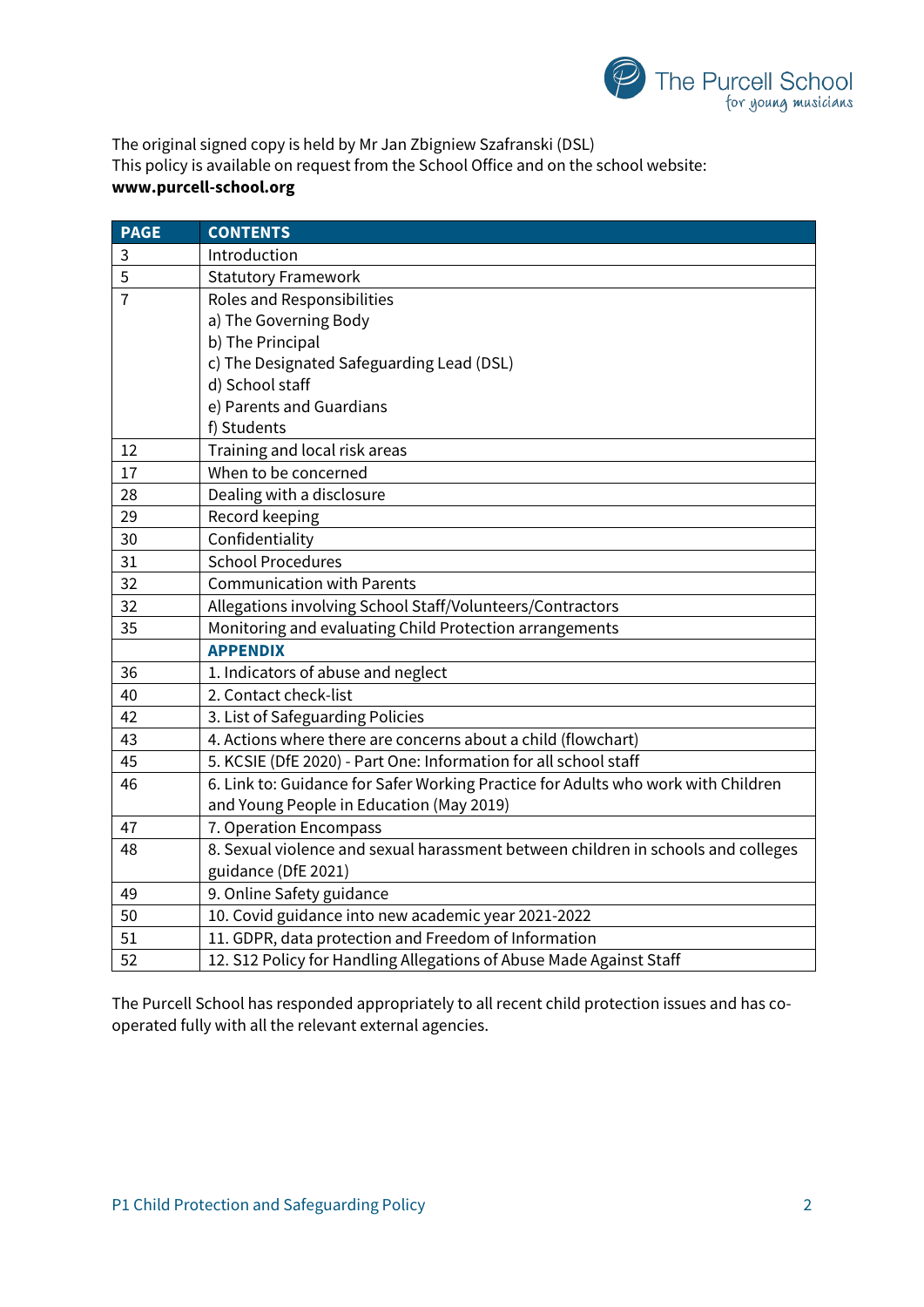

## **Introduction**

The Purcell School is committed to safeguarding and promoting the highest standard of welfare for students and expects the whole School community to share this commitment.

Safeguarding and promoting welfare is defined as protecting children from maltreatment, preventing impairment of children's health and/or development, ensuring that children are growing up in circumstances consistent with the provision of safe and effective care and taking action to enable all children to have the best outcomes (Working Together to Safeguard Children, DfE, 2018, pg.6).

This Child Protection Policy forms part of a suite of documents and policies which relate to the safeguarding responsibilities of the school. In particular this policy should be read in conjunction with Keeping Children Safe in Education (DfE,2021), the Staff Recruitment Policy, Behaviour and Sanctions Policy, Anti-Bullying Policy, Staff Code of Conduct and ICT Acceptable Use Policy. The full list of documents is listed in Appendix Three. Staff must be aware of the role of the designated safeguarding lead (including the identity of the designated safeguarding lead and deputies) and be alert to the safeguarding response to children who go missing from education.

A child is in need of protection if they are in immediate danger or at risk of harm now or in the future.

There can be no question that a specialist music school is an environment quite unlike any other. The nature of the provision, the diversity of the student body, the lack of traditional year group divisions, the relative "informality" of a creative environment/creative working and the large number of part-time visiting staff, all require specific consideration in terms of safeguarding students from potential risk. Whilst this Child Protection and Safeguarding Policy, together with an accompanying suite of complementary policies, outlines the School's approach to safeguarding in a more general sense, some of these environment-specific considerations and how the School meets the specific needs of the environment are outlined in P22 Contextual Safeguarding at The Purcell School.

## **Purpose of a Child Protection Policy**

To inform staff, parents, volunteers, contractors governors and children about the school's responsibilities for safeguarding children.

To enable everyone to have a clear understanding of how these responsibilities should be carried out.

#### **Hertfordshire Safeguarding Children Partnership Procedures**

The school follows the procedures and inter-agency procedures established by the Hertfordshire Safeguarding Children Partnership (HSCP); a guide to procedure and practice for all agencies in Hertfordshire working with children and their families.

#### <https://hertsscb.proceduresonline.com/index.htm>

Note: Students at Purcell have homes in a number of different Local Authorities (LAs), each of which has its own safeguarding procedures. Before proceeding with a referral or Child Protection

P1 Child Protection and Safeguarding Policy 3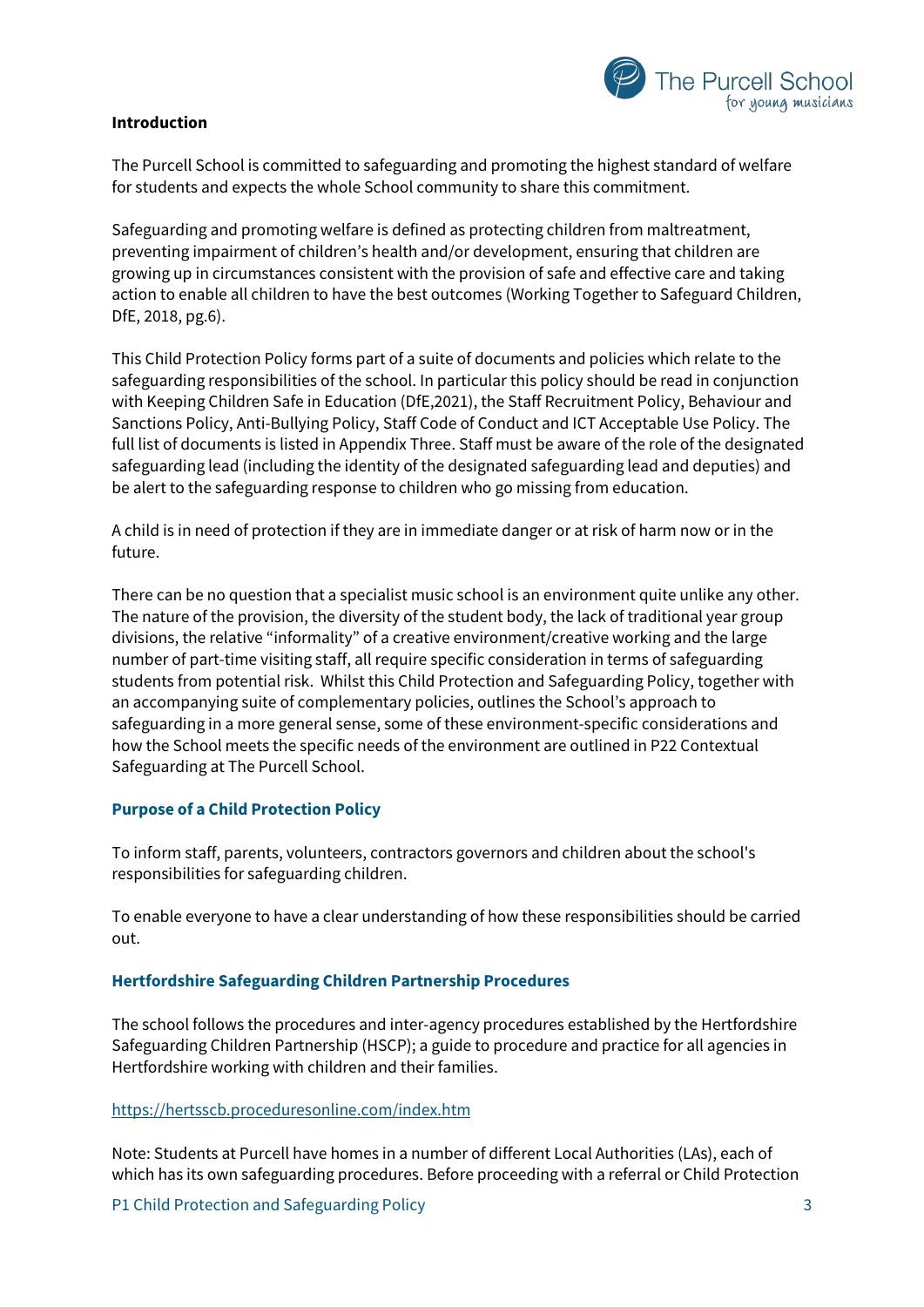## for young musicians Contact it is essential to establish the student's normal place of residence which can be found on SIMS, the School's Management Information System. The appropriate Local Authority can be ascertained by putting the postcode into the Government's website ["Report Child Abuse to a](https://www.gov.uk/report-child-abuse-to-local-council) local [council"](https://www.gov.uk/report-child-abuse-to-local-council). Any allegation against a member of staff is referred to Hertfordshire, as are incidents involving full time boarders.

The details below and throughout this document refer to student's resident in Hertfordshire, unless otherwise stated. When the child resides in another Local Authority, guidance should be sought (either from the DSL or directly from the LA) regarding particular arrangements for that LA.

## **School Staff and Volunteers**

All school staff have a responsibility to provide a safe environment in which children can learn. School staff and volunteers are particularly well placed to observe outward signs of abuse, changes in behaviour, and failure to develop, because they have daily contact with children.

## **Mission Statement**

- Embed a safeguarding culture in the School by establishing and maintaining an ethos and culture where children feel secure, are encouraged to talk, and are listened and responded to when they have a worry or concern.
- Establish and maintain an environment where school staff and volunteers feel safe, are encouraged to talk and are listened and responded to when they have concerns about the safety and wellbeing of a child.
- Ensure children know that there are adults in the school whom they can approach if they are worried.
- Ensure that children, who have additional/unmet needs are supported appropriately. This could include referral to early help services or Child Protection Contact to specialist services if they are a child in need and/or have been / are at risk of being abused and/or neglected.
- Consider how children may be taught about safeguarding, including online, through teaching and learning opportunities, as part of providing a broad and balanced curriculum: see KCSiE [\(DfE, 2021\) pp. 31-33.](https://assets.publishing.service.gov.uk/government/uploads/system/uploads/attachment_data/file/1021914/KCSIE_2021_September_guidance.pdf)
- Include opportunities in the PSHE/RSE curriculum for children to develop the skills they need to recognise and stay safe from abuse.
- Contribute to the five outcomes which are key to children's wellbeing:
	- $\circ$  to be healthy
	- o to stay safe
	- $\circ$  to enjoy and achieve
	- o to make a positive contribution
	- o to achieve economic wellbeing

Staff members working with children are advised to maintain an attitude of "*it could happen here*" and "*it could be happening to this child*" in connection with safeguarding. Staff should never assume that someone else will take action and share information that might be crucial in keeping children safe: this is everyone's responsibility. Whenever there are concerns about the welfare of a child, staff members must always act in the best interests of the child, taking immediate action and following the Child Protection and Safeguarding Policy.

The Purcell School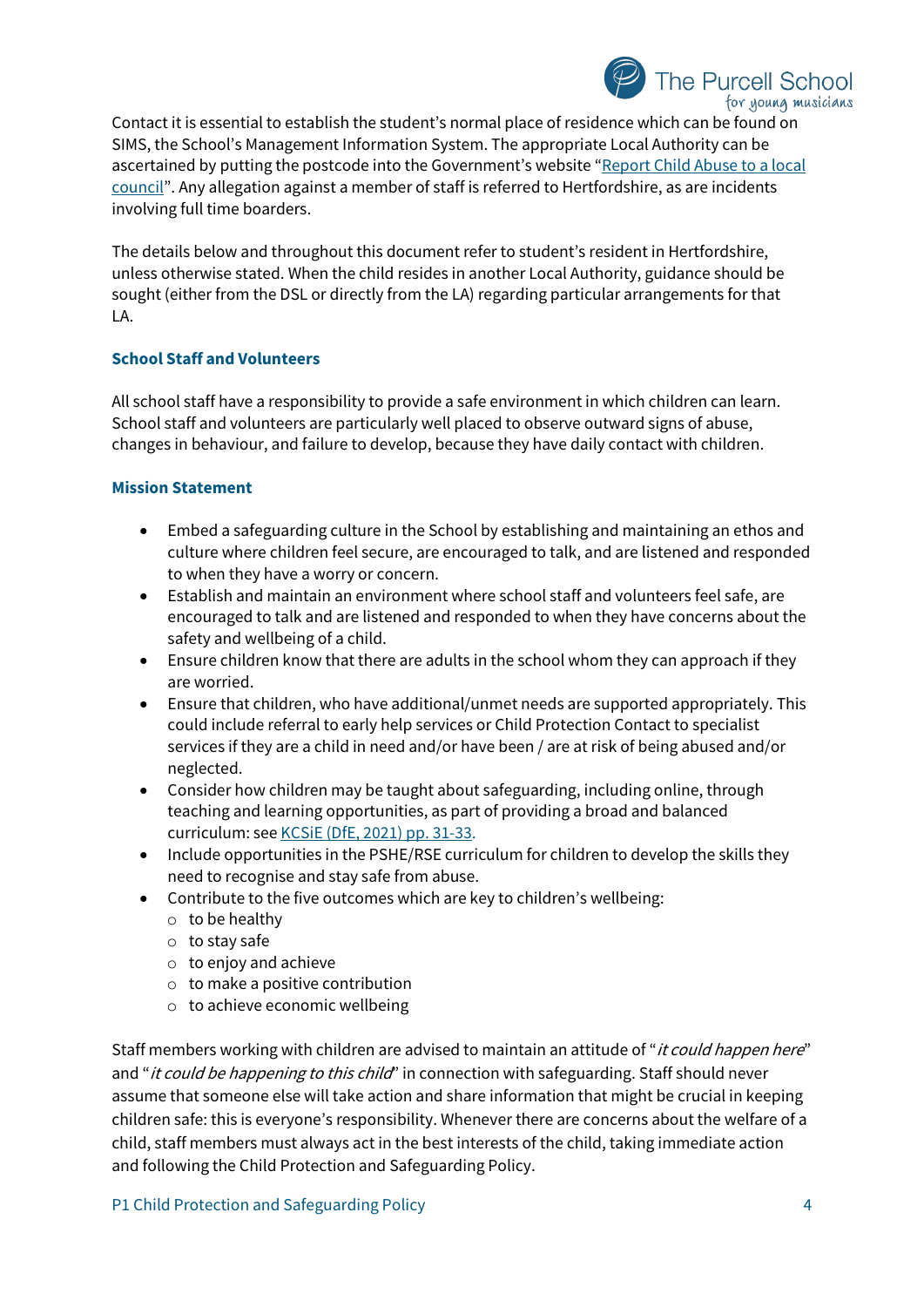

## **Implementation, Monitoring and Review of the Child Protection Policy**

The procedures for ensuring that the Purcell School operates to the highest standards in providing a safe environment for students are outlined in Section 12 of this policy.

#### **Statutory Framework**

In order to protect children from harm the school will act in accordance with the following legislation and guidance:

- The Children Act 1989
- The Children Act 2004
- Children and Social Work Act 2017
- Education Act 2002 (section 175/157)
- Education (Independent School Standards) Regulations 2014 require Independent Schools to safeguard and promote the welfare of children who are students at the school.
- Hertfordshire Safeguarding Children Partnership Manual
- ISI handbook for the Inspection of Schools The Regulatory Requirements February 2016
- Keeping Children Safe in Education (KCSIE) DfE September 2021
- Working Together to Safeguard Children (DfE guidance July 2018)
- The Education (Pupil Information) (England) Regulations 2005
- Counter Terrorism and Security Act 2015 (Section 26) Prevent Duty
- Disqualification under the Childcare Act 2006 (February 2015)
- What to do if you're worried if a child is being abused (March 2015)
- The use of social media for on-line radicalisation (July 2015)
- Mental Health and Behaviour in Schools (March 2015)
- Counselling in Schools A Blueprint for the future (March 2015)
- Sexual Offences Act (2003)
- Female Genital Mutilation Act 2003 (section 74, Serious Crime Act 2015)
- Sexual Violence and Sexual Harassment between Children in Schools and Colleges DfE September 2021
- Anti-social Behaviour, Crime and Policing Act 2014 (makes it a criminal offence to force someone to marry including taking overseas to force them to marry whether or not the marriage takes place).
- Serious Violence Strategy 2018

KCSIE (DfE 2021) states that governing bodies should ensure that the School contributes to multiagency working in line with statutory guidance Working Together to Safeguard Children (DfE [2018/updated 9 December 2020\).](https://www.gov.uk/government/publications/working-together-to-safeguard-children--2)

HM Government's 'Working Together to Safeguard Children' (2018) requires all schools in Hertfordshire to follow the procedures for protecting children from abuse which are established by the Hertfordshire Safeguarding Children Partnership. Schools are also expected to ensure that they have appropriate procedures in place for responding to situations in which they believe:

• a child has been abused or is at risk of abuse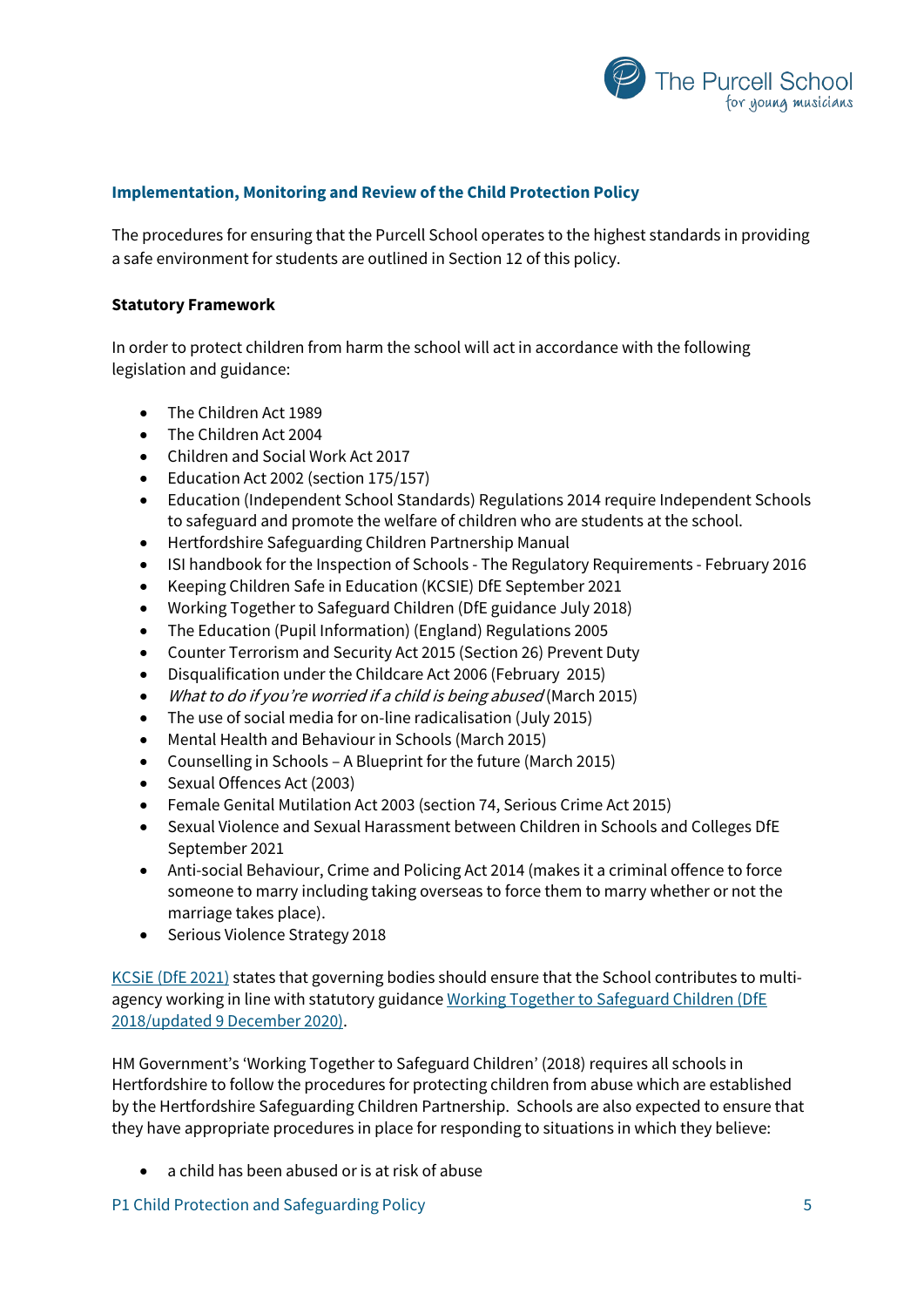

• a member of staff has behaved in a way that has, or may have harmed a child or indicates by their behaviour that they pose a risk of harm.

KCSiE [\(DfE 2021\)](https://assets.publishing.service.gov.uk/government/uploads/system/uploads/attachment_data/file/1021914/KCSIE_2021_September_guidance.pdf) places the following responsibilities on all schools:-

- Schools should be aware of and follow the procedures established by the Hertfordshire Safeguarding Children Partnership.
- Staff should be alert to signs of abuse and know to whom they should report any concerns or suspicions.
- Schools should have procedures (of which all staff are aware) for handling suspected cases of abuse of students, including procedures to be followed if a member of staff is accused of abuse, or suspected of abuse.
- A Designated Safeguarding Lead should have responsibility for co-ordinating action within the school and liaising with other agencies.
- Staff with designated responsibility for Child Protection should receive appropriate training every two years.

The School is committed to following the Prevent Duty Guidance 2015, having due regard to the requirement to prevent children from being drawn into terrorism.

In accordance with Section 5B of the Female Genital Mutilation Act 2003 (as inserted by Section 74 of the Serious Crime Act 2015) staff are aware of their statutory duty to report to the police where they discover either through disclosure by the victim or visual evidence that FGM appears to have been carried out on a girl under 18.

KCSiE (DfE 2021) also states:

Governing bodies and proprietors have a strategic leadership responsibility for their school's or college's safeguarding arrangements and must ensure that they comply with their duties under legislation. They must have regard to this guidance, ensuring policies, procedures and training in their schools or colleges are effective and comply with the law at all times.

The role of the Designated Officer, known in Hertfordshire as the **Local Authority Designated Officer (LADO),** is set out in 'Working Together to Safeguard Children' (2018). The LADO works within Children's Services and should be alerted to all cases in which it is alleged that a person who works with children has:

- behaved in a way that has harmed, or may have harmed, a child;
- possibly committed a criminal offence against children, or related to a child;
- behaved towards a child or children in a way that indicates s/he is unsuitable to work with children.

The LADO role applies to paid, unpaid, volunteer, casual, agency and self-employed workers. They capture concerns, allegations or offences emanating from outside of work. The LADO is involved from the initial phase of the allegation through to the conclusion of the case. They will provide advice, guidance and help to determine whether the allegation sits within the scope of the procedures.

P1 Child Protection and Safeguarding Policy 6 The LADO helps co-ordinate information-sharing with the right people and will also monitor and track any investigation, with the aim to resolve it as quickly as possible.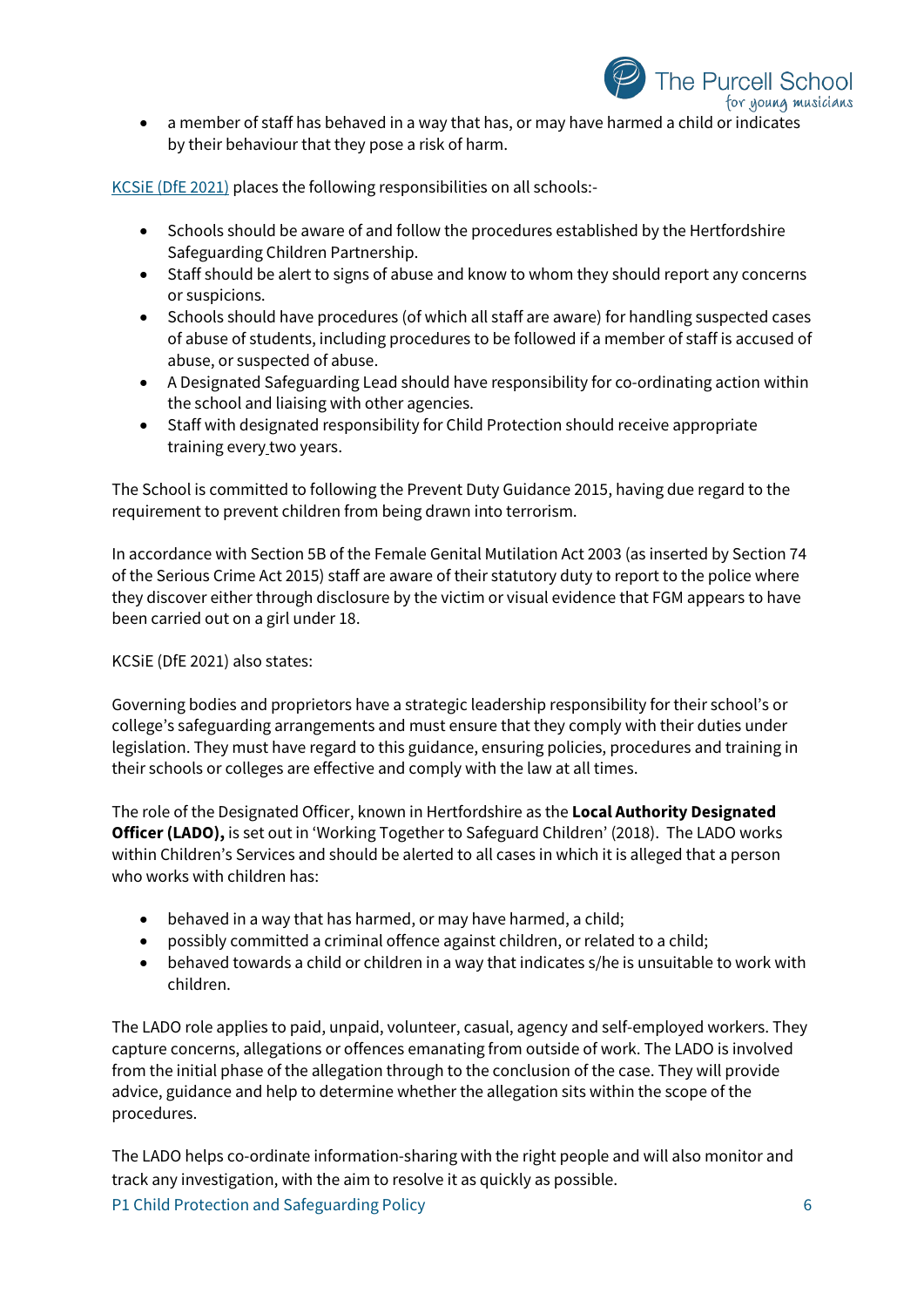

#### **Roles and Responsibilities**

## **The Governing Body**

Governing bodies and proprietors must ensure that they comply with their duties under legislation. They must also have regard to this guidance to ensure that the policies, procedures and training in their schools or colleges are effective and comply with the law at all times. The Governors acknowledge that safeguarding duties are the responsibility of the entire Governing Body. The Education Committee (a sub-committee of the Governing Body) monitors the effectiveness of the School's child protection responsibilities and arrangements. Additionally Governing bodies should have a senior board level lead to take leadership responsibility for the school's safeguarding arrangements.

The nominated governor for child protection is: **Dr. Rebecca Mooney: 07866 461482 r.mooney@purcell-school.org**

The nominated governor visits school regularly and during those visits conducts spot-check interviews with staff concerning what to do in cases of suspected abuse and how to respond to a child making a disclosure.

In particular the Governing Body must ensure:

- their contribution to inter-agency working, which includes providing a coordinated offer of early help when additional needs of children are identified;
- that there are effective procedures in place to deal with allegations of abuse made by other children;
- that an effective child protection policy is in place, together with a staff code of conduct and that all relevant polices are made available on the School's website;
- ensuring that staff induction is in place with regard to child protection and safeguarding:
- that all staff are clear about their roles and responsibilities;
- that all staff are provided with Part One (or Annex A where appropriate) and Annex B of Keeping Children Safe in Education (DfE Sept 2021)
- That appropriate filters and monitoring systems are in place to safeguard children from potentially harmful and inappropriate online material. Additional supportive material is provided in Annex D of KCSiE (DfE 2021).
- that a Designated Safeguarding Lead and deputy(ies) are appointed as the safeguarding lead and deputies respectively and that their key activities in this area (and protected time for them) are explicit in the job description approved by the Governing Body;
- that an appropriate senior member of staff from the school leadership team is appointed to the role of DSL;
- that the DSL and deputy(ies) undergo formal child protection training every two years, in line with KCSiE and HSCP procedures, and receive regular, at least annual, safeguarding updates via e-bulletins, meeting other DSLs, or taking time to read and digest safeguarding developments, for example;
- that acting in the best interests of children and young people is the priority and that a culture is created in which staff are confident to challenge senior leaders over any safeguarding concerns;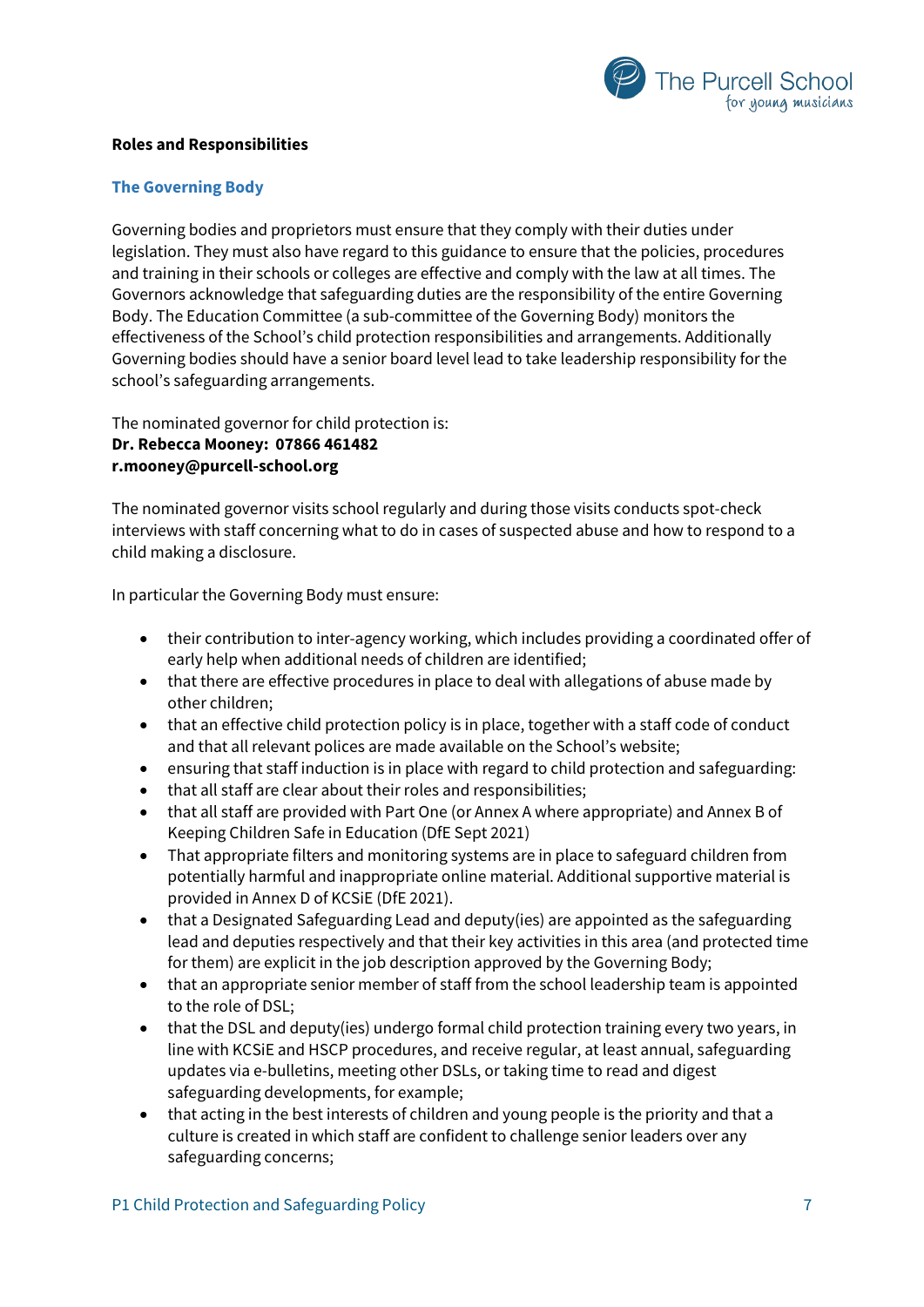

- that staff have the necessary skills, knowledge and understanding to keep safe children who are looked after by a local authority;
- that children are taught about how to keep themselves safe, including online safety;
- that a member of the Governing Body (usually the Chair) is nominated to be responsible in the event of an allegation of abuse being made against the Principal;
- that safeguarding policies and procedures are reviewed annually and that information is provided to the local authority concerning them and concerning how the above duties have been discharged;
- that Safeguarding is a standing item on all agendas of the Governing Body and Education Committee;
- that the minutes of the annual review of safeguarding (Summer meeting conducted by the DSL and the Governor responsible for Child Protection) demonstrate the appropriate depth and breadth of the review;
- that any referrals to the Disclosure and Barring service, Teaching Regulation Authority, Charity Commission or any other statutory authority are made when required.

## **The Principal**

The Principal (in consultation with the Governor for Child Protection) has a duty to insist all staff follow procedures which ensure the safety and welfare of students. In particular the Principal must:

- understand the role of the DSL and approve his or her job description and ensure that s/he has the necessary resources – including protected time – to discharge his or her responsibilities and provide advice and support to other staff on welfare and child protection matters;
- receive Level 1 Safeguarding training every three years
- ensure that matters of child protection and safeguarding are regularly discussed by the DSL and the Senior Leadership team;
- brief Governors on a termly basis and more frequently if there are particular issues;
- in the circumstances of an allegation against a member of staff (or a volunteer) be the person to whom staff refer the matter;
- make a report to the DBS if any employee, volunteer or contract worker resigns, withdraws from voluntary activity or ceases to be employed by the School because s/he is considered unsuitable to work with children; the Principal will make the report within one month; no exceptions will be made and settlement agreements will not apply in this connection;
- ensure that if a teacher resigns or is dismissed as a result of 'unacceptable professional conduct' or 'conduct which may bring the teaching profession into disrepute' or in consequence of a conviction, that it considers making a report to the Teaching Regulation Authority.

The Designated Safeguarding Lead & the school's Prevent Lead is: **Jan Zbigniew Szafranski (known internally as Ziggi): 01923 331113 (Emergency: 07388 631432) [z.szafranski@purcell-school.org](mailto:z.szafranski@purcell-school.org)**

Mr Jan Zbigniew Szafranski is a member of the Senior Leadership Team. During term time the DSL and/or a deputy will always be available (during school hours) for staff in the school to discuss any safeguarding concerns and the DSL (or a deputy) can be contacted out of hours/out of term.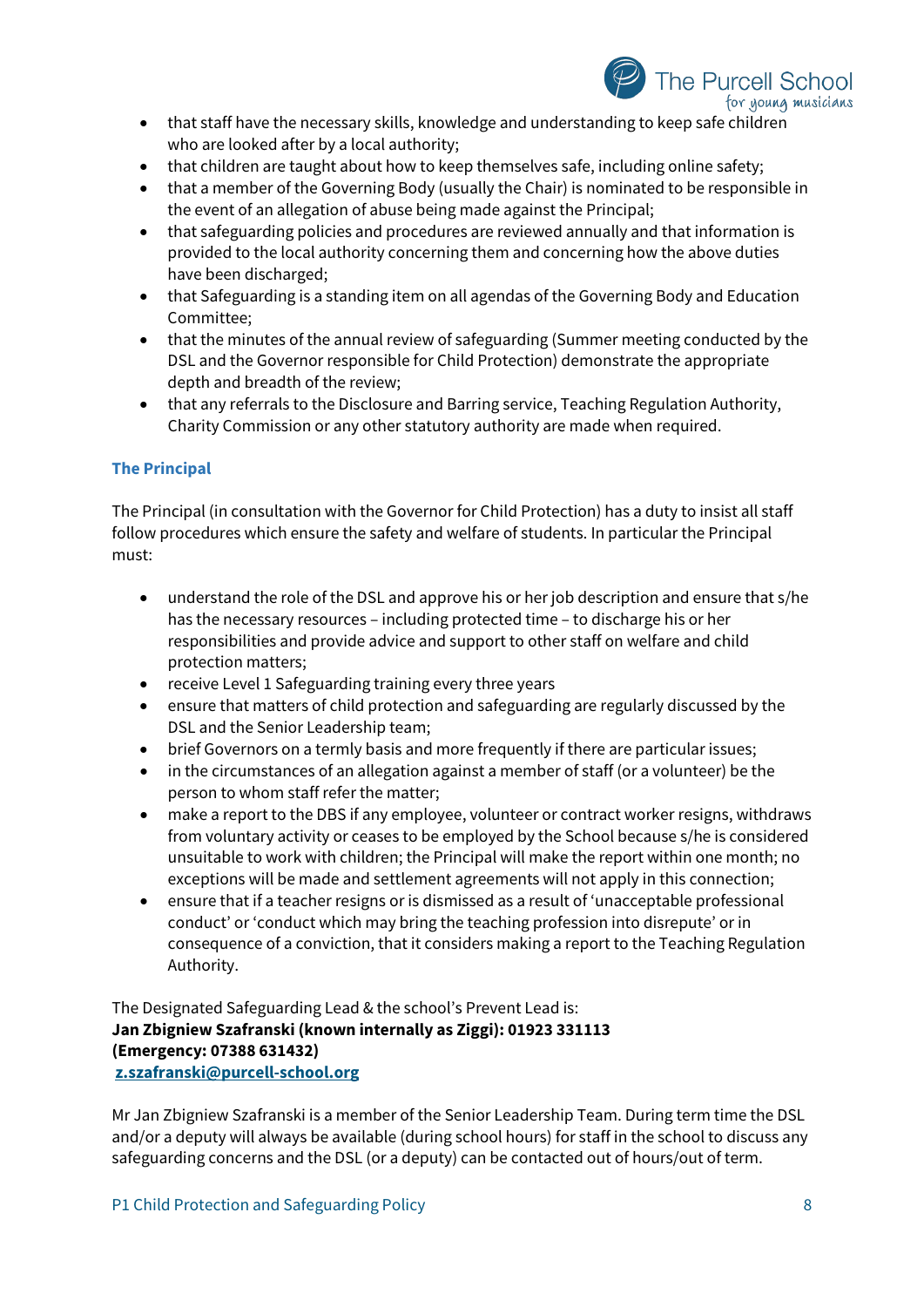

If the DSL and all deputies were to be unavailable, staff should speak to a member of SLT or to Herts Children's Safeguarding Partnership.

The Purcell School's Deputies for Designated Safeguarding Lead:

**Deborah Shah (Accompanist) - 01923 331108** (**07855 838603**) **- [d.shah@purcell-school.org](mailto:d.shah@purcell-school.org) Sally-Ann Whitty (Learning Support) – 01923 331150** (**07967 044336**) **- [s.whitty@purcell](mailto:s.whitty@purcell-school.org)[school.org](mailto:s.whitty@purcell-school.org)**

**Paul Hoskins (Director of Music) – 01923 331134 - [p.hoskins@purcell-school.org](mailto:p.hoskins@purcell-school.org) Paul Bambrough (Principal) – 01923 331105 - [p.bambrough@purcell-school.org](mailto:p.bambrough@purcell-school.org) Thomas Burns (Deputy Principal) – 01923 331141 -[t.burns@purcell-school.org](mailto:t.burns@purcell-school.org) Kate Cayley (Director of Boarding) – 01923 331116 - [k.cayley@purcell-school.org](mailto:k.cayley@purcell-school.org)**

See Appendix 2 for further contact details including other agencies.

The DSL takes lead responsibility for safeguarding and child protection (including online safety), The broad areas of responsibility for the DSL are:

- Managing Child Protection Contact Referrals and Cases
- Contacting the Child Protection Consultation Hub when advice is needed regarding child protection concerns which possibly meet the threshold for statutory intervention
- Completing Child Protection Contact Referrals for all cases of suspected abuse or neglect where there is a risk of significant harm to the child/young person, Police where a crime may have been committed and to the Channel programme where there is a radicalisation concern
- Liaise with the Principal to inform him of issues, especially ongoing enquiries under section 47 of the Children Act 1989 and police investigations.
- Act as a source of support, advice and expertise to staff on matters of safety and safeguarding and when deciding whether to make a Child Protection Contact Referral by liaising with relevant agencies
- Support staff who make Child Protection Contact Referrals and other service referrals
- Share information with appropriate staff in relation to a child's looked after (CLA) legal status (whether they are looked after under voluntary arrangements with consent of parents or on an Interim Care Order or Care Order) and contact arrangements with birth parents or those with parental responsibility.
- Ensure they have details of the CLA's social worker and the name of the virtual school Head Teacher in the LA that looks after the child or those currently working with a social worker.

## **Training**

The Designated Safeguarding Lead should undergo formal DSL training every two years. The DSL should also undertake Prevent awareness training every 3 years. In addition to this training, their knowledge and skills should be refreshed at least annually via such means as e-bulletins, meeting other DSLs, taking time to read safeguarding developments or attending conferences to:

• Understand the assessment process for providing early help and intervention, for example through locally agreed common and shared assessment processes such as early help assessments.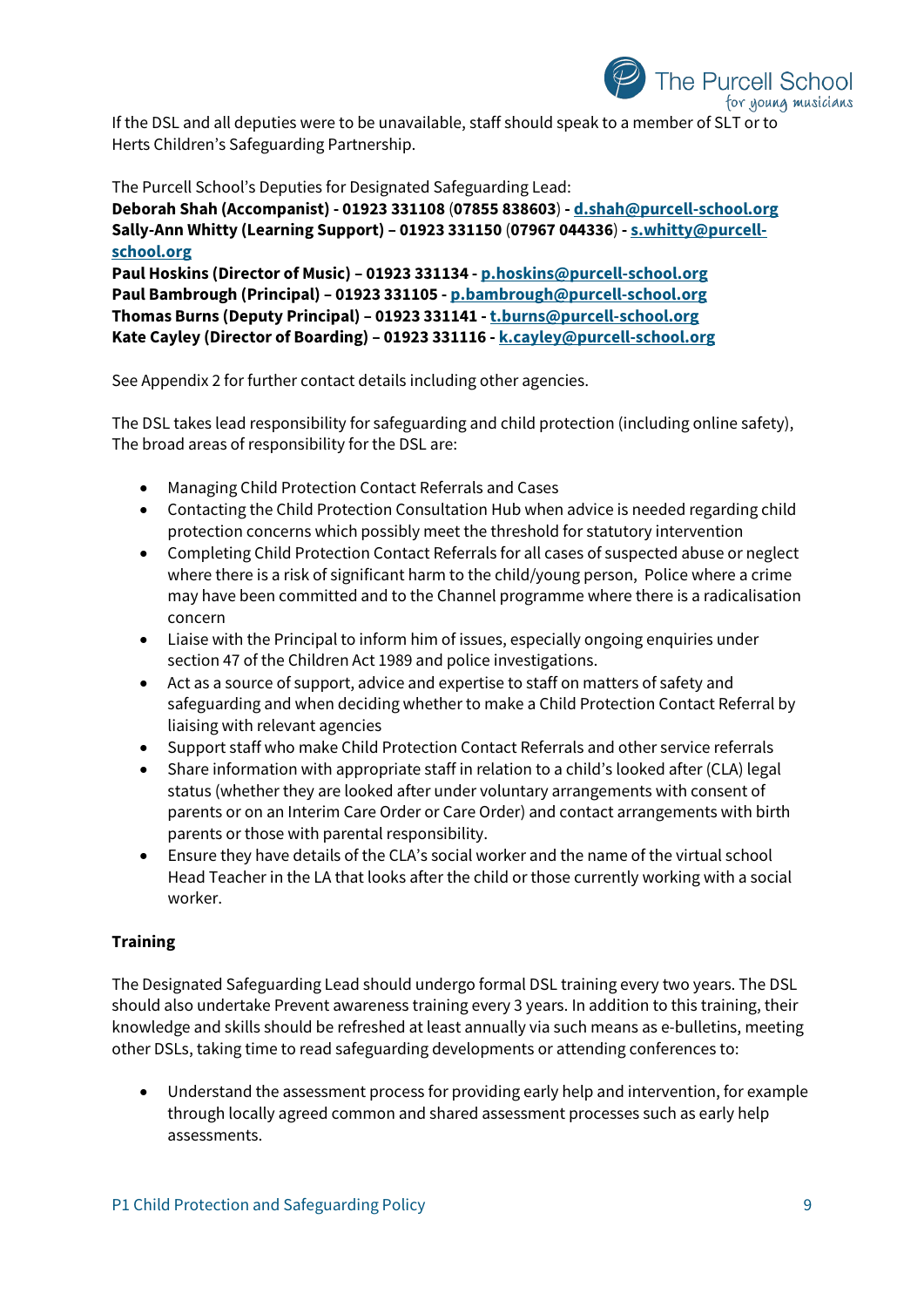

- Have a working knowledge of how Hertfordshire conduct a child protection case conference and a child protection review conference and be able to attend and contribute to these effectively when required to do so.
- Ensure each member of staff has access to and understands the school's child protection and safeguarding policy and procedures, especially new and part time staff who join the school staff.
- Understand and support the school with regards to the requirements of the Prevent duty and are able to provide advice and support to staff on protecting children from the risk of radicalisation.
- Are able to understand the unique risks associated with online safety and be confident that they have the relevant knowledge and up to date capability required to keep children safe whilst they are online at school or college
- Understand the importance of the role the DSL has in providing information and support to children social care in order to safeguard and promote the welfare of children
- Understand the lasting impact that adversity and trauma can have, including on children's behaviour, mental health and wellbeing, and what is needed in responding to this in promoting educational outcomes
- Are alert to the specific needs of children in need, those with special educational needs and disabilities (SEND), those with relevant health conditions and young carers
- Can recognise the additional risks that children with SEN and disabilities (SEND) face online, for example, from online bullying, grooming and radicalisation and are confident they have the capability to support SEND children to stay safe online
- Understand the importance of information sharing, both within the school and college, and with the safeguarding partners, other agencies, organisations and practitioners (Full details in Chapter one of Working Together to Safeguard Children)
- Be able to keep detailed, accurate, secure written records of concerns Child Protection Contact Referrals alongside referrals to other agencies
- Obtain access to resources and attend any relevant or refresher training courses.
- Encourage a culture of listening to children and taking account of their wishes and feelings, among all staff, in any measures the school may put in place to protect them.

## **Raising Awareness**

The Designated Safeguarding Lead should:

- Ensure the school's policies are known, understood and used appropriately by all staff, including part time, contractors, volunteers and supply staff.
- Work with the governing body ensure that the school's child protection and safeguarding policy is reviewed annually and the procedures and implementation are updated and reviewed regularly.
- Ensure the child protection and safeguarding policy is available publicly and that parents are aware that advice regarding early help and child protection concerns could be sought from the Consultation Hub and that Child Protection Contact Referrals about suspected abuse or neglect may be made.
- Ensure parents are aware of the school's statutory role regarding safeguarding of children.
- Link with Hertfordshire Safeguarding Children's Partnership (HSCP) to make sure staff are aware of training opportunities and the latest local policies on safeguarding.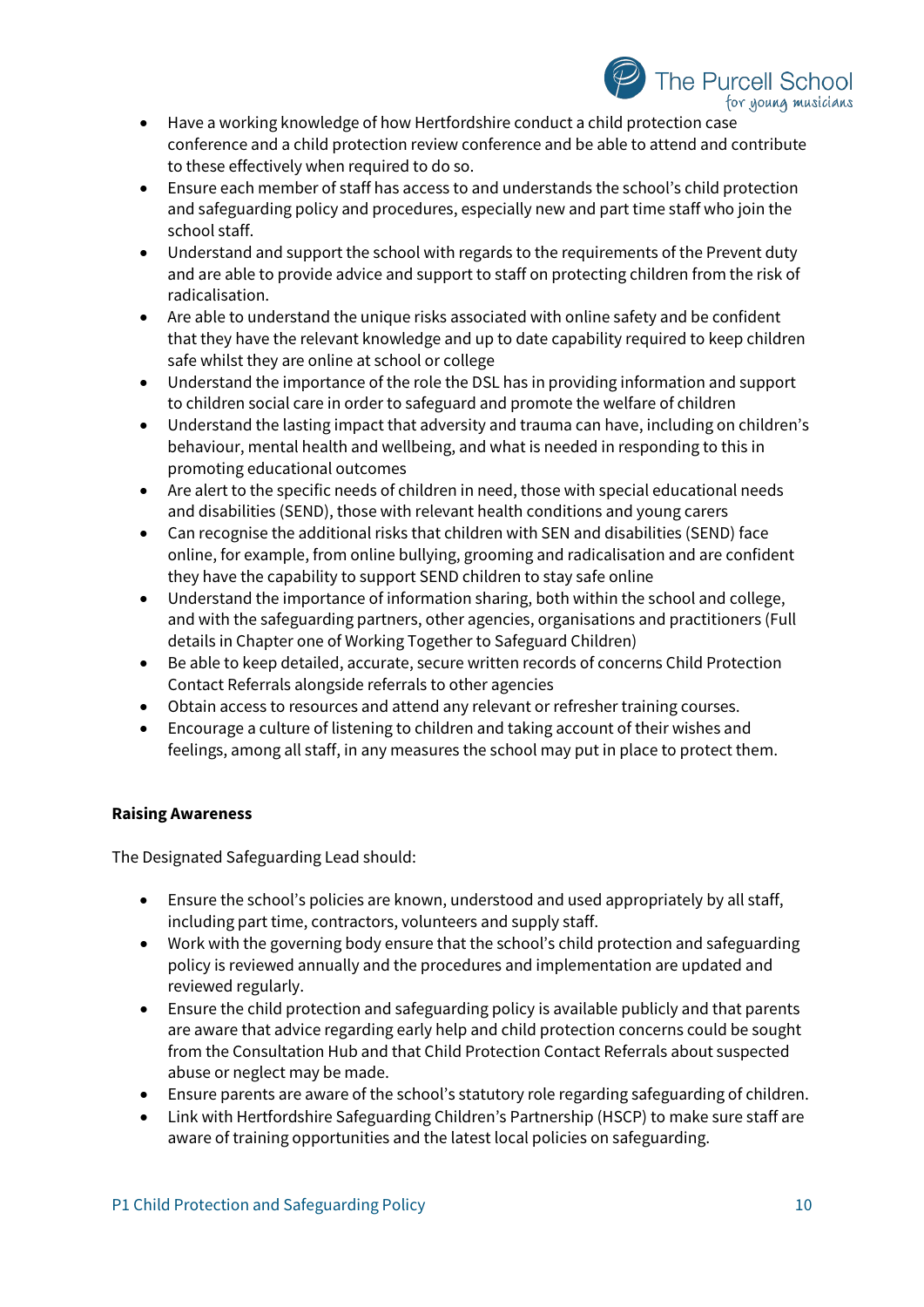

- Help promote educational outcomes by sharing the information about the welfare, safeguarding and child protection issues that children who have or have had a social worker are experiencing with teachers and school leadership team as appropriate.
- Ensure that when children leave the School their child protection file is passed on to any new school or college as soon as possible and transferred separately from the main student file, ensuring secure transit and confirmation of receipt. The file should not be sent until the child is physically attending the new school.
- In addition, the DSL should also consider whether it would be appropriate to share any information with the new school or college in advance of the child leaving to allow for support to be in place for when the child arrives.
- Obtain proof that the new school has received the safeguarding file for any child transferring and then destroy any information held on the child unless the case is currently open and in line with data protection guidelines.
- Ensure that safeguarding policies and procedures are reviewed annually and that information is provided to the local authority about them and about how the above duties have been discharged.
- Take responsibility for the welfare and progress of children in the care of a local authority.

## **School Staff**

Staff are responsible for:

- being aware of school policies and reading 'Keeping Children Safe in Education' (2021) Part One (or Annex A where appropriate), Annex B, and any subsequent updates;
- reading and following the guidance set out in 'Guidance for safer working practices for those working with children and young people in an education setting' (May 2019);
- attending training at the start of each academic year and at other specified times;
- reporting any concerns immediately, following the procedures laid out in the policy, being alert to the signs of abuse, bullying or children at risk of radicalisation;
- monitoring student absences and addressing concerns about irregular attendance;
- working in a professional manner and following the guidance laid out in the Purcell Staff Code of Conduct;
- following the correct staff recruitment procedures as set out in the Staff Recruitment policy;
- being aware of their statutory duties under Section 5B of the Female Genital Mutilation Act 2003 (as inserted in Section 74 of the Serious Crime Act 2015) – these place a statutory duty upon teachers along with social workers and healthcare professionals to report to the police where they discover (either through disclosure by the victim or visual evidence) that FGM appears to have been carried out on a girl under 18; those failing to report such cases will face disciplinary sanctions;
- supporting the School's curriculum and pastoral systems and helping to ensure that students relate well to each other and feel safe and comfortable within the School;
- reporting any concerns about staff, contract workers, or volunteers to the Principal (or to the Chair of Governors should the concern relate to the Principal).

## **Parents and Guardians**

P1 Child Protection and Safeguarding Policy 11 and 200 minutes are the 11 and 2012 11 Parents often receive information from their child about the welfare of other children in school. Parents with concerns about Child Protection issues should contact the Designated Safeguarding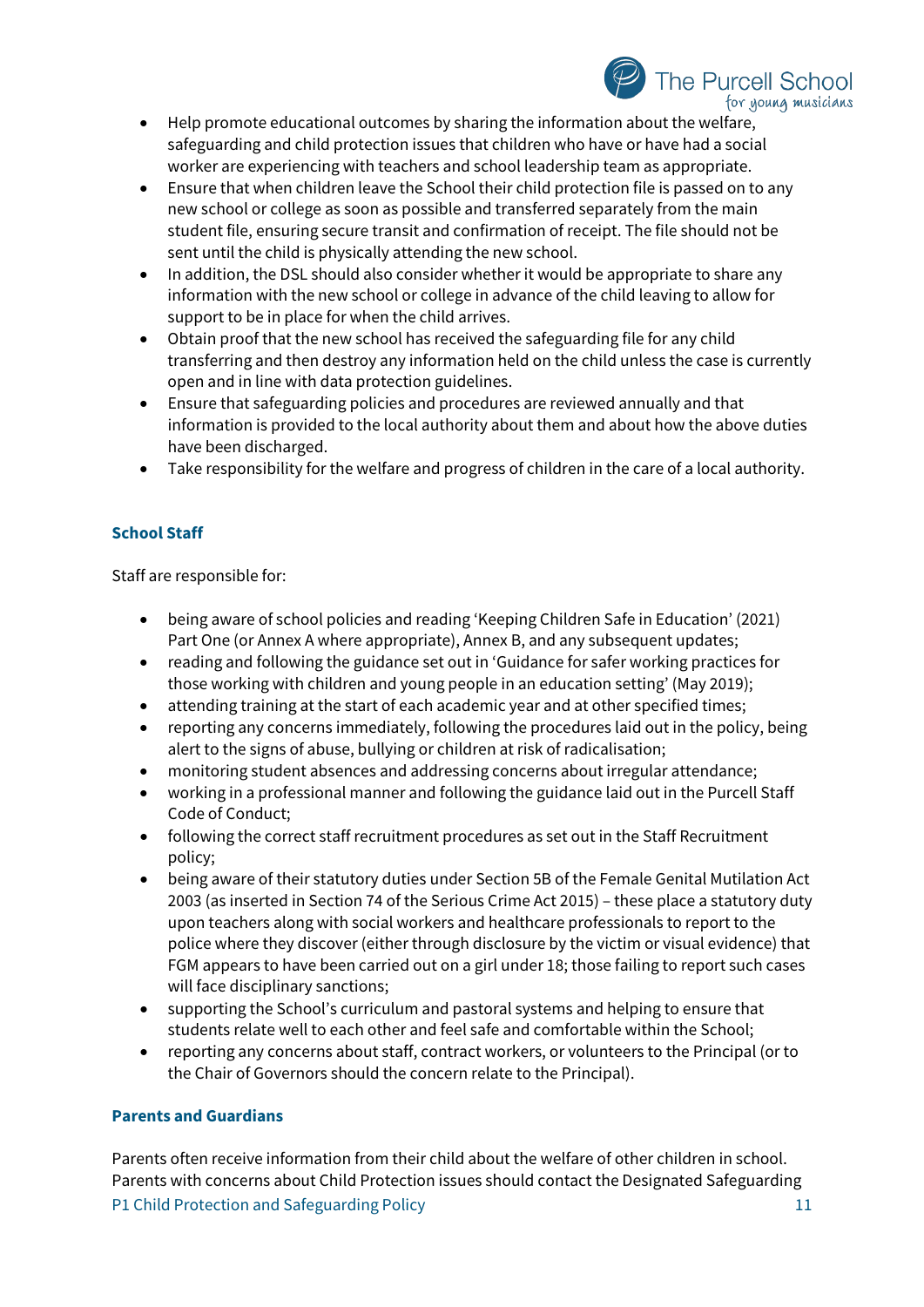

Lead or a Deputy Designated Safeguarding Lead. Parents with concerns about a member of staff should contact the Principal; concerns about the Principal should be referred to the Chair of Governors. (Details in Parents' Handbook)

## **Students**

All students should:

- be aware of the School's provision for Child Protection and reporting concerns, as outlined in the Student Handbook;
- inform a trusted person within the School if they have any concerns;
- be confident in their understanding that it is always right to tell;
- be aware of the School's security and visitor policy (Student Handbook).

## **Training and specific risk areas**

All School staff (including the Principal), temporary staff, contract workers and volunteers in regulated activity will receive appropriate safeguarding children training in consultation with Hertfordshire Children's Safeguarding Partnership.

Records are kept of all training.

## **Induction**

Safeguarding Induction Training will be given by the DSL (or a Deputy DSL) before or on the day that a new member of staff starts work at the School. The DSL is responsible for ensuring this training is completed. The training will cover –

- familiarity with this policy;
- the identity and function of the Designated Safeguarding Lead and deputy(ies);
- the staff guidance on professional conduct (Code of Conduct contained in the Staff Handbook);
- procedures to be followed in the case of a disclosure;
- Part 1 (or Annex A if appropriate) and Annex B of 'Keeping Children Safe in Education' (DfE,2021), which all are required to read (link in this policy and the staff handbook, as well as on MyConcern);
- 'Guidance for safer working practices for those working with children and young people in an education setting' (May 2019) (link in this policy and the Staff Handbook):
- The School Behaviour and Sanctions Policy (Staff handbook);
- The safeguarding response to children who go missing from education;
- ICT Acceptable Use Policy (Staff).

Access to copies of these polices and KCSIE 2021 (DfE) Part 1 (and Annex A where appropriate) as well as Annex B is provided to staff at induction either via the Staff Handbook or through MyConcern.

Each Line Manager is responsible for ensuring that new members of staff in their department receive induction training which will help them to settle down and be aware of the systems, procedures and expectations of the School.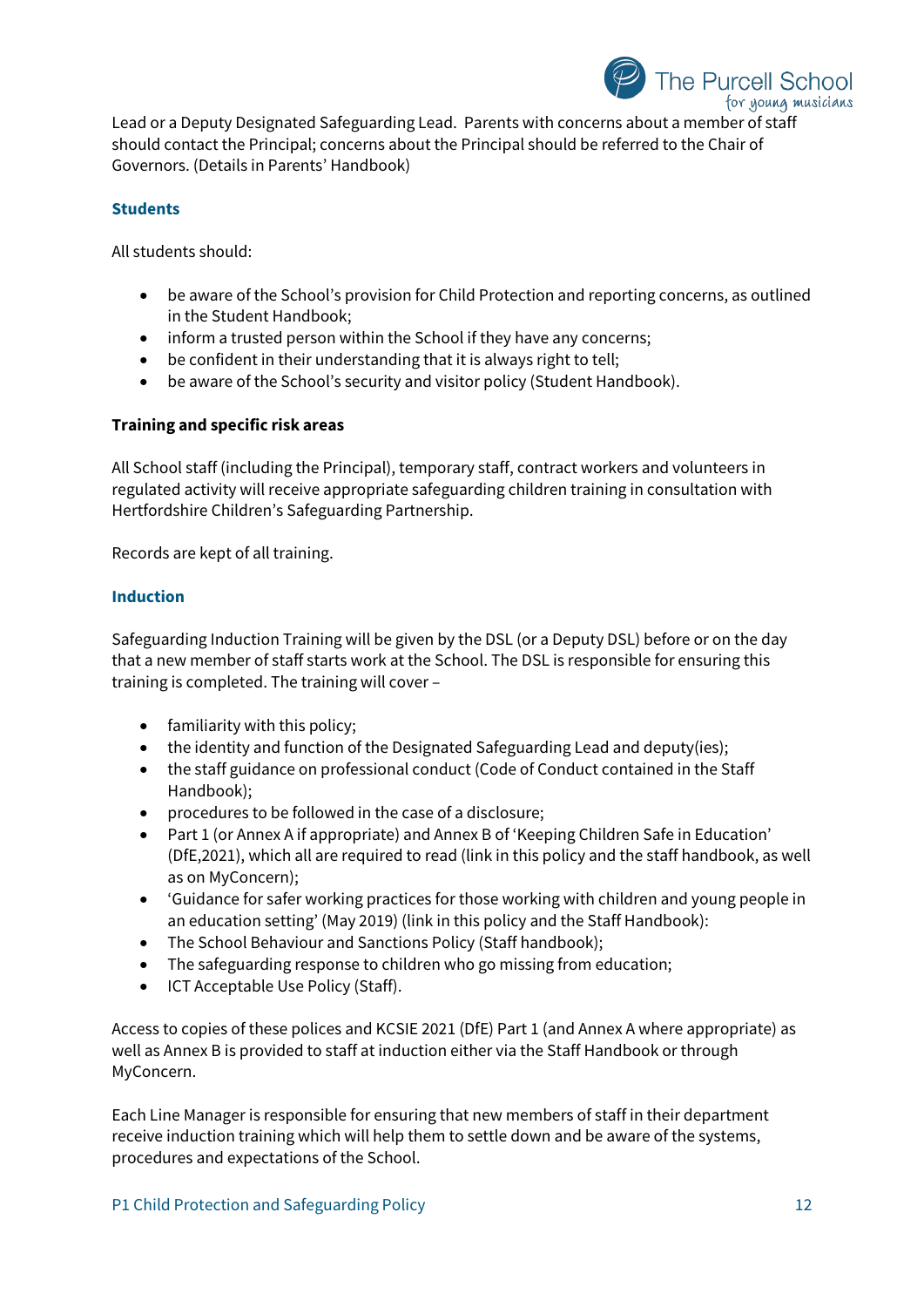

- Confirmation that Child Protection and Prevent training has taken place and that there are no outstanding queries,
- The Staff Handbook,
- Health and Safety,
- Visitor and Site security,
- Whistleblowing policy.

## **Further Safeguarding Children Training**

All school staff, including academic, support, administrative and visiting instrumental staff will receive appropriate safeguarding children training (which is updated every three years as advised by Hertfordshire Safeguarding Children Partnership) so that they are knowledgeable and aware of their role in the early recognition of indicators of abuse or neglect and of the appropriate procedures to follow. For new staff, following the Induction training, Level One is delivered within the first term of employment, usually through the EduCare platform, and all staff are required to renew this training every three years. In addition all staff members will receive safeguarding and child protection updates (via email, staff newsletter and staff meetings) as required, but at least annually, to provide them with relevant skills and knowledge to safeguard children effectively.

Students are informed of Child Protection matters through –

- Student handbooks
- Tutorials
- The PSHEE curriculum
- Notice-boards in school and boarding-houses
- School assemblies
- Prefect training

## **One-to-one Teaching**

As a specialist music school, a considerable amount of teaching is delivered in one-to-one situations. The following precautions are observed in line with Guidance for **safer working practice** for those working with children and young people in education settings - May 2019 (See Appendix 7).

- All new instrumental staff have an individual training session with the DSL on their first day prior to undertaking any teaching
- In addition to the required training and policies for all staff, Instrumental Staff are provided with the School's Instrumental Teachers Handbook which outlines in detail the School's child protection and safeguarding procedures and expectations, and gives valuable advice and guidance on conduct. The Handbook is updated annually to ensure it remains relevant and in line with the latest KCSiE.
- Another member of staff is in reasonably close proximity within the building
- Lessons take place within normal working hours or, if out of hours, the Houseparent and SLT are aware.
- Instrumental staff are not permitted to give lessons away from the school premises when working for the school. If families make requests to the teacher for continued tuition

The Purcell School

for young musicians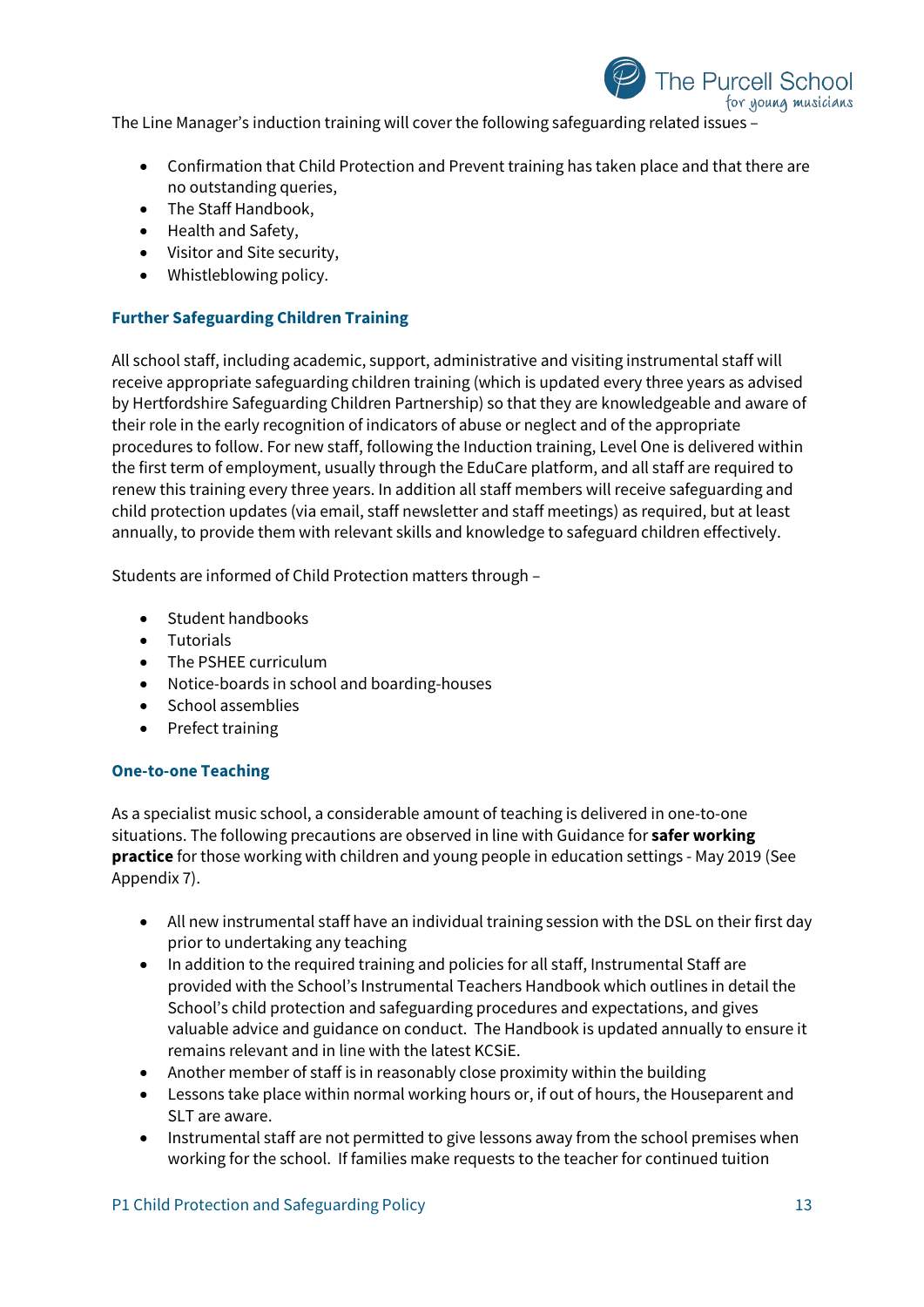

during school holidays, the teacher is required to seek permission from the School which will then contact the family to ensure they have put satisfactory safeguards in place.

- The nature of one-to-one tuition often requires students and teachers to work in small spaces in a variety of locations around the site. The School mitigates this risk by ensuring that the interior of all practice and teaching rooms is visible from either the corridor, or from outside (or both) by having large windows and door windows. Instrumental lessons are only timetabled in practice rooms in the New Music Block (where the HoD's office is located and other academic teaching staff are based) and the main building (where multiple other adults and SLT are based) to ensure that other staff are always within sight/call.
- The issue of physical touch in instrumental teaching is a controversial area in which practice varies significantly based on the specific instrument, the immediate needs of the student, and the cultural background of the teacher. The School's policy (stated in the Instrumental Staff Handbook) is that physical touch is not prohibited but should be avoided. Where it is deemed necessary, permission should be sought and an explanation given. Any physical touch must be purposeful and the teacher should withdraw from the student's personal space immediately after the demonstration. Teachers are advised to "read" the non-verbal language of the student which sometimes might suggest they are uncomfortable even having given verbal permission.
- Staff are advised to take precautions to avoid placing themselves at risk of false allegation
- Staff should report without delay if a child has become distressed or angry.
- The working relationship between Instrumental Staff and their students is monitored closely by Instrumental Heads of Department (i.e. Head of Keyboard; Head of Strings; Head of Woodwind etc.). The HoD has responsibility for the musical progress and wellbeing of the students in their department. They maintain regular contact with their students and will alert the Principal to any concerns if they become aware of them.
- All instrumental staff are recruited through an open, competitive recruitment process according to strict Safer Recruitment practice. All applicants are required to teach an observed lesson and attend a formal interview at which their knowledge and instincts for good safeguarding practice is explored.
- The School will not allow Instrumental Teachers to nominate deputies where they anticipate a period of absence (for example, if the teacher is due to be away on tour). In these circumstances, the recruitment process will be conducted in full.

## **School Protocol for Visiting Speakers and Visiting Musicians Giving Masterclasses**

- All requests for outside speakers must firstly be discussed with SLT.
- The school will undertake a risk assessment before agreeing to a visiting speaker/musician attending the school. This will take into account any vetting requirements considered appropriate in the circumstances, and may include a DBS check if relevant. The School may also conduct research on the visiting speaker/musician and / or their organisation, as appropriate. The School will not use a visiting speaker/musician where any link is found to extremism, such as extremist groups and movements.
- The School will obtain an outline of what the speaker intends to cover in advance of the visiting speaker's visit. In some cases, the school may also request a copy of the visiting speaker's presentation and / or footage in advance of the session to ensure it is appropriate to the age and maturity of the students to be in attendance and does not undermine British values or the ethos and values of the school.
- A member of school staff will be present during the visit / talk, who will monitor what is being said to ensure that it aligns with the values and ethos of the school and British

P1 Child Protection and Safeguarding Policy 14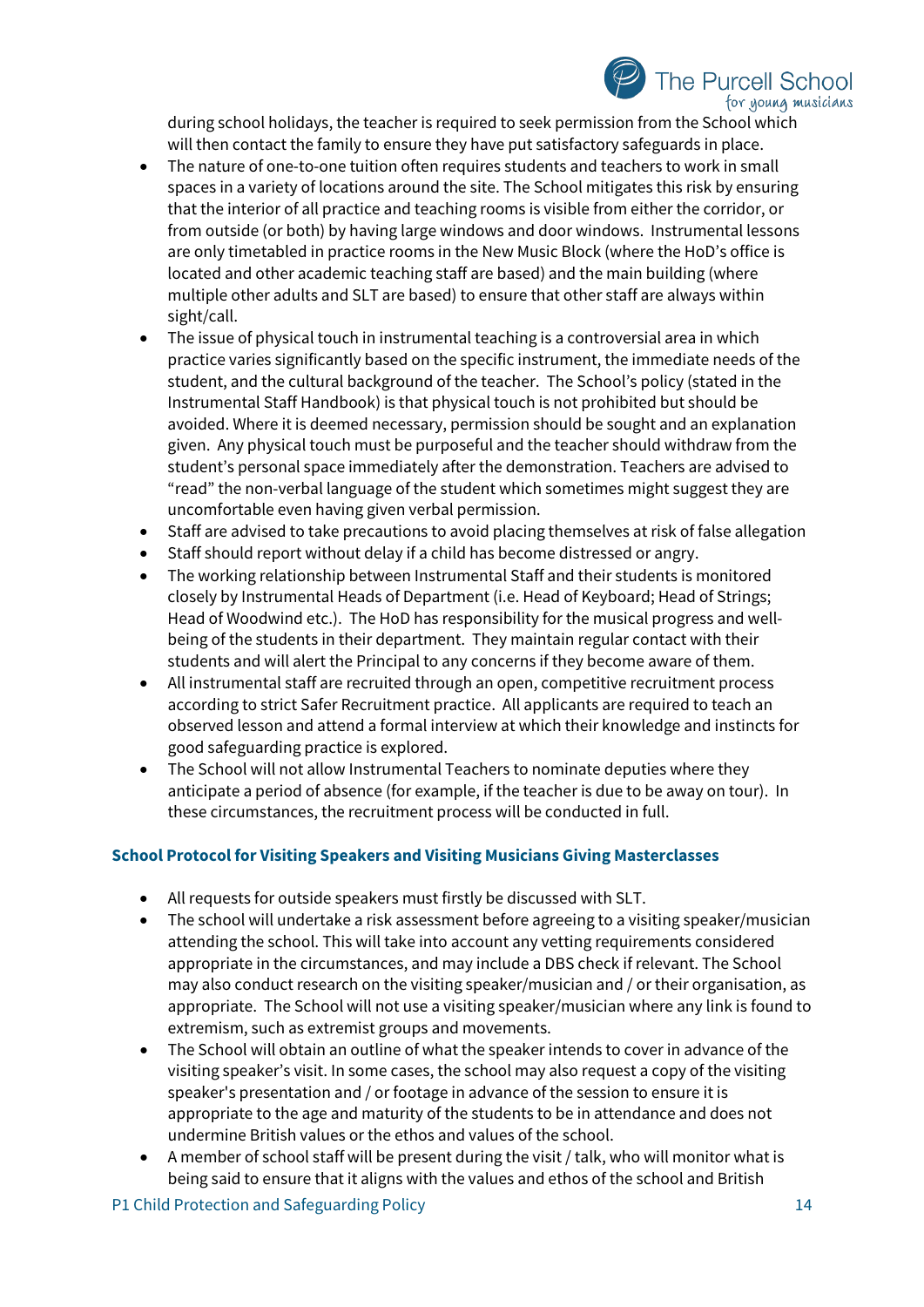

values. In the unlikely event that the talk / presentation does not meet this requirement, visiting speakers will be informed that school staff have the right and responsibility to interrupt and / or stop a presentation. The member of staff will report this to SLT as soon as reasonably practicable after the talk / visit.

- Visiting speakers/musicians will be supervised by a school employee whilst present at the school. At no point will a visiting speaker/musician be left unsupervised in school whilst students are present.
- On arrival at the School, visiting speakers/musicians will be required to show an original current identification document including a photograph such as a passport or photo card driving licence and will be asked to sign the visitors' book.
- The visiting speaker/musician will be issued with a visitors' badge which they must wear at all times whilst on school site.
- The School will keep a formal register of visiting speakers/musicians. Any information gathered will be kept in accordance with the School's Data Protection Policy.

## **Safeguarding Against Playing Related Injuries**

Playing-related injuries in musicians have been shown to be largely preventable.

There are a number of clear risk factors for playing related injuries in elite young musicians, and as part of our safeguarding training, we believe that these risk factors should be widely known amongst all stakeholders in the School.

As part of the safeguarding training, Purcell staff are required to read and act on the Playing-Related Musculoskeletal Injury Prevention Policy as published on the website.

#### **Musical Performance, Rehearsal and Inter-Year Working**

The nature of the School means that students are engaged in practical, project based learning which, in many cases, mirrors the actuality of working practice within the music profession. Activities such as orchestras, bands, chamber music and many other such activities will require students to work closely with each other and so the traditional division by year group one might encounter in a regular school setting is broken down here by virtue of the need for students to work alongside others of similar ability (rather than age) and as the needs of each musical project require.

Whilst such activity provides significantly positive opportunities for peer-to-peer learning, the opportunities for peer-on-peer bullying and/or abuse are potentially greater given the differing levels of maturity of students working together. To mitigate these risks the School ensures that all such activities are well staffed and that senior members of the music staff are available or on hand to deal with any emerging issues. The small size of the School, combined with its high staffstudent ratio ensures close supervision and monitoring of student relationships and conduct. In the course of a week, a student will have individual contact with their instrumental teacher(s), Instrumental Head of Department, Tutor and Houseparent, as well as Practice Supervisors and their usual range of academic classes.

During the first term of a new academic year, the School devotes a significant amount of assembly, tutorial and house time to matters of respect, tolerance, kindness, understanding etc. and how best to live and work together productively and happily. This focus sets the expectation and is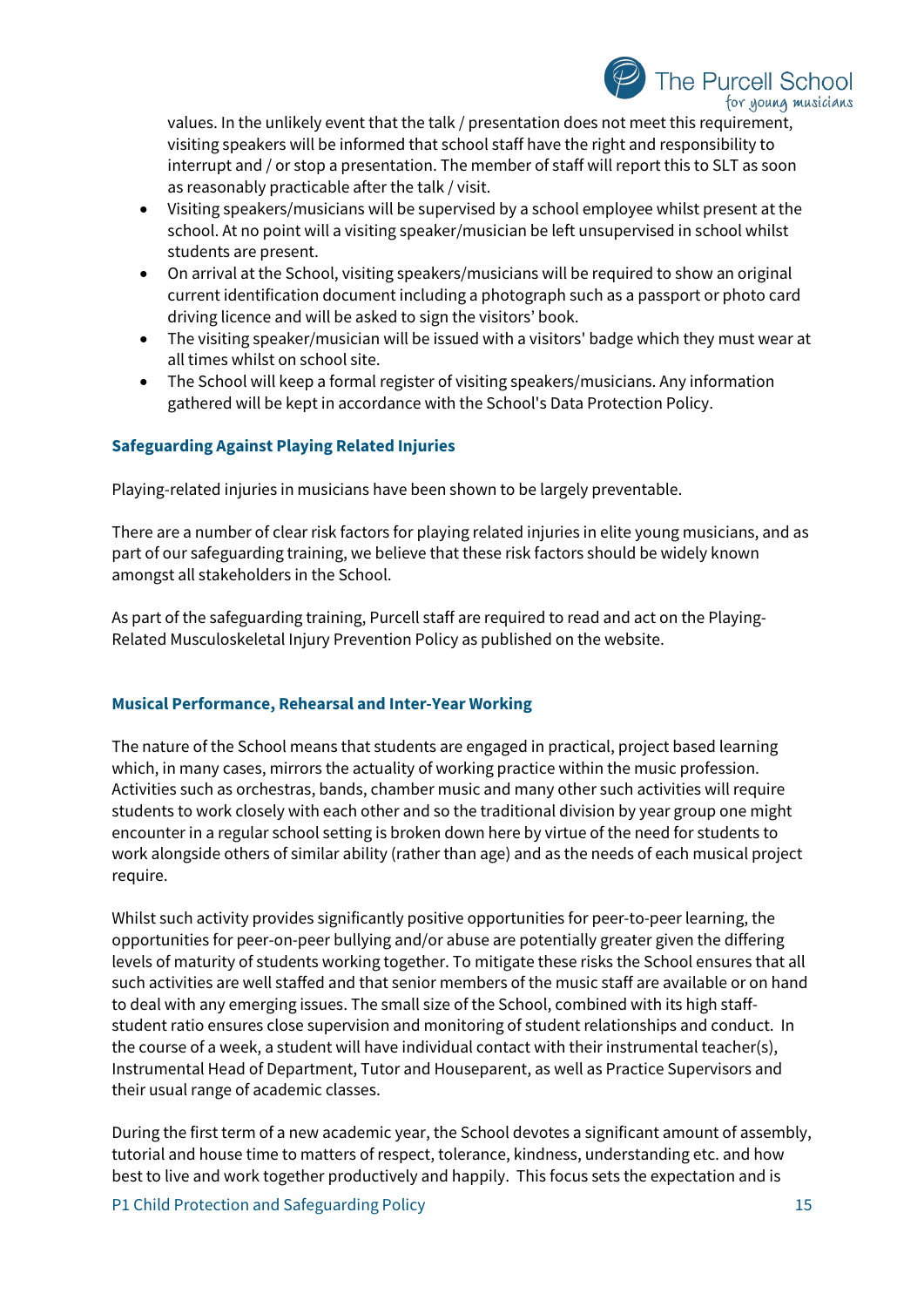

reinforced by the teamwork necessary for successful music making. All staff working with these mixed groups of students are made aware of potential vulnerabilities of the students through the Monitored Students list and communication with the DSL and his deputies.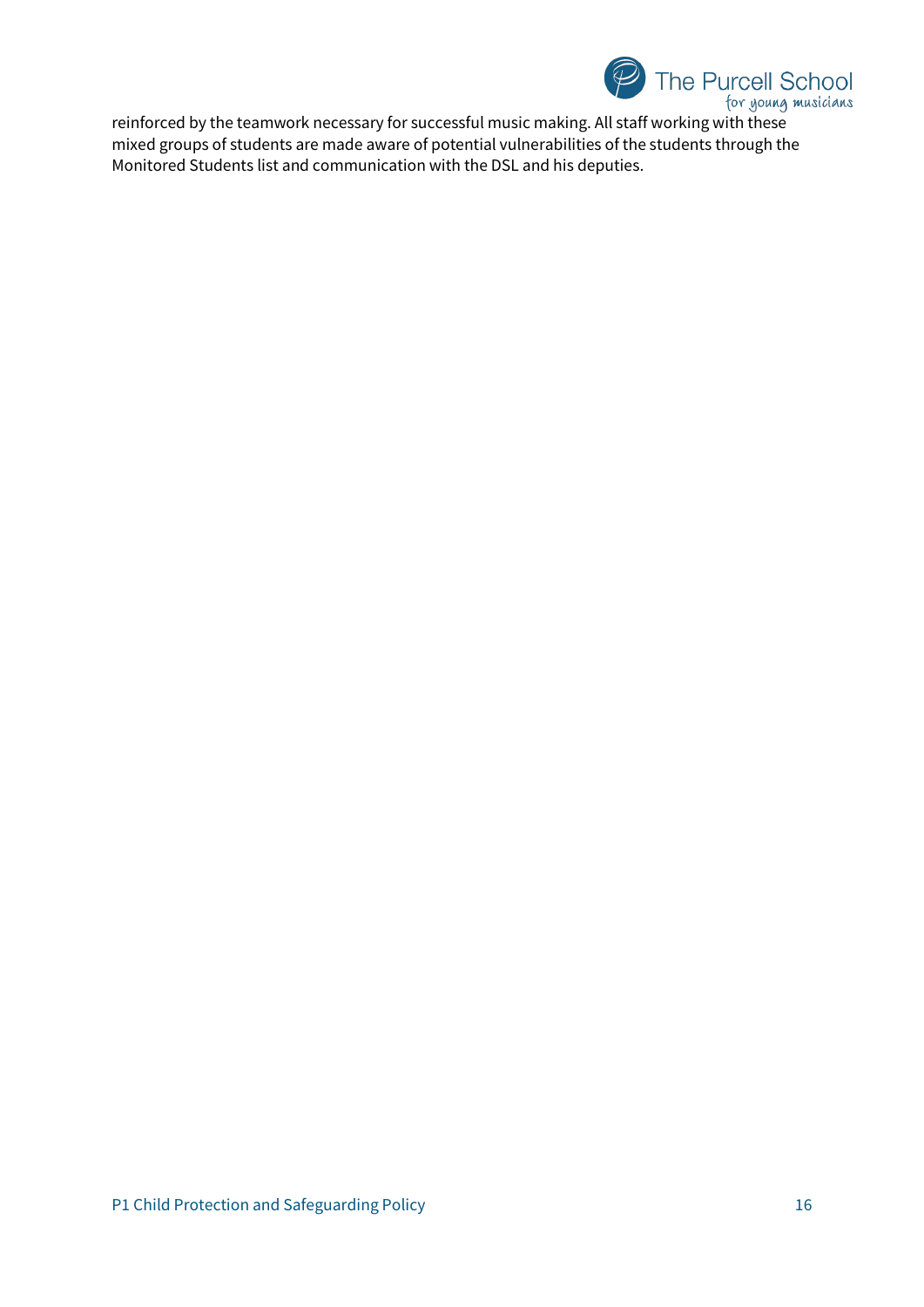

#### **When to Be Concerned**

Knowing what to look for is vital for the early identification of abuse and neglect. All staff should be aware of the Indicators of abuse and neglect so that they are able to identify cases of children who may be in need of help or protection.

**Abuse:** a form of maltreatment of a child. Somebody may abuse or neglect a child by inflicting harm or by failing to act to prevent harm. Children may be abused in a family or in an institutional or community setting by those known to them or, more rarely, by others. Abuse can take place wholly online, or technology may be used to facilitate offline abuse. Children may be abused by an adult or adults or by another child or children.

If staff have any concerns about a child's welfare, they should act on them immediately. If staff have a concern, they should follow this policy and speak to the Designated Safeguarding Lead (or a deputy). The Designated Safeguarding Lead (and any deputies) are most likely to have a complete safeguarding picture and be the most appropriate person to advise on the response to safeguarding concerns.

## **Any staff member should be able to make a Child Protection Contact Referral to Children's Services if necessary.**

All staff should be aware of the process for making Child Protection Contact Referrals to Children's Services for statutory assessments under the Children Act 1989, especially section 17 (children in need) and section 47 (a child suffering, or likely to suffer, significant harm - from abuse or neglect) that may follow a contact referral, along with the role they might be expected to play in such assessments.

Staff should not assume a colleague or another professional will take action and share information that might be critical in keeping children safe. They should be mindful that early information sharing is vital for effective identification, assessment and allocation of appropriate service provision.

## **Options Will Then Include:**

- managing any support for the child internally via the school or college's own pastoral support processes;
- completing a Families First Assessment or a making a request for early help support.
- a Child Protection Contact Referral for statutory services, for example as the child might be in need of services, or suffering or likely to suffer significant harm from abuse or neglect.

The School has significantly increased its counselling provision with the appointment of its own specialist therapist. As a fully qualified Arts Therapist the specific needs of students are known and understood. The Therapist is a full member of staff (rather than a contractor, as previously) which enables better connectivity between her, Learning Support (where appropriate) and the wider pastoral teams within school. Students can self-refer directly to the Therapist and staff can also refer students. The Therapist reports on a half termly basis alerting staff to the main issues and trends. This feeds directly into the Safeguarding Team meetings and informs individual safety and care plans.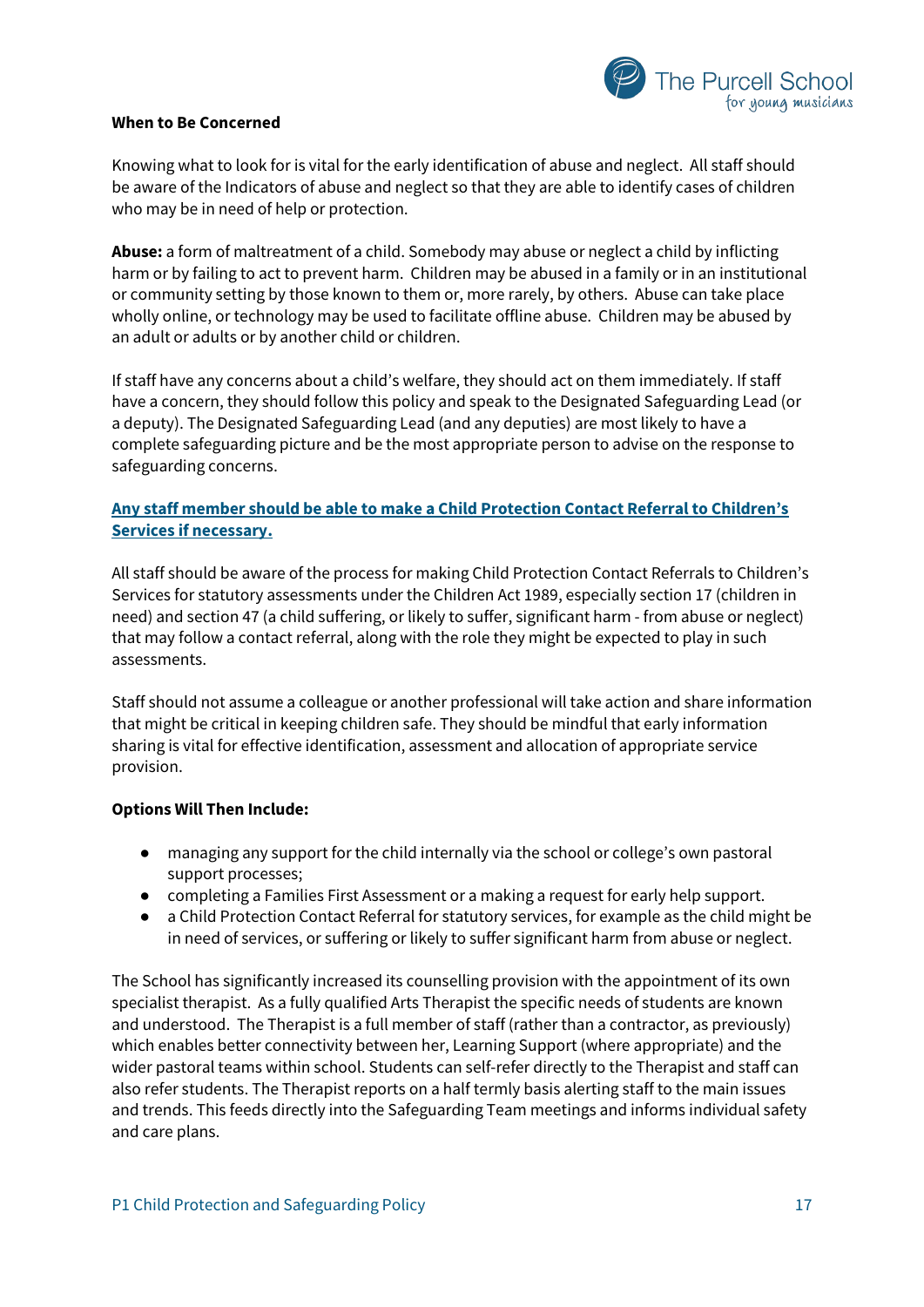# The Purcell School for young musicians

## **Extra Familial Harm (formerly Contextual Safeguarding)**

Safeguarding incidents and/or behaviours can be associated with factors outside the school and/or can occur between children outside the school. All staff, but especially the Designated Safeguarding Lead and their deputy(ies) should be considering the context within which such incidents and/or behaviours occur. This is known as contextual safeguarding, which simply means assessments of children should consider whether wider environmental factors are present in a child's life that are a threat to their safety and/or welfare.

## **A Child-centred and Coordinated Approach to Safeguarding:**

Safeguarding and promoting the welfare of children is **everyone's responsibility.** In order to fulfil this responsibility effectively, all professionals should make sure their approach is **child centred**. This means that they should consider, at all times, what is in the **best interests of the child**.

Schools and their staff form part of the wider safeguarding system for children. This system is based on the principle of providing help for families to stay together where it is safe for the children to do so, and looking at alternatives where it is not, whilst acting in the **best interests of the child** at all times.

## **Children Who May Require Early Help (known as Families First in Hertfordshire)**

Families First is Hertfordshire's strategy for early help for families. A directory of early help services is available at [www.hertfordshire.gov.uk/familiesfirst](http://www.hertfordshire.gov.uk/familiesfirst) which will help practitioners and families find information and support to prevent escalation of needs and crisis.

All staff should be aware of the **early help process**, and understand their role in identifying emerging problems, sharing information with other professionals to support early identification and assessment of a child's needs. It is important for children to receive the right help at the right time to address risks and prevent issues escalating. This also includes staff monitoring the situation and feeding back to the DSL any ongoing/escalation of concerns so that consideration can be given to a Child Protection Contact Referral to Children's Services if the child's situation doesn't appear to be improving.

If early help is appropriate, the DSL or a deputy will generally lead on liaising with other agencies and setting up a Families First Assessment as appropriate.

## **Any child may benefit from early help but all school staff and volunteers should be particularly alert to the potential need for early help for:**

- Children with a disability and/or specific additional needs;
- Children with special educational needs (whether or not they have a statutory Education, Health and Care Plan);
- Children with a mental health need;
- Children who are acting as a young carer;
- Children who are showing signs of being drawn into in anti-social or criminal behaviour, including gang involvement and association with organised crime groups or county lines;
- Children who are frequently missing/go missing from care or home;
- Children who are at risk of modern slavery, trafficking or exploitation;

P1 Child Protection and Safeguarding Policy 18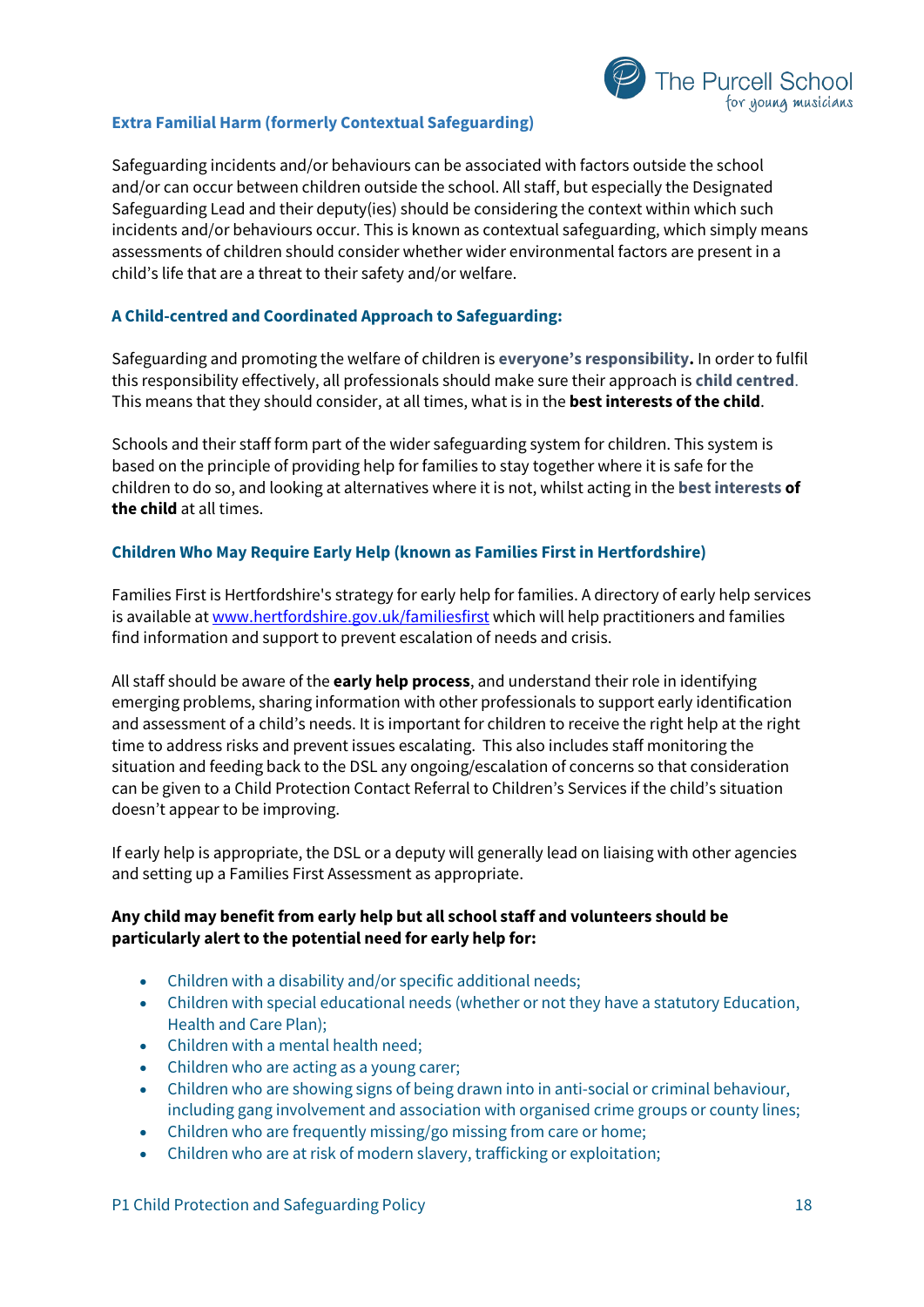

- Children whose family circumstances present challenges, such as substance abuse, adult mental health or learning disability, domestic violence
- Children who are misusing drugs or alcohol themselves;
- Children who have returned home to their family from care;
- Children who are at risk of being radicalised or exploited;
- Children who have a family member in prison, or are affected by parental offending;
- Children who are privately fostered;
- Children who have returned home to their family from care;
- Children who are at risk of 'honour'-based abuse such as Female Genital Mutilation or Forced marriage;
- Children who are persistently absent from education, including persistent absences for part of the school day;
- Children who are showing early signs of abuse and/or neglect.

School staff members should be aware of the main categories of maltreatment: physical abuse, emotional abuse, sexual abuse and neglect. They should also be aware of the indicators of maltreatment and specific safeguarding issues so that they are able to identify cases of children who may be in need of help or protection.

See Appendix 1 of this policy for information on indicators of abuse and Appendix 5 of this policy or Appendix B of KCSiE for specific safeguarding issues.

## **Children with Special Educational Needs and Disabilities:**

Additional barriers can exist when recognising abuse and neglect in this group of children. This can include:

- Assumptions that indicators of possible abuse such as behaviour, mood and injury relate to the child's impairment without further exploration;
- Assumptions that children with SEN and disabilities can be disproportionately impacted by things like bullying- without outwardly showing any signs;
- Communication barriers and difficulties
- Reluctance to challenge carers (professionals may over empathise with carers because of the perceived stress of caring for a disabled child)
- Disabled children often rely on a wide network of carers to meet their basic needs and therefore the potential risk of exposure to abusive behaviour can be increased.
- A disabled child's understanding of abuse.
- Lack of choice / participation
- Isolation children with SEND can be more prone to peer group isolation

The School community is extremely diverse and we have a high proportion of students with specific needs, either SEN or EAL. It is therefore essential that the specific needs of such students are considered in any safeguarding strategy. The School has a full time Head of Learning Support who is also a Deputy DSL and a full member of the Safeguarding Team. This ensures that when concerns are raised by, or about, SEN students, the Head of Learning Support is able to immediately see the details on MyConcern and offer support and proactive interventions when necessary.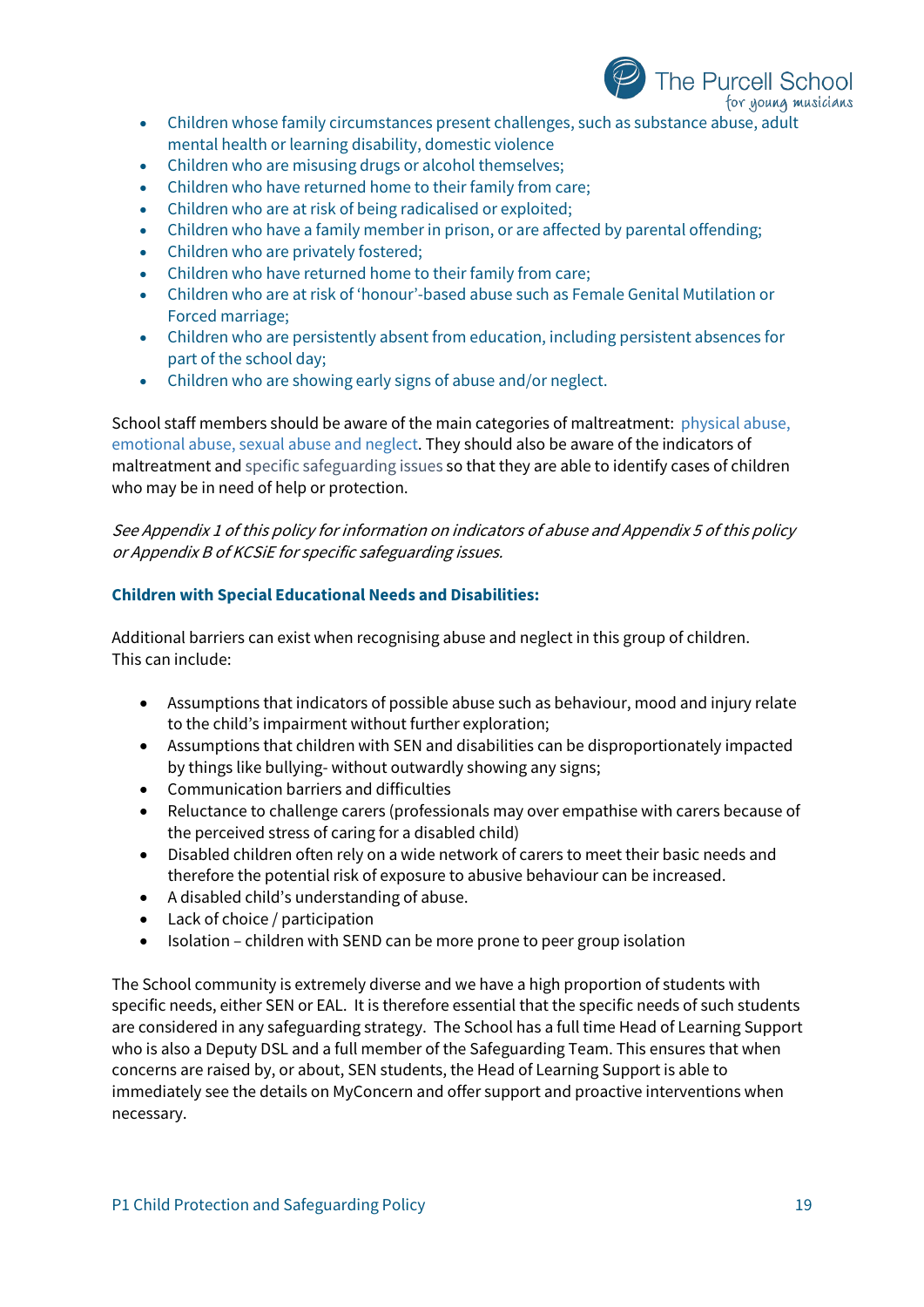

## **Peer on Peer Abuse (Child on Child)**

The school has a specific Peer-on-Peer Abuse Policy which should be read in conjunction with the Child Protection and Safeguarding Policy. Education settings are an important part of the interagency framework not only in terms of identifying, evaluating and referring concerns to Children's Services and the Police, but also in the assessment and management of risk that the child or young person may pose to themselves and others in the education setting.

If one child or young person causes harm to another, this should not necessarily be dealt with as abuse. When considering whether behaviour is abusive, it is important to consider:

- Whether there is a large difference in power (for example age, size, ability, development) between the young people concerned; or
- whether the perpetrator has repeatedly tried to harm one or more other children; or
- Whether there are concerns about the intention of the alleged perpetrator.

All staff should be aware that safeguarding issues can manifest themselves via peer on peer abuse. This is most likely to include but may not be limited to:

- Bullying (including cyberbullying);
- Physical abuse such as hitting, kicking, shaking, biting, hair pulling or otherwise causing physical harm;
- Sexual violence, such as rape, assault by penetration and sexual assault;
- sexual harassment, such as sexual comments, remarks, jokes and online sexual harassment, which may be stand-alone or part of a broader pattern of abuse
- up skirting, which typically involves taking a picture under a person's clothing without them knowing, with the intention of viewing their genitals or buttocks to obtain sexual gratification, or cause the victim humiliation, distress or alarm;
- Sexting (also known as youth produced sexual imagery, and now generally referred to as sharing nudes or semi-nudes):
- Initiation/hazing type violence and rituals.

All staff should be aware that abuse is abuse and peer on peer abuse will never be tolerated or passed off as "banter", "just having a laugh" or "part of growing up". Furthermore they should recognise the gendered nature of peer on peer abuse (i.e. that it is more likely that girls will be victims and boys perpetrators), but that all peer on peer abuse is unacceptable and will be taken seriously.

All staff must understand consent, and the School provides guidance as to understanding consent through the PSHEE and tutorial programmes as part of a wider pastoral curriculum. In cases where a student may be identified as being vulnerable to abuse through lack of consent, an appropriate member of staff will work with the student(s) involved in delivering specific and targeted training on the nature of consent. Consent is defined by section 74 of the Sexual Offences Act 2003 and is about having the freedom and capacity to choose. Consent to sexual activity may be given to one sort of sexual activity but not another, e.g.to vaginal but not anal sex or penetration with conditions, such as wearing a condom. Consent can be withdrawn at any time during sexual activity and each time activity occurs. Someone consents to vaginal, anal or oral penetration only if s/he agrees by choice to that penetration and has the freedom and capacity to make that choice.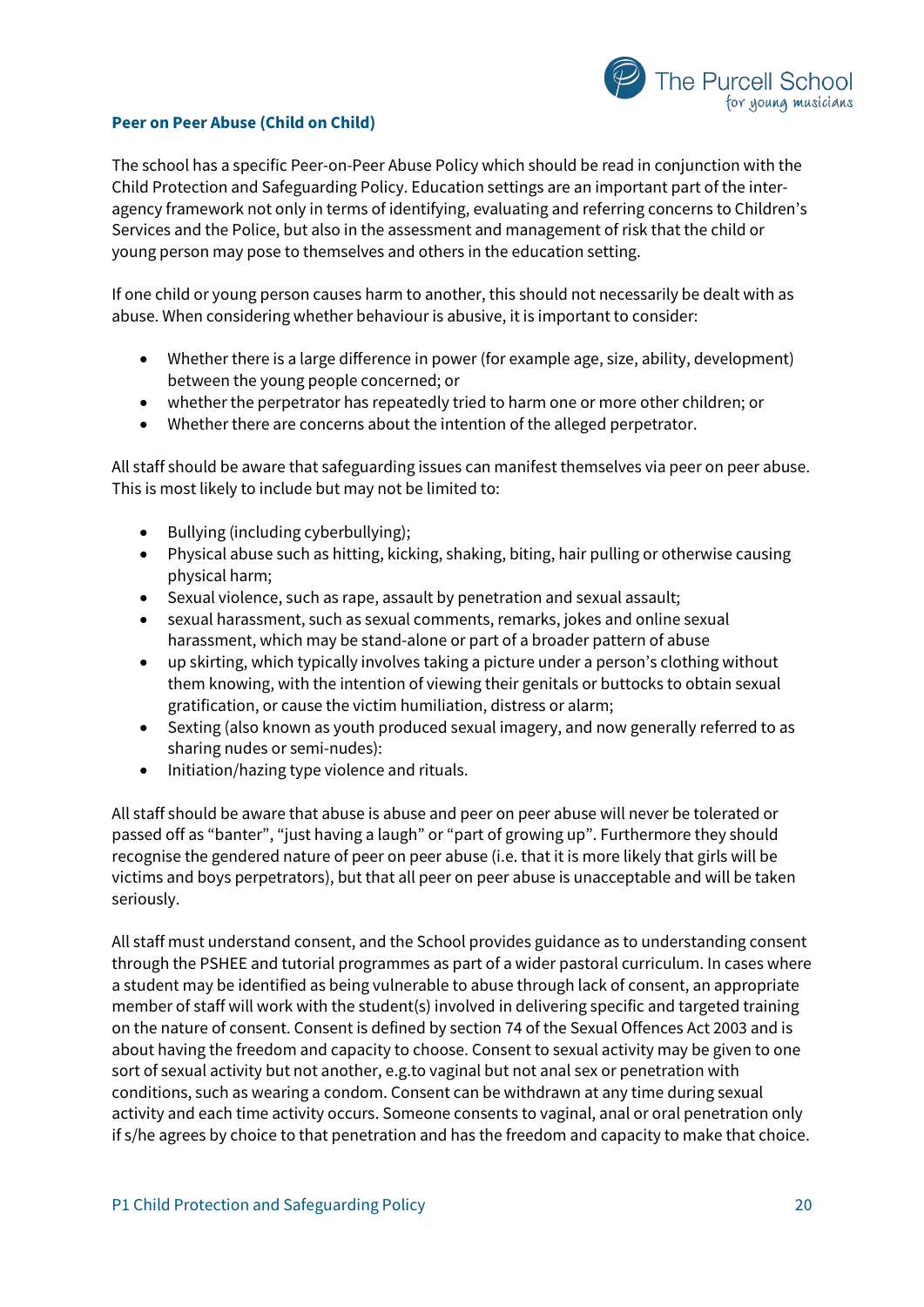It is important to know that:



- a. a child under the age of 13 can never consent to any sexual activity;
- b. the age of consent is 16; and
- c. sexual intercourse without consent is rape

The sexual abuse of children by other children is a specific safeguarding issue in education: this can include sexual violence, sexual harassment and sexting (see Part 5 of KCSIE 2021). The 2021 Ofsted review of sexual abuse in schools revealed how prevalent sexual harassment and online sexual abuse are for children and young people and their reluctance to report incidents of abuse for a wide variety of reasons. The Review recommends that all schools act as though sexual harassment and online sexual abuse are happening, even when there are no specific reports. The School maintains a zero-tolerance policy regarding all forms of sexual harassment and sexual abuse and staff must be aware of potential risks and vulnerabilities. The Peer-on-Peer Abuse Policy gives more detail of specific forms of peer-on-peer abuse as well as guidance on how to respond to concerns or allegations of peer-on-peer abuse.

Staff at The Purcell School use The Sexual Behaviours Traffic Light Tool by the Brook Advisory Service to help assess and respond appropriately to sexualised behaviour. The traffic light tool can be found at **<https://www.brook.org.uk/our-work/the-sexual-behaviours-traffic-light-tool>**

## Guidance on responding to and managing sexting incidents can be found at: **[http://www.thegrid.org.uk/info/welfare/child\\_protection/reference/index.shtml#sex](http://www.thegrid.org.uk/info/welfare/child_protection/reference/index.shtml#sex)**

In responding to a report of sexual violence or sexual harassment staff should:

- Not promise confidentiality and share the report only with those necessary to progress it. Explain this to the victim.
- Recognise that the child has placed them in a position of trust and be supportive and respectful
- Listen, be non-judgemental, be clear about boundaries and how the report will be progressed, and do not ask leading questions, only prompting the child where necessary with open questions
- Record without being distracted by note taking
- Record only facts as presented by child
- Where the report contains an online element, being aware of searching, screening and confiscation advice and UKCCIS sexting advice – not viewing or forwarding illegal images
- If possible managing reports with two staff present (one being the DSL or a deputy)
- Informing the DSL or a deputy as soon as practically possible

Staff should recognise that children are capable of abusing their peers and should not be tolerated or passed off as "banter" or "part of growing up".

In order to minimise the risk of peer on peer abuse the School:

• Provides a developmentally appropriate PSHE and RSE curriculum which develops students' understanding of acceptable behaviour and keeping themselves safe. Examples include recognising bullying and abuse in all its forms, including prejudice-based bullying both in person and online/via text, exploitation and trafficking), having the skills and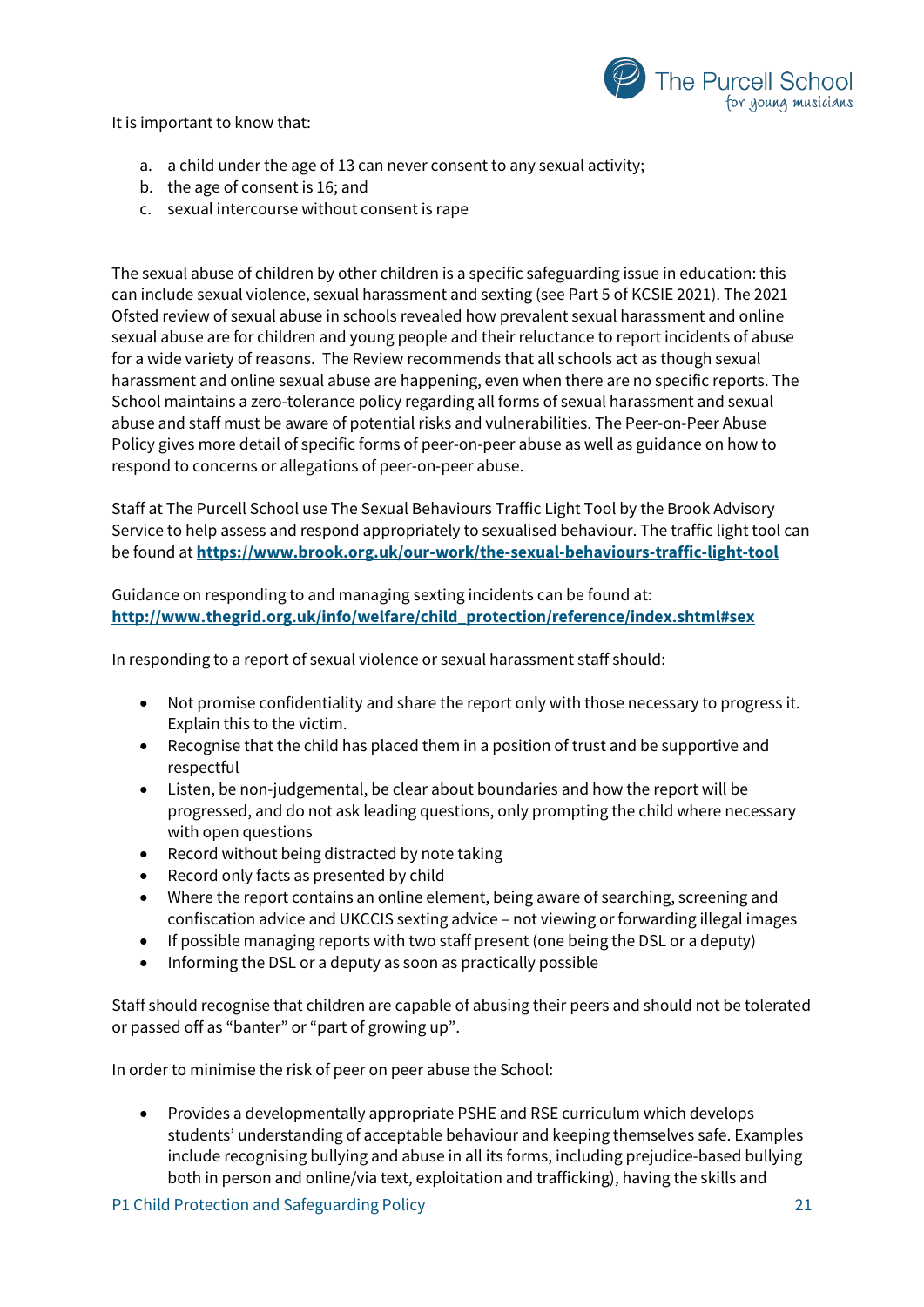## **The Purcell School** for young musicians

strategies to manage being targeted or witnessing others being targeted, recognising peer pressure and having the strategies to manage it, the role peers can play in supporting each other.

- Embedding RSE within the context of a wide ranging and high quality PSHE/Pastoral Curriculum both within the formal classroom and beyond. The Sixth Form will be provided with significant opportunities for PSHE education through assemblies, the Sixth Form Personal Development Programme, a series of focussed sessions addressing consent, sexual harassment and sexual violence and engagement with external experts;
- Providing additional support to SEN and EAL students where necessary such that they are able to understand the concepts within their own contexts;
- Educating students about consent;
- Presents assemblies which emphasise a respect agenda and acts of kindness.
- Reinforces the respect agenda in the boarding house community.
- Has systems in place for any student to raise concerns with staff, knowing that they will be listened to, believed and valued – see the Anti-Bullying and Peer-on-Peer Abuse Policies for details and advice in the Student Handbook. Students have a dedicated tutor and Houseparent but are encouraged to speak to any trusted member of staff.
- Requires all staff to challenge the attitudes that underlie such abuse (both inside and outside the classroom);
- Ensures victims, perpetrators and any other child affected by peer on peer abuse will be supported -see the Anti-Bullying and Peer-on-Peer Abuse Policies for details. The Hertfordshire Safety and Support Plan is used where appropriate.
- Develop robust risk assessments where appropriate (e.g. Using the Hertfordshire Risk Assessment Management Plan and Safety and Support Plan tools).
- Has relevant policies in place (Anti-Bullying, Behaviour and Sanctions, Peer-on-Peer Abuse)
- Ensures that only those practice rooms which are located within the vicinity of a member of staff/House and have high levels of public visibility are made available for student practice during the evening and weekends, as the number and placement of these rooms, necessary in any specialist musical environment, has the potential to be exploited for peer-on-peer bullying and/or abuse, especially during the evenings and weekends. The Supervision Policy outlines the arrangements for the supervision of this activity which is monitored by residential members of SLT, the residential Nurse and a dedicated RGA (Resident Graduate Assistant).

When there is evidence or an allegation of abuse by one or more students against another student (see Anti-Bullying and Peer-on-Peer Abuse Policies), a bullying incident should be treated as a child protection concern and referred by the DSL to Children's Services when there is reasonable cause to suspect that a child is suffering, or is likely to suffer, significant harm. Care will be taken to ascertain what the wishes of the victims of bullying might be and these will feature in the DSL's discussion with Children's Services.

In such circumstances it is obviously helpful if the identity of the alleged abusers is specified in the disclosure. However the student(s) disclosing abuse must never be pressed to reveal names during the initial disclosure (those details can be dealt with in follow up by the Hertfordshire Safeguarding Children Partnership, Police or the School). It is particularly important that the recipient of the disclosure never attempts to guess the identity of the abuser(s). In such circumstances the DSL will follow this policy in association with the School's Anti-Bullying Policy. Each child involved - bully, abuser or victim - will be treated as being at risk.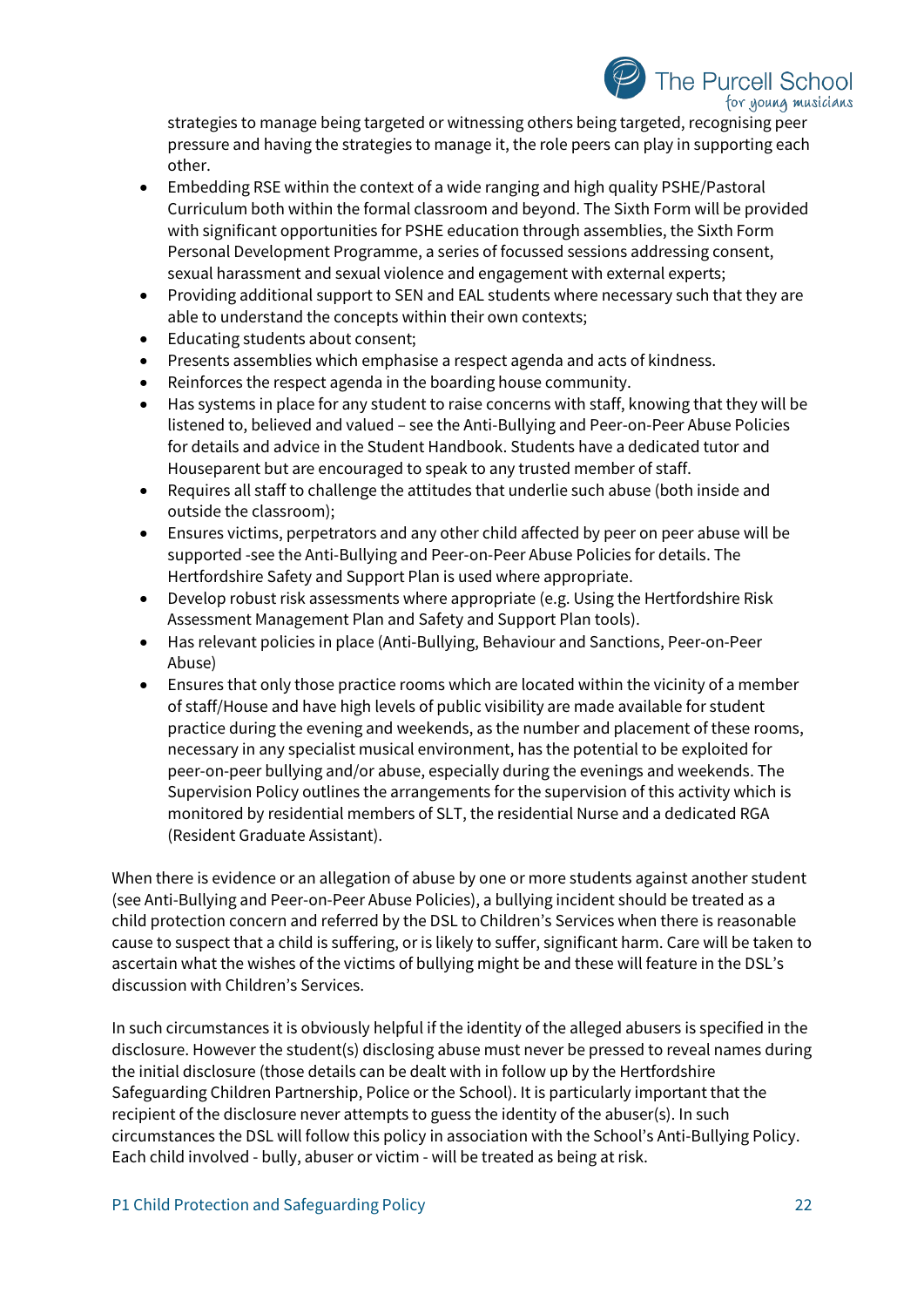

Victims, perpetrators and any other child affected by peer on peer abuse may be supported by:

- Tutor (or an alternative trusted adult) meeting
- Peer mentoring
- The School Counsellor
- Safety and Support Plans
- A RAMP

Any such allegations will always be taken seriously and will be dealt with using sensitivity and care. The same principles for dealing with any disclosure apply to such cases. The HSCP Child Protection procedures will always be followed.

Where there is an allegation or concern that a child has abused others Section 4.4 of the Hertfordshire Safeguarding Children Partnership Inter Agency Child Protection Procedures manual, 'Children Who Abuse Others':

## **[http://hertsscb.proceduresonline.com/chapters/p\\_chil\\_abuse.html](http://hertsscb.proceduresonline.com/chapters/p_chil_abuse.html)**

Staff should also refer to Part five of Keeping Children Safe in Education (DfE 2021) – 'Child on child sexual violence and sexual harassment':

<https://www.gov.uk/government/publications/keeping-children-safe-in-education--2>

#### **Serious Violence**

All staff should be aware of indicators which may signal that children are at risk from, or are involved with serious violent crime:

- Increased absence from school
- Change in friendships or relationships with older individuals or groups
- Significant decline in performance
- Signs of self harm or significant change in wellbeing
- Signs of assault or unexplained injuries
- Unexplained gifts/new possessions

Also refer to **Schools Toolkit** the characteristics of young peoples' vulnerability to CSE and CCE on the HGFL: **[https://thegrid.org.uk/safeguarding-and-child-protection/child](https://thegrid.org.uk/safeguarding-and-child-protection/child-protection/specific-safeguarding-issues/child-sexual-and-criminal-exploitation)[protection/specific-safeguarding-issues/child-sexual-and-criminal-exploitation](https://thegrid.org.uk/safeguarding-and-child-protection/child-protection/specific-safeguarding-issues/child-sexual-and-criminal-exploitation)**

#### **Recognising Possible Signs of Abuse**

**Abuse is a form of maltreatment of a child. Somebody may abuse or neglect a child by inflicting harm or by failing to act to prevent harm. Children may be abused in a family or in an institutional or community setting by those known to them, or more rarely, by others. Abuse can take place wholly online, or technology may be use to facilitate offline abuse. They may be abused by an adult or adults or by another child or children.**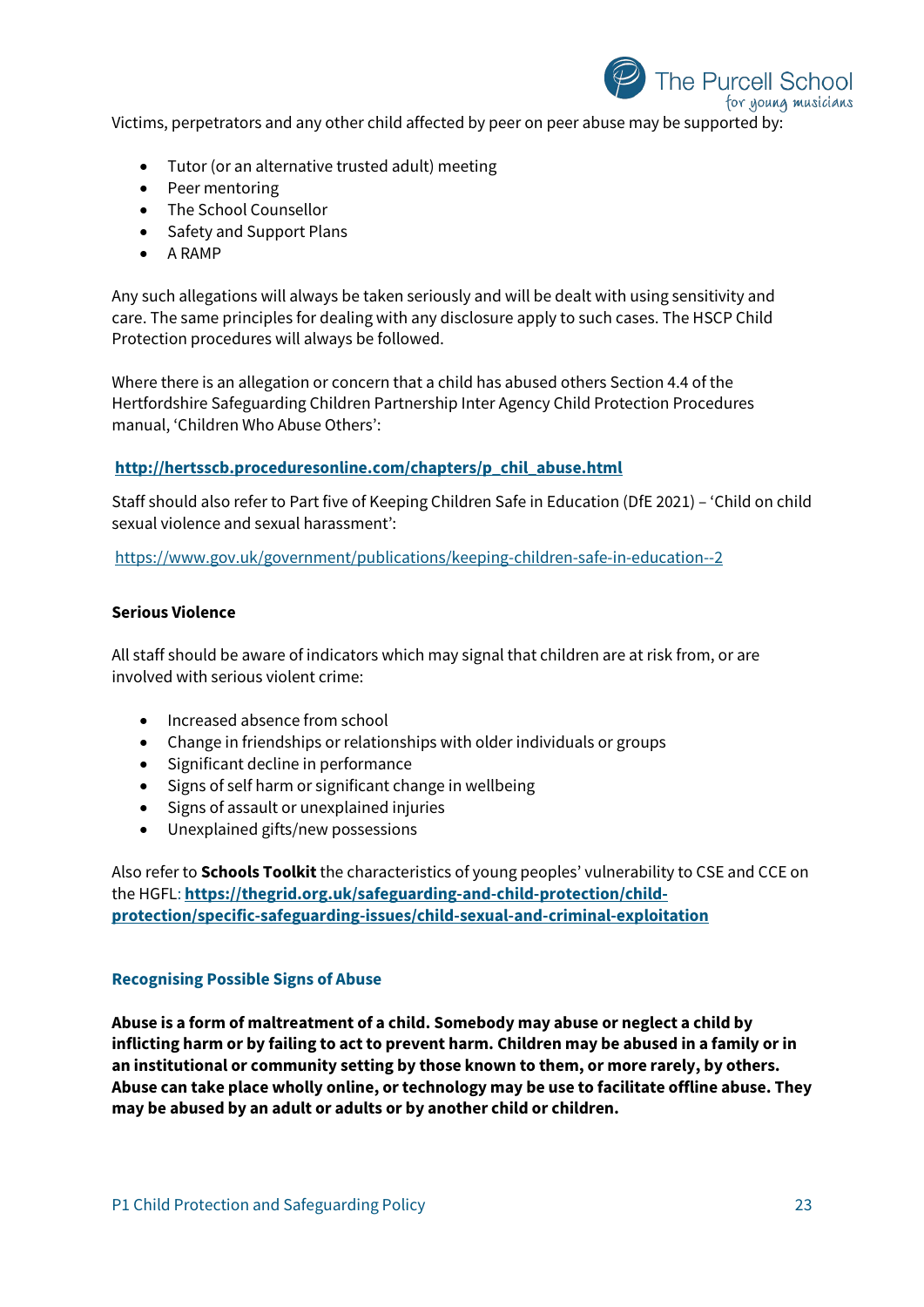

All staff receive training to ensure that they are able to recognise signs of abuse and staff are encouraged to report any concerns however insignificant they may appear. All staff and volunteers should be aware that the main categories of abuse are:

- Physical abuse
- Emotional abuse
- Sexual abuse
- Neglect

All staff and volunteers should be concerned about a child if he / she presents with indicators of possible significant harm – **see Appendix 1 for details**.

Generally, in an abusive relationship the child may:

- Appear frightened of the parent/s or other household members e.g. siblings or others outside of the home.
- Act in a way that is inappropriate to her / his age and development (full account needs to be taken of different patterns of development and different ethnic groups).
- Display insufficient sense of 'boundaries', lack stranger awareness.
- Appear wary of adults and display 'frozen watchfulness'.

## **Other Specific Forms of Abuse and Safeguarding Issues (see KCSIE DfE 2021 Annex B)**

## **Child abduction and community safety incidents**

Child abduction is the unauthorised removal or retention of a minor from a parent or anyone with legal responsibility for the child. Child abduction can be committed by parents or other family members; by people known but not related to the victim (such as neighbours, friends and acquaintances); and by strangers. Other community safety incidents in the vicinity of a school can raise concerns amongst children and parents, for example, people loitering nearby or unknown adults engaging children in conversation. At The Purcell School, older day students may be travelling to and from school independently and boarders may be allowed off site at evenings and weekends, and it is important that we provide them with practical advice on how to keep themselves safe. Where appropriate, this advice may be given by pastoral and boarding staff, or by visitors from external agencies, including local police staff. Further information is available at www.actionagainstabduction.org and www.clevernevergoes.org.

#### **Children and the court system**

Children are sometimes required to give evidence in criminal courts, either for crimes committed against them or for crimes they have witnessed. There are age appropriate guides available from the Gov.uk website to support children 5-11-year olds and 12-17 year olds which will be made available to any student at The Purcell School who is required to attend criminal court(s). Making child arrangements via the family courts following separation can be stressful and entrench conflict in families and it is important that any staff / volunteers working with a student in this or similar situations recognise that this can be stressful for children. The Ministry of Justice has launched an online [child arrangements information tool](https://helpwithchildarrangements.service.justice.gov.uk/) with clear and concise information on the dispute resolution service. This may be useful for some parents and carers and the DSL (or deputy as appropriate) will pass this information on if required.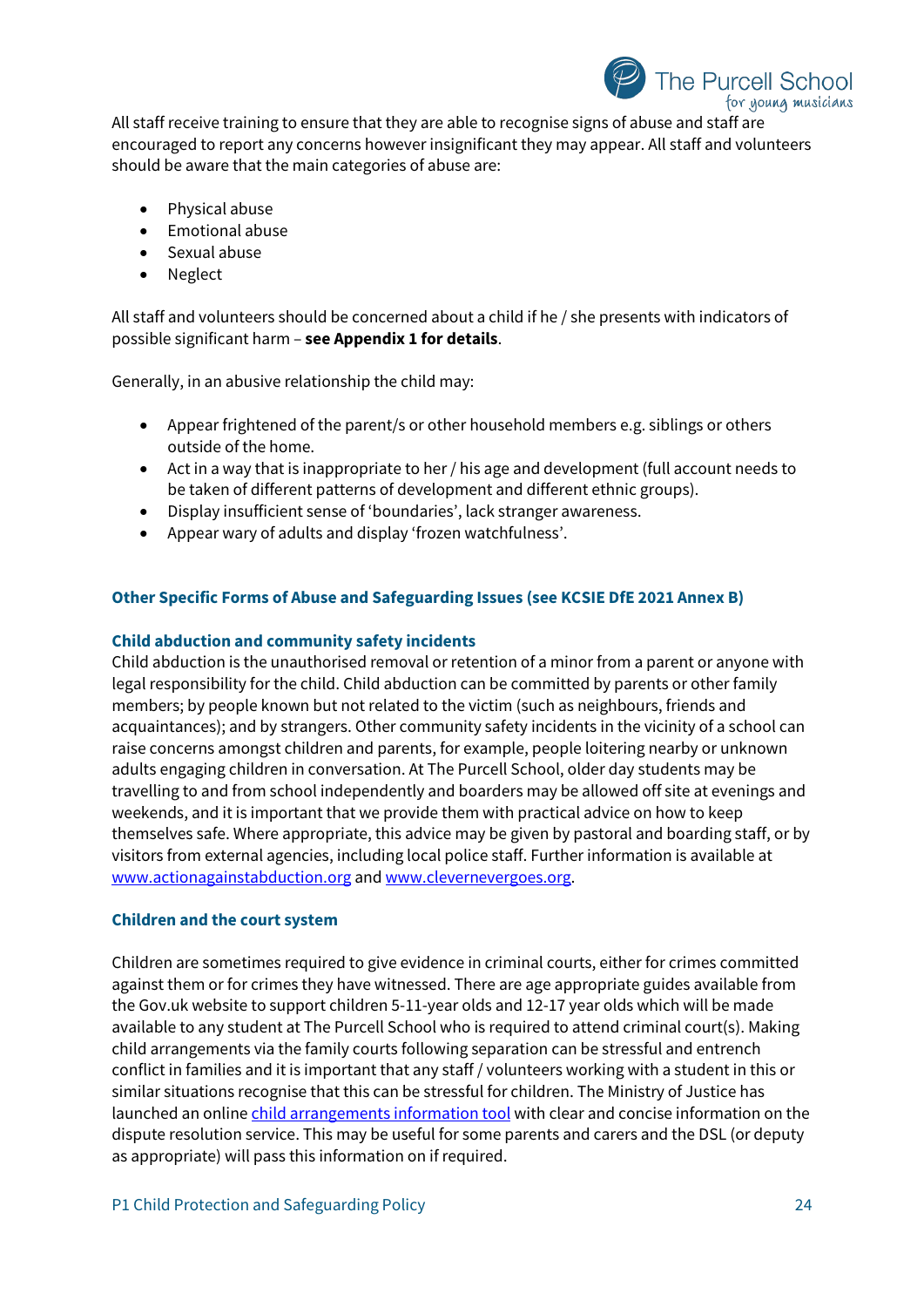

## **Children Missing from Education**

Staff should be aware that a child going missing from education is a potential indicator of abuse or neglect and the issue should be treated as a safeguarding concern. The School will monitor all student absences and promptly address concerns about irregular attendance with the parent / carer. All staff are required to read and familiarise themselves with the School's Admissions Policy regarding children missing from education.

## **Child Sexual Exploitation (CSE) and Child Criminal Exploitation (CCE)**

Both CSE and CCE are forms of abuse and both occur where an individual or group takes advantage of an imbalance in power to coerce, manipulate or deceive a child into sexual or criminal activity. Whilst age may be the most obvious, this power imbalance can also be due to a range of other factors including gender, sexual identity, cognitive ability, physical strength, status, and access to economic or other resources. In some cases, the abuse will be in exchange for something the victim needs or wants and/or will be to the financial benefit or other advantage (such as increased status) of the perpetrator or facilitator. The abuse can be perpetrated by individuals or groups, males or females, and children or adults. The abuse can be a one-off occurrence or a series of incidents over time and range from opportunistic to complex organised abuse. It can involve force and/or enticement-based methods of compliance and may, or may not, be accompanied by violence or threats of violence. Victims can be exploited even when activity appears consensual and it should be noted exploitation as well as being physical can be facilitated and/or take place online. More information include definitions and indicators are included in Annex B of KCSiE (DfE 2021).

#### **Cybercrime**

Cybercrime is criminal activity committed using computers and/or the internet. It is broadly categorised as either 'cyber-enabled' (crimes that can happen off-line but are enabled at scale and at speed on-line) or 'cyber dependent' (crimes that can be committed only by using a computer). Cyber-dependent crimes include;

- unauthorised access to computers (illegal 'hacking'), for example accessing a school's computer network to look for test paper answers or change grades awarded;
- denial of Service (Dos or DDoS) attacks or 'booting'. These are attempts to make a computer, network or website unavailable by overwhelming it with internet traffic from multiple sources; and,
- making, supplying or obtaining malware (malicious software) such as viruses, spyware, ransomware, botnets and Remote Access Trojans with the intent to commit further offence, including those above.

Children with particular skill and interest in computing and technology may inadvertently or deliberately stray into cyber-dependent crime. If there are concerns about a child in this area, the Designated Safeguarding Lead (or a deputy), will consider referring into the Cyber Choices programme. This is a nationwide police programme supported by the Home Office and led by the National Crime Agency, working with regional and local policing. It aims to intervene where young people are at risk of committing, or being drawn into, low level cyber-dependent offences and divert them to a more positive use of their skills and interests.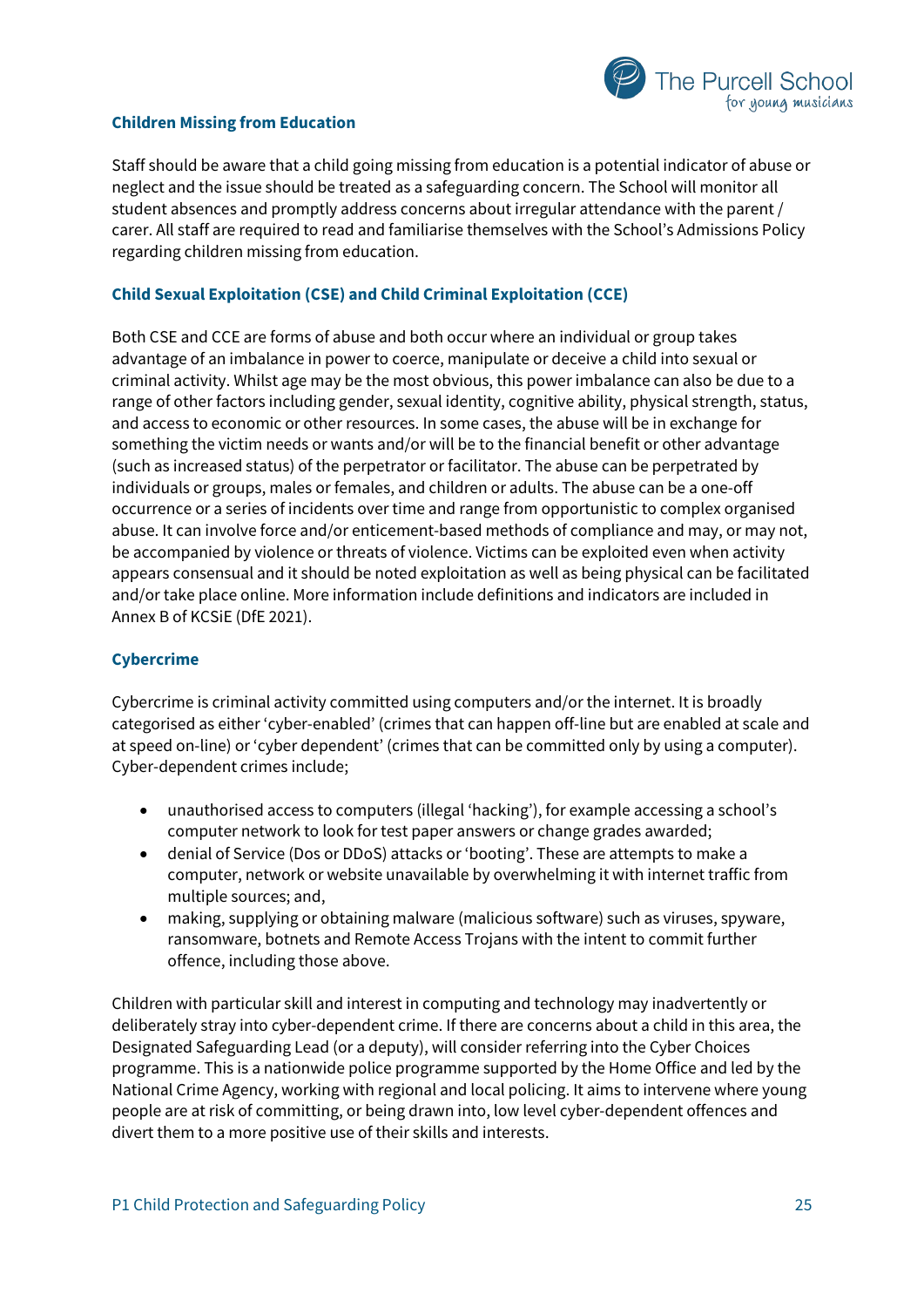

Note that Cyber Choices does not currently cover 'cyber-enabled' crime such as fraud, purchasing of illegal drugs on-line and child sexual abuse and exploitation, nor other areas of concern such as on-line bullying or general on-line safety. Additional advice can be found at: [Cyber Choices,](http://www.cyberchoices.uk/) ['NPCC-](https://www.npcc.police.uk/documents/Children%20and%20Young%20people/When%20to%20call%20the%20police%20guidance%20for%20schools%20and%20colleges.pdf)[When to call the Police'](https://www.npcc.police.uk/documents/Children%20and%20Young%20people/When%20to%20call%20the%20police%20guidance%20for%20schools%20and%20colleges.pdf) and [National Cyber Security Centre -](https://www.ncsc.gov.uk/) NCSC.GOV.UK. Further information can be found in Annexe B of KCSIE (2021) and The Purcell School H10 Online Safety Policy.

#### **Mental Health**

All staff should be aware that mental health problems can, in some cases, be an indicator that a child has suffered or is at risk of suffering abuse, neglect or exploitation. Only appropriate trained professionals should attempt to make a diagnosis of a mental health problem. Staff however, are well placed to observe children day-to-day and identify those whose behaviour suggests that they may be experiencing a mental health problem or be at risk of developing one. The School also employs a trained counsellor who will be available 3-4 days a week to see students in strict confidence.

If staff have a mental health concern about a child that is also a safeguarding concern, immediate action should be taken by following the procedures in this policy and speaking to the schools DSL.

## **PREVENT: Safeguarding Children and Young People from Radicalisation**

Children can be vulnerable to extreme ideologies and radicalisation. Similar to protecting children from other forms of harm and abuse, protecting children from radicalisation must be part of all school and college safeguarding approaches.

All schools and colleges are subject to the Prevent Duty under Section 26 of the Counter Terrorism and Security Act 2015 (the CTSA 2015), in the exercise of their functions to have "due regard to the need to prevent people from being drawn into terrorism." (page 133, KCSiE [DfE 2020])

There are signs and vulnerability factors that may indicate a child is susceptible to radicalisation or is in the process of being radicalised. It is possible to protect vulnerable people from extremist thinking and intervene to safeguard those at risk of radicalisation. Staff must be alert to changes in children's behaviour, which could indicate that they may be in need of Prevent support. They must act proportionately to the concern using the Prevent 'notice, check, share' approach, which may lead to the DSL making a Prevent referral.

Local Hertfordshire County Council guidance on Prevent is featured at 6.25 of the Hertfordshire Safeguarding Children's Partnership CP procedures [https://hertsscb.proceduresonline.com/chapters/p\\_prevent\\_guide.html](https://hertsscb.proceduresonline.com/chapters/p_prevent_guide.html) which outlines the specific duties in Hertfordshire. This guidance also features advice on making a Prevent referral. (please note: at the time of writing this policy 6.25 of the HSCP CP procedures is under review)

#### **Domestic Abuse**

Domestic abuse is: any incident or pattern of incidents of controlling, coercive, threatening behaviour, violence or abuse between those aged 16 or over who are, or have been, intimate partners or family members regardless of gender or sexuality. The abuse can encompass, but is not limited to psychological; physical; sexual; financial; and emotional.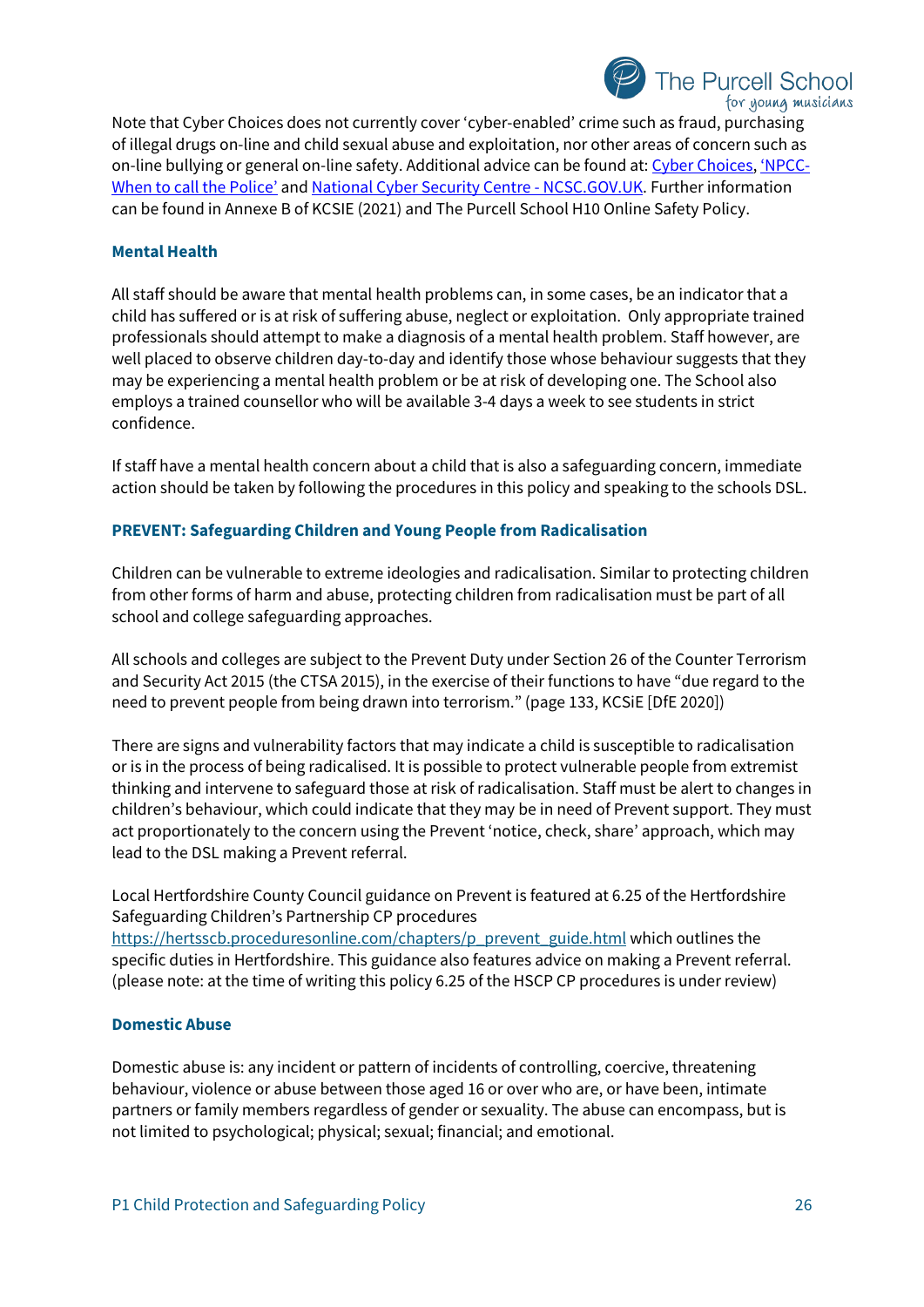

All children can witness and be adversely affected by domestic abuse in the context of their home life where domestic abuse occurs between family members. See Appendix 4 for information regarding Operation Encompass

#### **Homelessness**

Being homeless or being at risk of becoming homeless presents a real risk to a child's welfare. The Designated Safeguarding Lead (and any deputies) should be aware of contact details and referral routes into the Local Housing Authority so they can raise/progress concerns at the earliest opportunity. Indicators that a family may be at risk of homelessness include household debt, rent arrears, domestic abuse and anti-social behaviour, as well as the family being asked to leave a property. Whilst referrals and/or discussion with the Local Housing Authority should be progressed as appropriate, and in accordance with local procedures, this does not, and should not, replace a referral into children's social care where a child has been harmed or is at risk of harm. The Bursar will refer any concerns about the financial situation of families to the DSL where appropriate, in order for the DSL to identify any particular vulnerabilities that may lead to a risk of homelessness.

The Homelessness Reduction Act 2017 places a new legal duty on English councils so that everyone who is homeless or at risk of homelessness will have access to meaningful help including an assessment of their needs and circumstances, the development of a personalised housing plan, and work to help them retain their accommodation or find a new place to live. The new duties shift focus to early intervention and encourage those at risk to seek support as soon as possible, before they are facing a homelessness crisis. In most cases, staff will be considering homelessness in the context of children who live with their families, and intervention will be on that basis. However, it should also be recognised in some cases 16 and 17 year olds could be living independently from their parents or guardians, for example through their exclusion from the family home, and will require a different level of intervention and support. Children's social care will be the lead agency for these children and the Designated Safeguarding Lead (or a deputy) should ensure appropriate referrals are made based on the child's circumstances. The Department and the Ministry of Housing, Communities and Local Government have published joint statutory guidance on the provision of accommodation for 16 and 17 year olds who may be homeless and/or require accommodation[: here.](https://www.gov.uk/government/publications/homelessness-reduction-bill-policy-factsheets)

#### **So-called "Honour-based" Violence Including Female Genital Mutilation and Forced Marriage**

So-called "honour-based" violence encompasses incidents or crimes which have been committed to protect or defend the honour of the family and/or the community.

- FGM comprises all procedures involving partial or total removal of the external female genitalia or other injury to the female genital organs. It is illegal in the UK and a form of child abuse. Staff must be aware of the mandatory reporting duty to the Police.
- Forcing a person into marriage is a crime in England and Wales. A forced marriage is one entered into without the full and free consent of either one or both parties and coercion is used.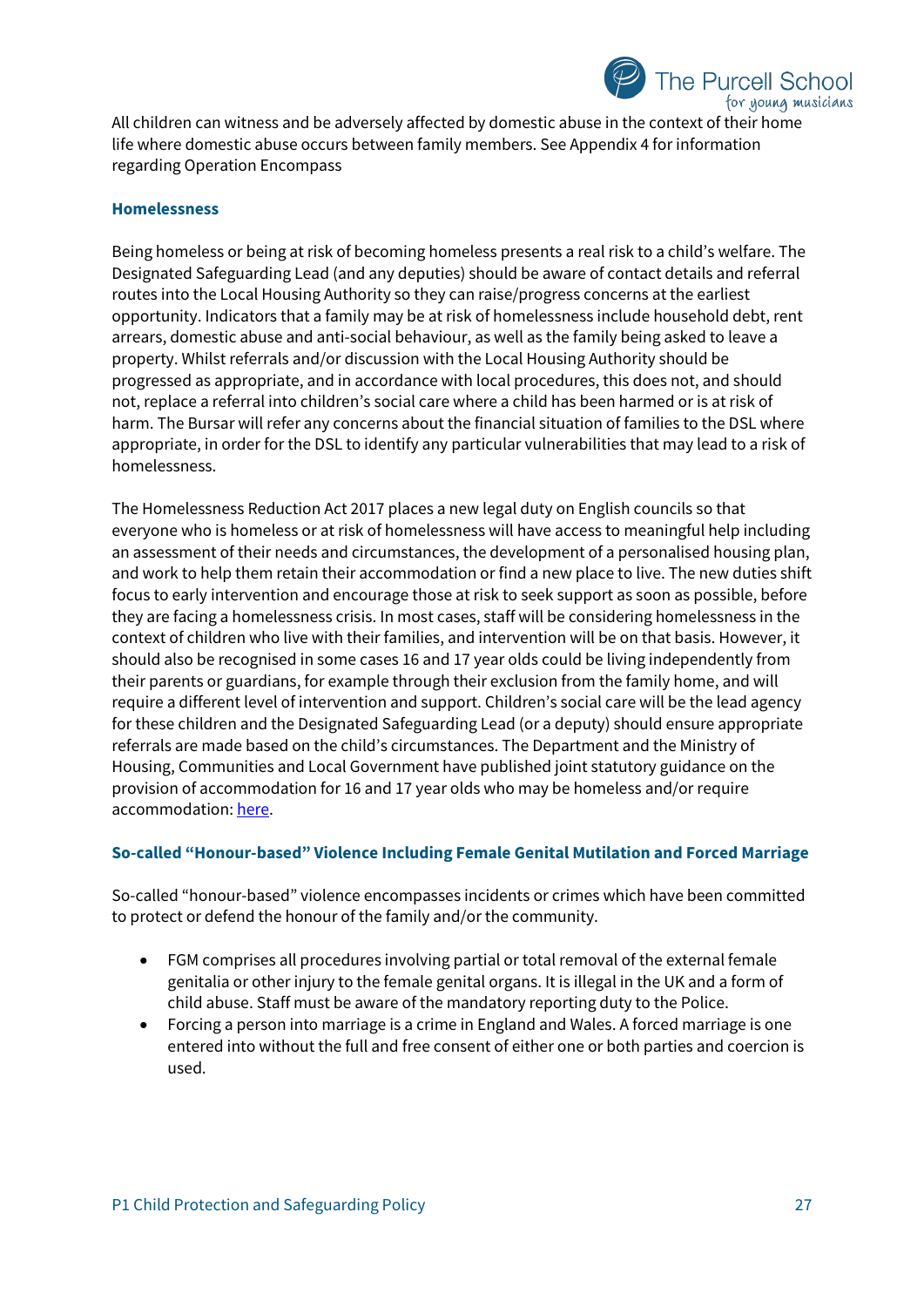

#### **Responding to a Disclosure**

Children who have been abused attempt to tell an adult on average four times before they are heard. All staff at the Purcell School need to be aware that they could be chosen by a student who wishes to make a disclosure and should know how to respond appropriately. The key points to be remembered are:

- Listen to what is being said without displaying shock or disbelief.
- Accept what is being said.
- Allow the child to talk freely.
- Reassure the child, but not make promises which might not be possible to keep.
- Never promise a child that you will not tell anyone as this may ultimately not be in the best interests of the child.
- Reassure him or her that what has happened is not his or her fault.
- Stress that it was the right thing to tell.
- Listen, rather than ask leading questions.
- Not criticise the alleged perpetrator.
- Explain what has to be done next and who has to be told.
- Ensure that the child feels secure once the disclosure is concluded.
- Record on MyConcern (see Record Keeping)
- Pass the information to the DSL without delay (if recording using MyConcern this will be automatically passed to the DSL and their deputies).

If at any point there is risk of immediate serious harm to a child a Child Protection Contact Referral should be made to Children's Services immediately.

#### **Third Party Disclosures**

It's everyone's responsibility to report concerns related to children and make referrals to Children Services and the Police if suspected that a child has been abused or is at risk of abuse. Therefore, when safeguarding concerns are shared to the DSL by a parent or member of the public, it is important to note that there is equal responsibility by the complainant to report the matter also directly rather than assume the responsibility is that of the school.

#### **Support**

Dealing with a disclosure from a child, and safeguarding issues can be stressful. The member of staff / volunteer should, therefore, consider seeking support for him / herself and discuss this with the Designated Safeguarding Lead.

**If the staff member receives a disclosure about potential harm caused by another staff member, they should see section 8 of this policy -** Allegations involving school staff/volunteers/contractors**.**

#### **Reporting a Disclosure**

A disclosure should be reported to the DSL immediately. If the DSL is not available then contact should be made with one of the Deputy DSLs. If the disclosure is about a member of staff, it should be made to the Principal; if the disclosure relates to the Principal, it should be made to the Chair of Governors. You will be asked to make a formal written record as soon as possible.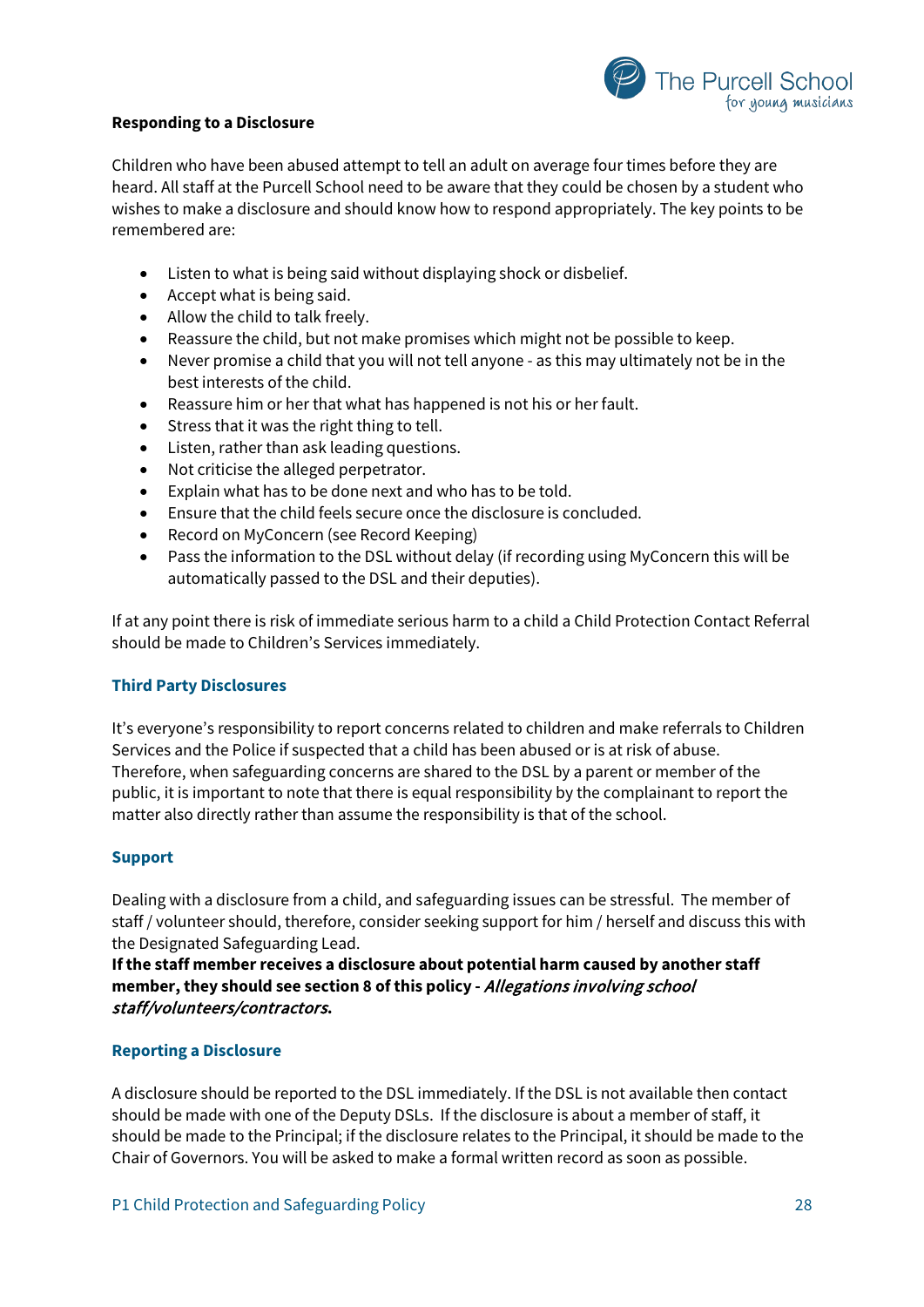

## **Record Keeping**

All practitioners should be confident of the processing conditions under the Data Protection Act 2018 and the GDPR which allow them to store and share information for safeguarding purposes, including information which is sensitive and personal, and should be treated as 'special category personal data'.

All concerns, discussions and decisions made and the reasons for those decisions should be recorded on MyConcern. If in doubt about recording requirements staff should discuss with the DSL.

When a child has made a disclosure, the member of staff/volunteer should:

- Make brief notes as soon as possible after the conversation and record on MyConcern;
- Not destroy the original notes in case they are needed by a court;
- Record the date, time, place and any noticeable non-verbal behaviour and the words used by the child;
- Use the body map (a proforma body map is available on HGFL) to indicate the position of any bruising or other injury as well as a clear description of the injury;
- Record statements and observations rather than interpretations or assumptions.

All records need to be given to the Designated Safeguarding Lead promptly. No copies should be retained by the member of staff or volunteer.

The Designated Safeguarding Lead will ensure that all safeguarding records are managed in accordance with the Education (Pupil Information) (England) Regulations 2005.

The member of staff making the disclosure will know that this is seen by the Safeguarding Team who are sent an immediate email notification through MyConcern. Detailed follow-up information will not usually be provided.

If the member of staff is apprehensive as to whether a concern has been dealt with by the DSL, they may approach any member of School SLT.

#### **Action to be Taken by the DSL following a Disclosure**

The DSL will decide whether the concerns should be referred to Children's Services and, if so, will contact Hertfordshire Children's Services (or the most relevant local authority), or the Police if a crime has been committed, **within 24 hours** of a disclosure or suspicion of abuse.

If it is decided to make a Child Protection Contact Referral to Children's Services, this will be discussed with the parents, unless to do so would place the child at further risk of harm. No consent from either parents or child is required to make a Child Protection Contact Referral where there are concerns about the child's safety.

Particular attention will be paid to the attendance and development of any child about whom the school has concerns, or who has been identified as being the subject of a child protection plan and a written record will be kept.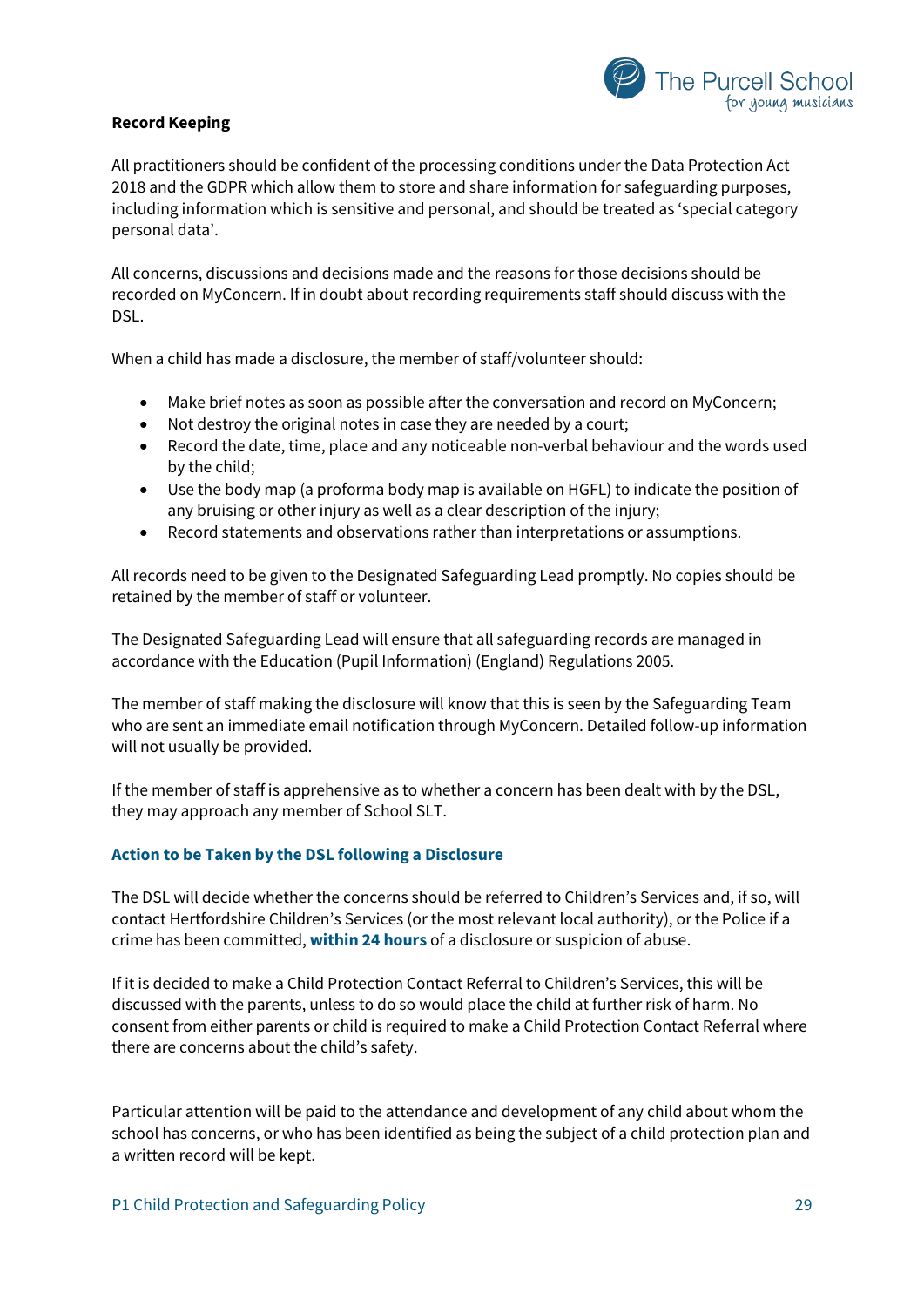

Where children leave the school, the DSL will ensure their child protection file is transferred to the new school or college as soon as possible, ensuring secure transit, and obtaining confirmation of receipt. This will be transferred separately from the main student file. If the school receives such information the DSL and SEND lead are made aware. If a child has an allocated social worker, the DSL will inform them of the change of school.

In addition to the child protection file, the DSL will also consider if it would be appropriate to share any information with the new school/college in advance of a child leaving. For example, information that would allow the new school/college to continue supporting victims of abuse and have that support in place for when the child arrives.

As adults who work with children, all staff have a duty to refer safeguarding concerns to the Designated Safeguarding Lead. However, if

- concerns are not taken seriously within an organisation, or
- action to safeguard the child is not taken by professionals and
- the child is considered to be at continuing risk of harm

then staff should speak to the DSL in their school or contact Hertfordshire Children's Services.

If, at any point, there is a risk of immediate serious harm to a child a Child Protection Contact should be made to Children's Services immediately. Anybody can make a Child Protection Contact Referral. If the child's situation does not appear to be improving the staff member with concerns should press for re-consideration. Concerns should always lead to help for the child.

If an allegation of abuse is made about someone outside the school, the school will initially make a decision about the nature of the abuse. If it is decided that the child has suffered or is likely to suffer significant harm, then the case will be reported immediately to Children's Services. However, if it is decided that the child is in need of additional support from one or more agencies we will ask for an inter-agency assessment using the local processes. In Hertfordshire this is the Families First Assessment process.

## **Confidentiality**

Safeguarding children raises issues of confidentiality that must be clearly understood by all staff, volunteers and contract workers in schools.

- All staff in schools, both teaching and non-teaching staff, have a responsibility to share relevant information about the protection of children with other professionals, particularly the investigative agencies (Children's Services: Safeguarding and Specialist Services and the Police).
- If a child confides in a member of staff / volunteer and requests that the information is kept secret, it is important that the member of staff / volunteer tell the child in a manner appropriate to the child's age / stage of development that they cannot promise complete confidentiality – instead they must explain that they may need to pass information to other professionals to help keep the child or other children safe.
- Staff/volunteers who receive information about children and their families in the course of their work should share that information only within appropriate professional contexts.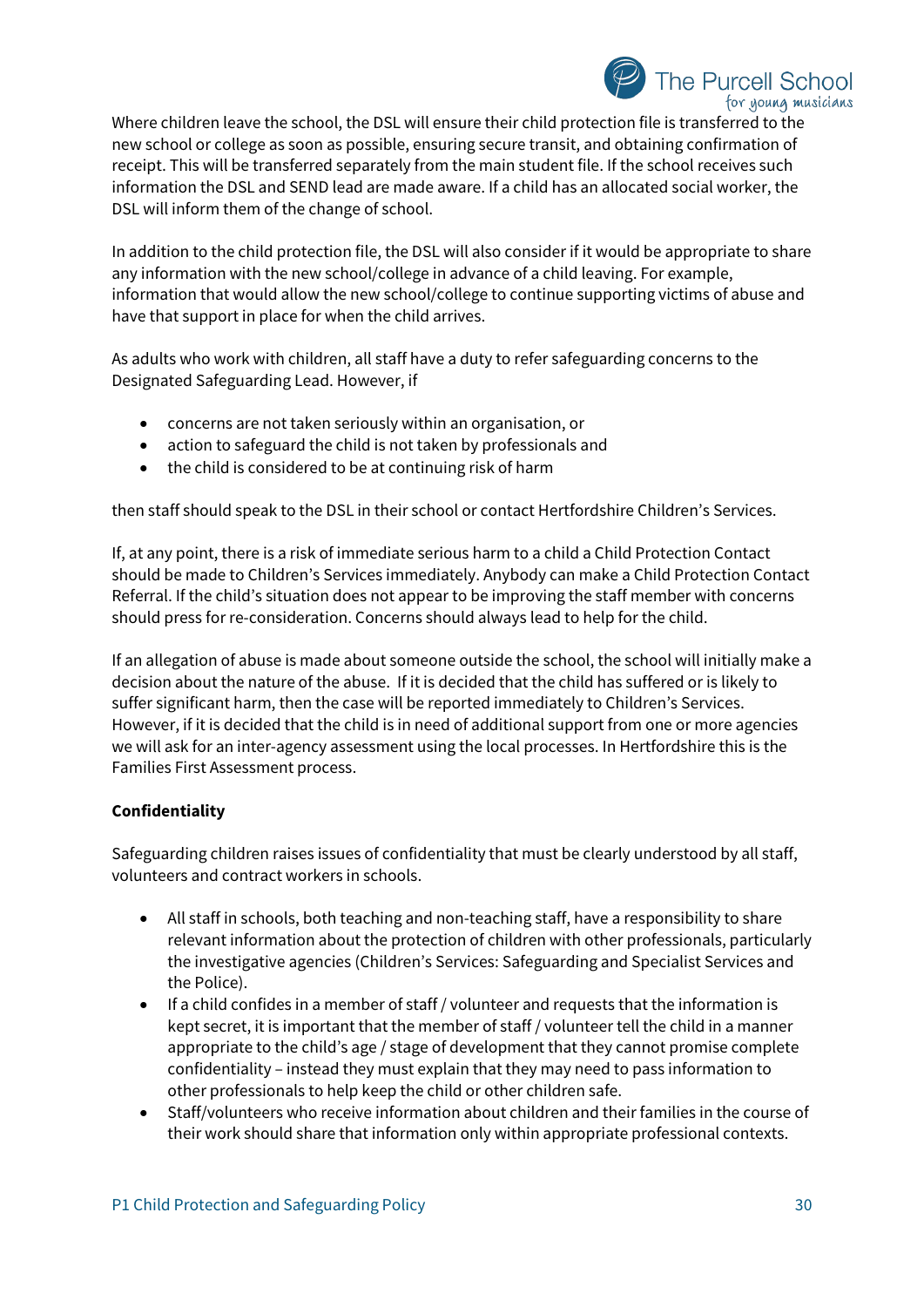

## **School Procedures**

Please see Appendix 4: What to do if you are worried a child is being abused: flowchart.

If any member of staff is concerned about a child he or she must inform the Designated Senior Person. The Designated Senior Person will decide whether the concerns should be raised to Children's Services and if deemed to have met the threshold a Child Protection Contact Referral will be completed. If it is decided to make a Child Protection Contact Referral to Children's Services this will be discussed with the parents, unless to do so would place the child at further risk of harm.

While it is the DSLs role to make Child Protection Contact Referrals, any staff member can make a Child Protection Contact Referral to Children's Services if a child is in immediate danger or is at risk of harm (e.g. concern that a family might have plans to carry out FGM). In these circumstances a Child Protection Contact Referral should be made to Children's Services and/or the Police immediately. Where Child Protection Contact Referrals are made by another member of staff, the DSL should be informed as soon as possible.

If a **teacher** (persons employed or engaged to carry out teaching work at schools and other institutions in England), in the course of their work in the profession, discovers that an act of Female Genital Mutilation (FGM) appears to have been carried out on a girl under the age of 18 the **teacher** must report this to the police. **This is a mandatory reporting duty.** See Keeping Children Safe in Education (DfE 2021): pp. 131-132 for further information.

If the allegations raised are against other children, the school should follow section 4.4 of the Hertfordshire Safeguarding Children Partnership Procedures Manual – Children Who Abuse Others. Please see the school's anti-bullying policy for more details on procedures to minimise the risk of peer on peer abuse.

The member of staff must record information regarding the concerns on the same day. The recording must be a clear, precise, factual account of any verbal disclosures and observations.

Particular attention will be paid to the attendance and development of any child about whom the school has concerns, or who has been identified as being the subject of a child protection plan and a written record will be kept.

If a student who is/or has been the subject of a child protection plan changes school, the Designated Safeguarding Lead will inform the social worker responsible for the case and transfer the appropriate records to the Designated Safeguarding Lead at the receiving school, in a secure manner, and separate from the child's academic file.

The Designated Safeguarding Lead is responsible for making the senior leadership team aware of trends in behaviour that may affect student welfare. If necessary, training will be arranged.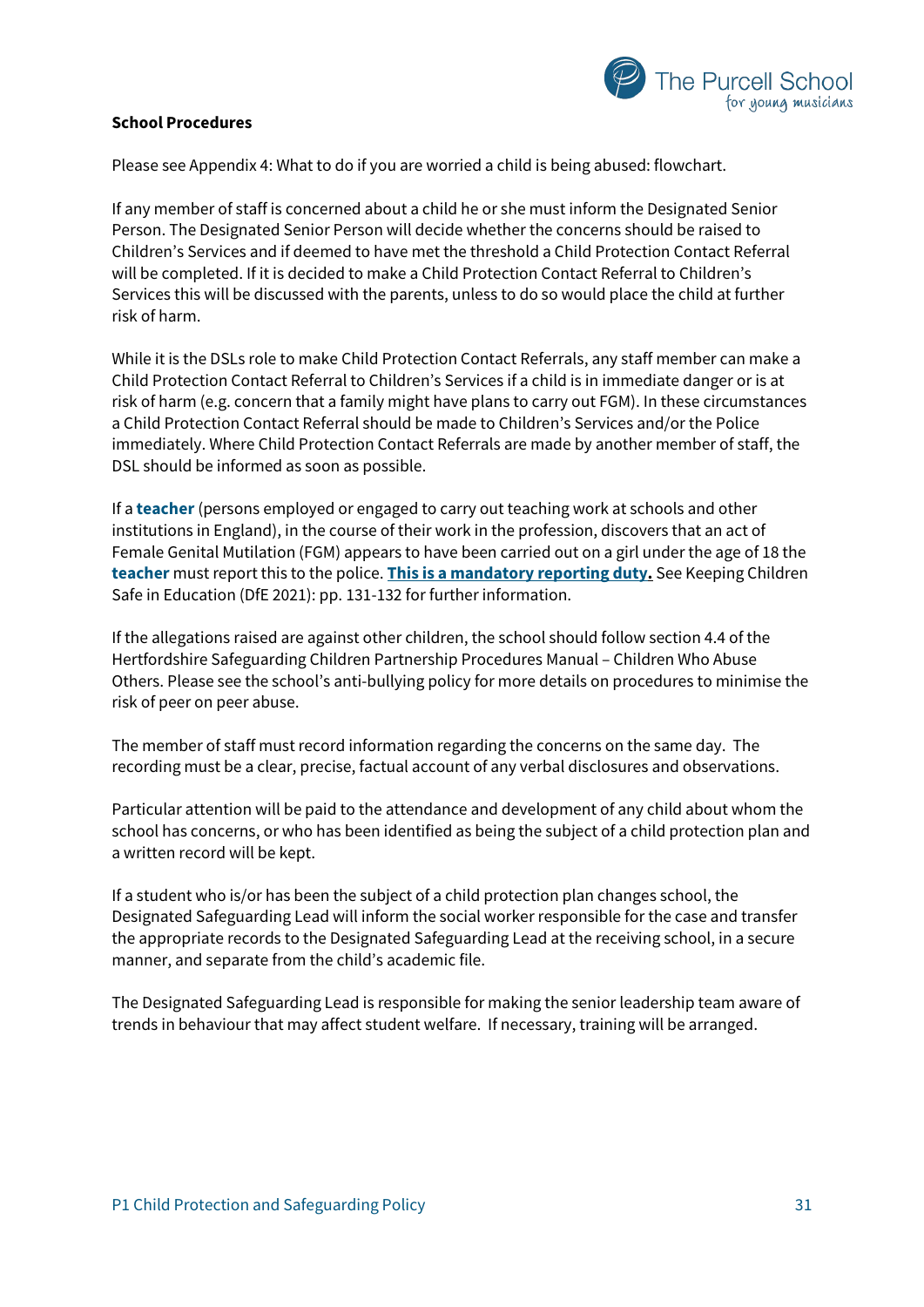

## **Communication with Parents**

The Purcell School will ensure the child protection policy is available publicly via the school website, and in hard copy in the School Office.

Parents will be informed prior to a Child Protection Contact Referral, unless it is considered to do so might place the child at increased risk of significant harm by:

- The behavioural response it prompts e.g. a child being subjected to abuse, maltreatment or threats / forced to remain silent if alleged abuser informed;
- Leading to an unreasonable delay;
- Leading to the risk of loss of evidential material;
- Placing a member of staff from any agency at risk.

The school will endeavour to ensure that parents have an understanding of the responsibilities placed on the school and staff for safeguarding children.

Where reasonably possible the school will hold more than one emergency contact number for each student. (KCSiE [DfE 2021] p.26)

Further guidance around information sharing can be located within; **Information sharing Advice for practitioners providing safeguarding services to children, young people, parents and carers** (DfE, 2018):

**[https://www.gov.uk/government/publications/safeguarding-practitioners-information](https://www.gov.uk/government/publications/safeguarding-practitioners-information-sharing-advice)[sharing-advice](https://www.gov.uk/government/publications/safeguarding-practitioners-information-sharing-advice)**

## **Allegations Involving School Staff/Volunteers/Contractors**

An allegation is any information which indicates that a member of staff, a volunteer or a contractor may have:

- behaved in a way that has harmed a child, or may have harmed a child;
- possibly committed a criminal offence against or related to a child;
- behaved towards a child or children in a way which indicates s/he may pose a risk of harm to children; or
- behaved or may have behaved in a way that indicated they may not be suitable to work with children.

This applies to any child with whom the member of staff / volunteer / contract worker has contact in their personal, professional or community life.

This relates to members of staff, supply staff, volunteers and contract workers who are currently working in any school or college regardless of whether the school or college is where the alleged abuse took place. Allegations against a teacher who is no longer teaching should be referred to the police. Historical allegations of abuse should also be referred to the police. Staff should be aware of the procedure for reporting any concerns about staff or volunteers, including low-level allegations, detailed in the Policy for Handling Allegations of Abuse Made Against Staff (S12). A copy of this policy can be found at Appendix 11.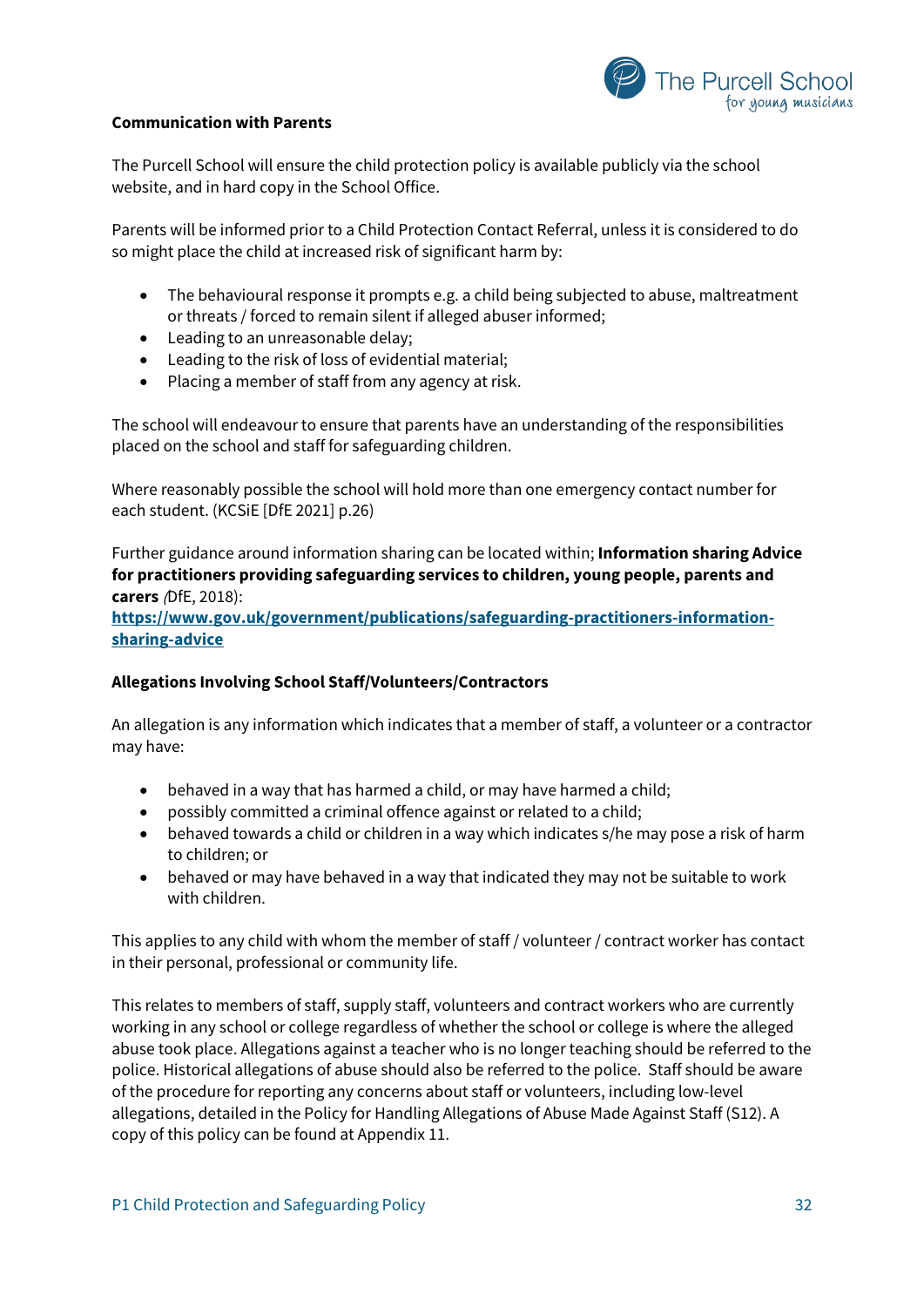# The Purcell School for young musicians

To reduce the risk of allegations, all staff should be aware of safer working practice and should be familiar with the guidance contained in the staff handbook, school professional standards and professional responsibilities (code of conduct) and Government document 'Guidance for Safer Working Practice for Adults who work with Children and Young People in Education Settings' (May 2019) and is available in the Staff Handbook or via the link in appendix 7 of this document.

## **What Staff Should Do if They Have Concerns About Safeguarding Practices Within the School**

All staff, volunteers and contractors should feel able to raise concerns about poor or unsafe practice and potential failures in the school's safeguarding arrangements. Appropriate whistleblowing procedures, which are suitably reflected in staff training and staff behaviour policies, are in place for such concerns to be raised with the school's senior leadership team.

If staff members have concerns about another staff member then this should be referred to the Principal. Where there are concerns about the Principal, this should be referred to the Chair of Governors.

The Chair of Governors in this school is Dr Bernard Trafford. He may be contacted through the Clerk to the Governors, Mr Adam Wroblewski[: a.wroblewski@purcell-school.org](mailto:a.wroblewski@purcell-school.org) (01923 331127)

In the absence of the Chair of Governors, the Safeguarding Governor, Dr Rebecca Mooney, should be contacted (07866 461482).

If a staff member feels unable to raise an issue with their employer or that their genuine concerns are not being addressed, allegations should be made directly to the LADO.

The person to whom an allegation is first reported should take the matter seriously and keep an open mind. S/he should not investigate or ask leading questions if seeking clarification; it is important not to make assumptions. Confidentiality should not be promised and the person should be advised that the concern will be shared on a 'need to know' basis only.

Actions to be taken include making an immediate written record of the allegation using the informant's words – including time, date and place where the alleged incident took place, brief details of what happened, what was said and who was present. This record should be signed, dated and immediately passed on to the Principal.

If the allegations are about the Principal, then they should be reported directly to the Chair of Governors without informing the Principal (see contact details above, or at the end of Appendix 2). The recipient of an allegation must **not** unilaterally determine its validity, and failure to report it in accordance with procedures is a potential disciplinary matter.

The Principal will not investigate the allegation itself, or take written or detailed statements, but will assess whether it is necessary to refer the concern to the Local Authority Designated Officer (LADO). LADO Threshold Guidance may be used to inform this decision – found at **[https://hertsscb.proceduresonline.com/chapters/p\\_manage\\_alleg.html](https://hertsscb.proceduresonline.com/chapters/p_manage_alleg.html) Children's Services – 0300 123 4043 SOOHS (Out of Hours Service-Children's Services) – 0300 123 4043**

If the allegation is about the Principal, the Chair of Governors will follow the same procedure.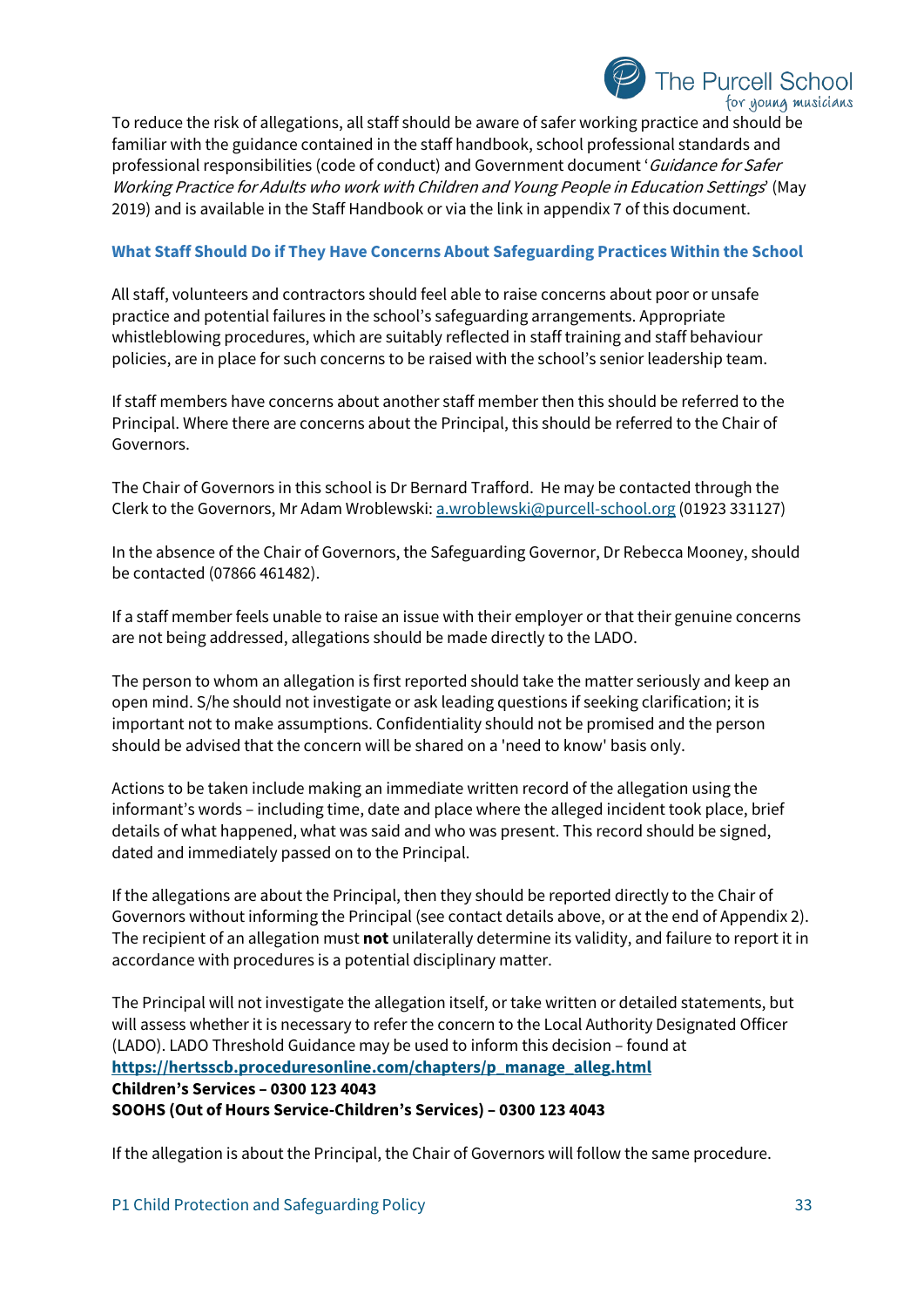

If the allegation meets any of the three criteria set out at the start of this section, contact should be made with the LADO without delay.

If it is decided that the allegation requires a child protection strategy meeting or joint evaluation meeting, this will take place in accordance with section 4.1 of the Hertfordshire Safeguarding Children Partnership Procedures Manual.

If it is decided it does not require a child protection strategy meeting or joint evaluation meeting, the LADO will provide the employer with advice and support on how the allegations should be managed.

The Principal should, as soon as possible **following the briefing** from the Local Authority Designated Officer, inform the subject of the allegation.

For further information see:

**Hertfordshire Safeguarding Children Partnership Procedures Manual Section 5.1.[5 Managing](http://www.proceduresonline.com/herts_scb/chapters/p_manage_alleg.html)  [Allegations Against Adults who work with Children and Young People](http://www.proceduresonline.com/herts_scb/chapters/p_manage_alleg.html)** 

Where a staff member feels unable to raise an issue with their employer/through the Whistleblowing procedure or feels that their genuine concerns are not being addressed, other whistleblowing channels may be open to them:

- Children's Services **0300 123 4043**
- NSPCC whistleblowing helpline is available for staff who do not feel able to raise concerns regarding child protection failures internally. Staff can call: **0800 028 0285** – 08:00-20:00 Mon- Fri and email[: help@nspcc.org.uk](mailto:help@nspcc.org.uk)

#### **Safer Working Practice**

To reduce the risk of allegations, all staff should be aware of safer working practice and should be familiar with the guidance contained in the Code of Conduct and Safer Recruitment Consortium document Guidance for safer working practice for those working with children and young people in education settings (May 2019) and also Addendum April 2020 available at **<https://www.saferrecruitmentconsortium.org/>**

This document seeks to ensure that the responsibilities of school leaders towards children and staff are discharged by raising awareness of illegal, unsafe, unprofessional and unwise behaviour. This includes guidelines for staff on positive behaviour management in line with the ban on corporal punishment (School Standards and Framework Act 1998). Please see the Behaviour and Sanctions Policy for more detail.

**HSCP escalation and complaints procedure: [https://hertsscb.proceduresonline.com/chapters/p\\_resolution\\_disagree.html](https://hertsscb.proceduresonline.com/chapters/p_resolution_disagree.html)**

## **Possible Outcomes**

If the school dispenses with the services of any person (whether employed, contracted, a volunteer or student) because he or she is considered unsuitable to work with children, the Principal will inform the Disclosure and Barring Service (DBS) within one month of the person leaving the school. The same will apply if the school would have dispensed with their services had the person not resigned, or where they resigned before a proper investigation could be completed.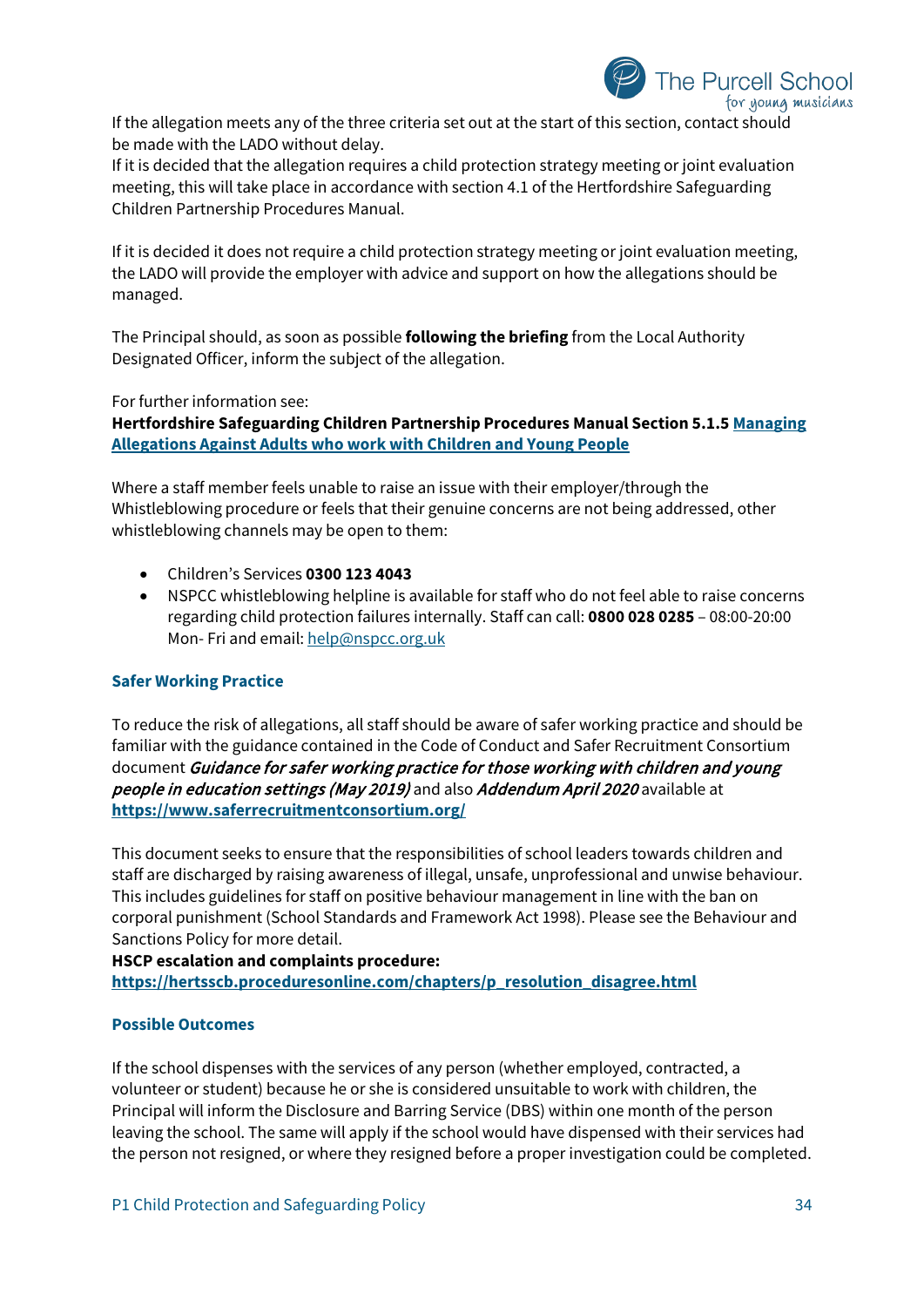

The school will consider making a referral to the Teaching Regulation Authority (TRA) where a teacher has been dismissed (or would have been dismissed had he or she not resigned) and a prohibition order may be appropriate, because of 'unacceptable professional conduct', 'conduct that may bring the profession into disrepute', or a 'conviction at any time for a relevant offence'.

If a member of the resident Boarding Staff is suspended in circumstances of a child protection nature, alternative accommodation will be provided for that member of staff, as stated in their Licence to Occupy. All residential staff and their families are required to abide by the school's 'Non-Employee Accommodation Policy', which is issued to all adults living on site, and states clearly the school's expectations relating to Child Protection.

## **Supporting Those Involved**

Parents or guardians of a child or children involved will be told as soon as possible. They will be kept informed about the progress of the case and told the outcome where there is not a criminal prosecution. This includes the outcome of any disciplinary process. The School will provide support to the child / children involved.

The School will keep the person who is the subject of allegations informed as the progress of the case and consider what support is appropriate for the individual. If the member of staff is suspended they will be kept informed about developments at the School. Staff are advised to contact their union or professional body as soon as possible.

The Purcell School makes every effort to maintain confidentiality and guard against unwanted publicity. The restrictions apply up to the point where the accused person is charged with an offence or the DfE/TRA publish information about an investigation or decision in a disciplinary case.

## **Monitoring and Evaluating Child Protection Arrangements**

There are a number of measures taken by the School to monitor the effectiveness of policies and procedures and ensure that the School provides and safe and caring environment for all students. These include:

- School risk management register;
- Annual review of safeguarding and associated policies;
- Safer recruitment procedures and policies are regularly reviewed and management checks of recruitment files and the Single Central register are carried out;
- Safeguarding is an agenda item on all Education Committee and Governing Body meeting agendas;
- There is a designated Governor (Dr Rebecca Mooney) with a CP brief who visits the School regularly and reviews school processes;
- Safeguarding is regularly discussed by the SLT;
- The DSL and SLT attend regular training and briefing sessions to ensure they are up to date with legislation and advice in their respective areas;
- The Hertfordshire audit document is used to monitor procedures;
- Compliance with the policy is monitored by the DSL and through staff performance measures.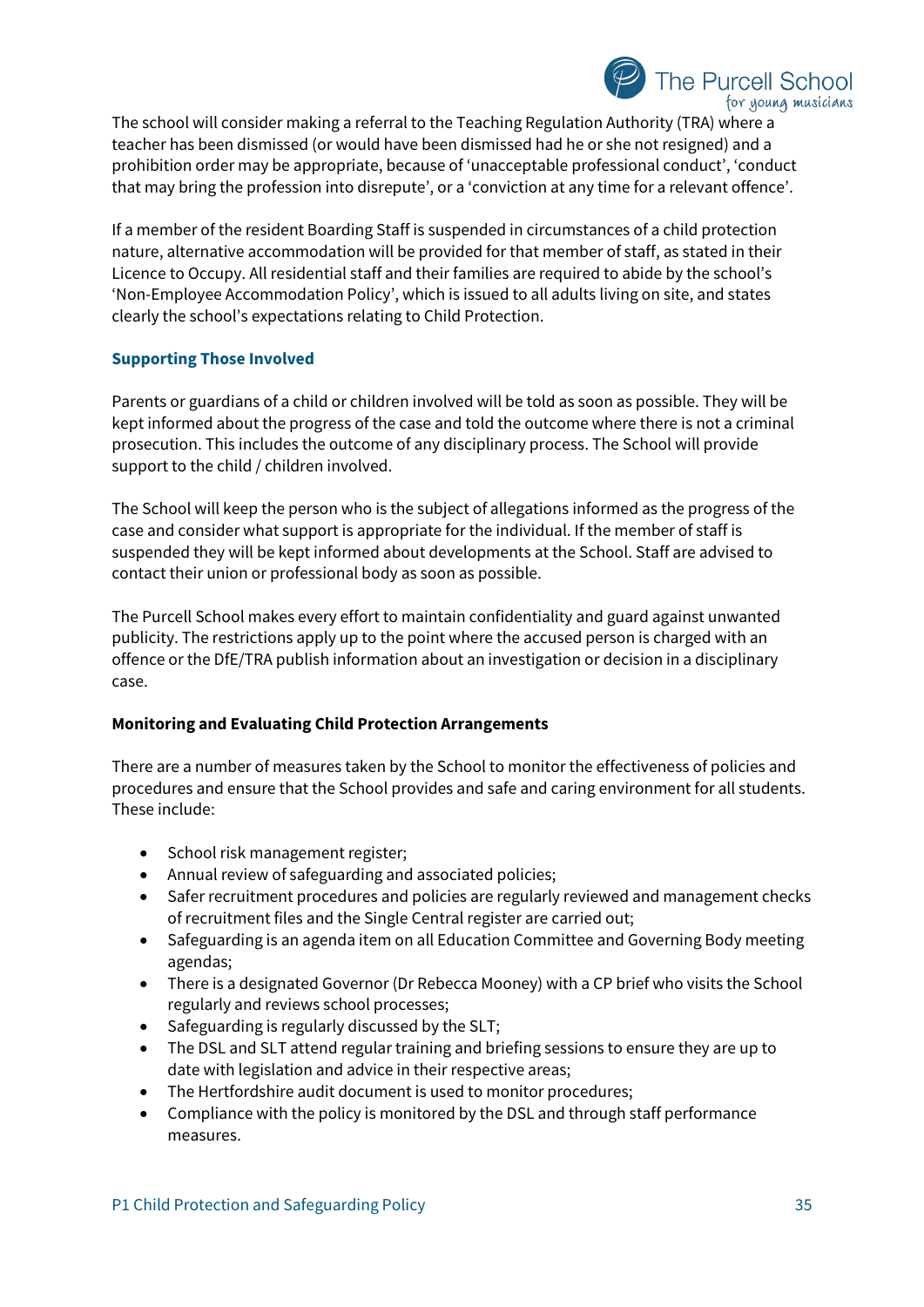

## **APPENDIX 1 - Indicators of Abuse and Neglect The framework for understanding children's needs:**



## **Working Together to Safeguard Children (DFE, 2018)**

| <b>Physical Abuse</b>                                                                      |                                                  |  |  |  |  |
|--------------------------------------------------------------------------------------------|--------------------------------------------------|--|--|--|--|
|                                                                                            |                                                  |  |  |  |  |
| Physical abuse is a form of abuse which may involve hitting, shaking, throwing, poisoning, |                                                  |  |  |  |  |
| burning or scalding, drowning, suffocating or otherwise causing physical harm to a child.  |                                                  |  |  |  |  |
| Physical harm may also be caused when a parent or carer fabricates the symptoms of, or     |                                                  |  |  |  |  |
| deliberately induces, illness in a child.                                                  |                                                  |  |  |  |  |
| <b>Child</b>                                                                               |                                                  |  |  |  |  |
| Bruises - shape, grouping, site, repeat or                                                 | Withdrawal from physical contact                 |  |  |  |  |
| multiple                                                                                   |                                                  |  |  |  |  |
| Bite-marks – site and size                                                                 | Aggression towards others, emotional and         |  |  |  |  |
|                                                                                            |                                                  |  |  |  |  |
| Burns and Scalds - shape, definition, size,                                                | behaviour problems                               |  |  |  |  |
| depth, scars                                                                               |                                                  |  |  |  |  |
| Improbable, conflicting explanations for                                                   | Frequently absent from school                    |  |  |  |  |
| injuries or unexplained injuries                                                           |                                                  |  |  |  |  |
| Untreated injuries                                                                         | Admission of punishment which appears            |  |  |  |  |
|                                                                                            | excessive                                        |  |  |  |  |
| Injuries on parts of body where accidental                                                 | Fractures                                        |  |  |  |  |
| injury is unlikely                                                                         |                                                  |  |  |  |  |
| Repeated or multiple injury                                                                | Fabricated or induced illness -                  |  |  |  |  |
| <b>Parent</b>                                                                              | <b>Family / Environment</b>                      |  |  |  |  |
| Parent with injuries                                                                       | History of mental health, alcohol or drug misuse |  |  |  |  |
|                                                                                            | or domestic violence.                            |  |  |  |  |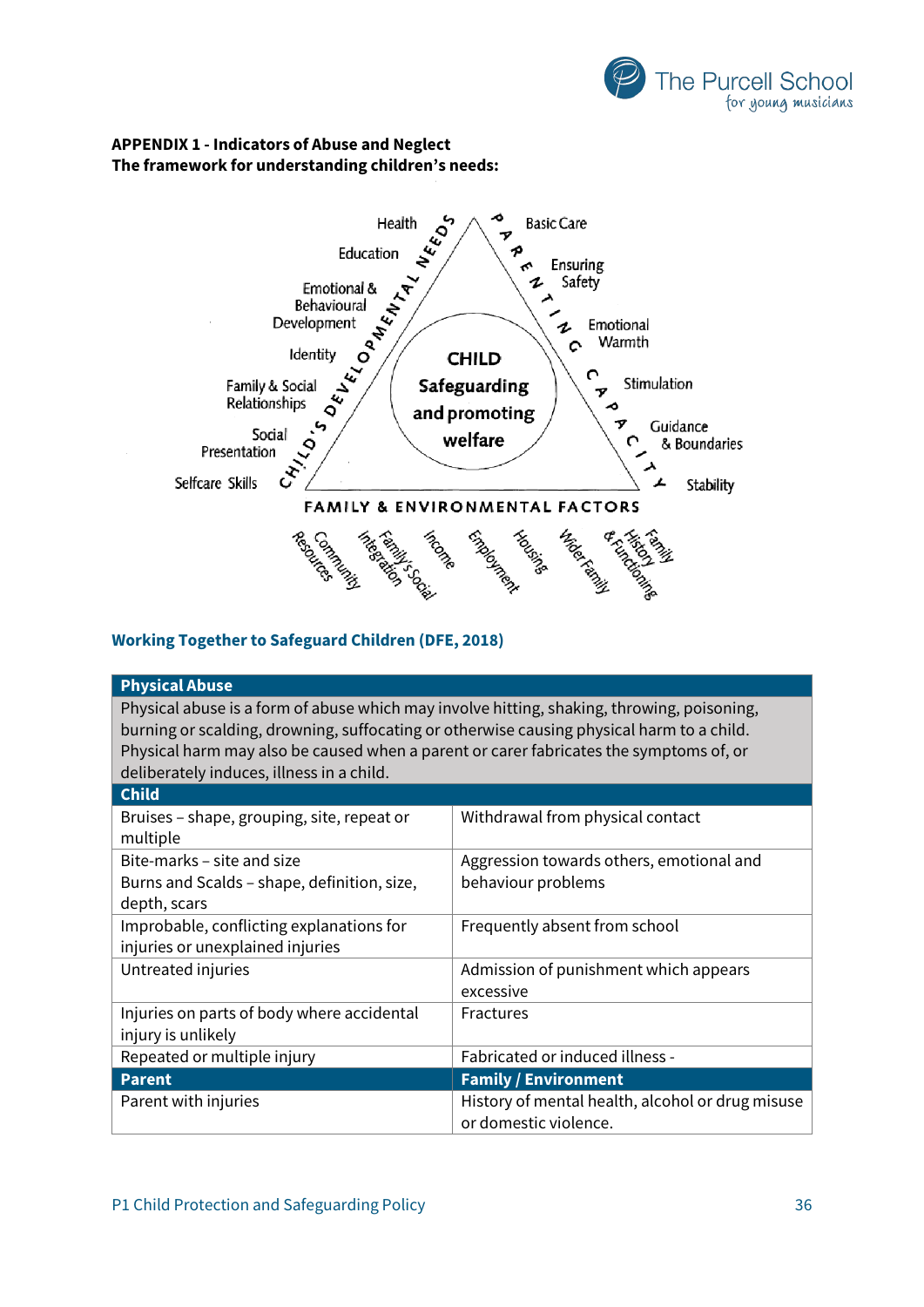

| Evasive or aggressive towards child or others                                                      | Past history in the family of childhood abuse, |  |  |  |  |
|----------------------------------------------------------------------------------------------------|------------------------------------------------|--|--|--|--|
|                                                                                                    | self-harm, somatising disorder or false        |  |  |  |  |
|                                                                                                    | allegations of physical or sexual assault      |  |  |  |  |
| Explanation inconsistent with injury                                                               | Marginalised or isolated by the community.     |  |  |  |  |
| Fear of medical help / parents not seeking                                                         | Physical or sexual assault or a culture of     |  |  |  |  |
| medical help                                                                                       | physical chastisement.                         |  |  |  |  |
| Over chastisement of child                                                                         |                                                |  |  |  |  |
| <b>Emotional Abuse</b>                                                                             |                                                |  |  |  |  |
| Emotional abuse is the persistent emotional maltreatment of a child such as to cause severe        |                                                |  |  |  |  |
| and adverse effects on the child's emotional development. It may involve conveying to a child      |                                                |  |  |  |  |
| that they are worthless or unloved, inadequate, or valued only insofar as they meet the needs of   |                                                |  |  |  |  |
| another person. It may include not giving the child opportunities to express their views,          |                                                |  |  |  |  |
| deliberately silencing them or 'making fun' of what they say or how they communicate. It may       |                                                |  |  |  |  |
| feature age or developmentally inappropriate expectations being imposed on children. These         |                                                |  |  |  |  |
| may include interactions that are beyond a child's developmental capability as well as             |                                                |  |  |  |  |
| overprotection and limitation of exploration and learning, or preventing the child from            |                                                |  |  |  |  |
| participating in normal social interaction. It may involve seeing or hearing the ill-treatment of  |                                                |  |  |  |  |
| another. It may involve serious bullying (including cyberbullying), causing children frequently to |                                                |  |  |  |  |
| feel frightened or in danger, or the exploitation or corruption of children. Some level of         |                                                |  |  |  |  |
| emotional abuse is involved in all types of maltreatment of a child, although it may occur alone.  |                                                |  |  |  |  |
| <b>Child</b>                                                                                       |                                                |  |  |  |  |
| Self-harm                                                                                          | Over-reaction to mistakes / Inappropriate      |  |  |  |  |
|                                                                                                    | emotional responses                            |  |  |  |  |
| Chronic running away                                                                               | Abnormal or indiscriminate attachment          |  |  |  |  |

|                                               | emotional responses                               |  |
|-----------------------------------------------|---------------------------------------------------|--|
| Chronic running away                          | Abnormal or indiscriminate attachment             |  |
| Drug / solvent abuse                          | Low self-esteem                                   |  |
| Compulsive stealing                           | Extremes of passivity or aggression               |  |
| Makes a disclosure                            | Social isolation - withdrawn, a 'loner' Frozen    |  |
|                                               | watchfulness particularly pre school              |  |
| Developmental delay                           | Depression                                        |  |
| Neurotic behaviour (e.g. rocking, hair        | Desperate attention-seeking behaviour             |  |
| twisting, thumb sucking)                      |                                                   |  |
| <b>Parent</b>                                 | <b>Family / Environment</b>                       |  |
| Observed to be aggressive towards child or    | Marginalised or isolated by the community.        |  |
| others                                        |                                                   |  |
| Intensely involved with their children, never | History of mental health, alcohol or drug misuse  |  |
| allowing anyone else to undertake their       | or domestic violence.                             |  |
| child's care.                                 |                                                   |  |
| Previous domestic violence                    | History of unexplained death, illness or multiple |  |
|                                               | surgery in parents and/or siblings of the family  |  |
| History of abuse or mental health problems    | Past history in the care of childhood abuse, self |  |
|                                               | harm, somatising disorder or false allegations    |  |
|                                               | of physical or sexual assault                     |  |
| Mental health, drug or alcohol difficulties   | Wider parenting difficulties                      |  |
| Cold and unresponsive to the child's          | Physical or sexual assault or a culture of        |  |
| emotional needs                               | physical chastisement.                            |  |
|                                               |                                                   |  |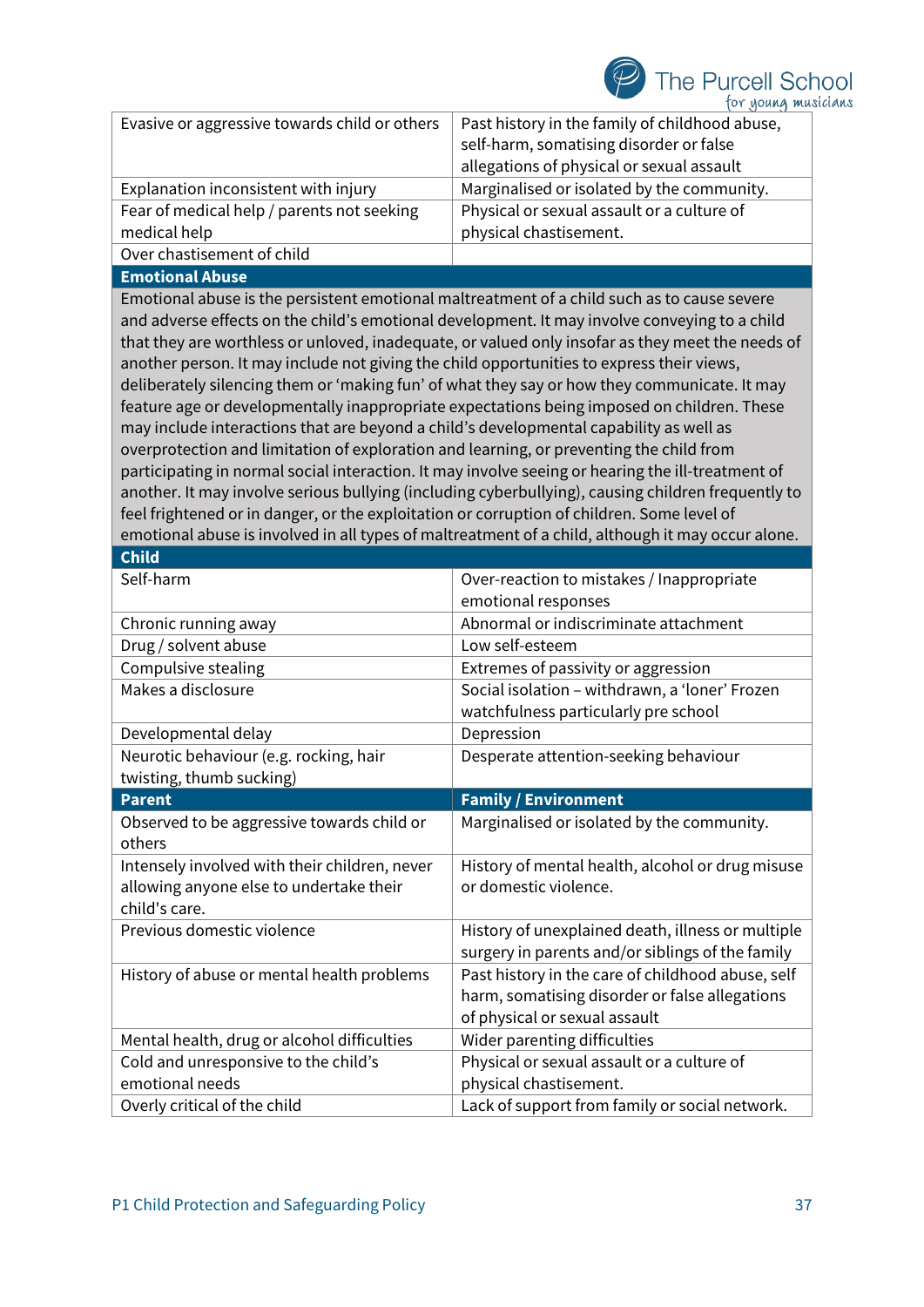#### **Neglect**

Neglect is the persistent failure to meet a child's basic physical and/or psychological needs, likely to result in the serious impairment of the child's health or development. Neglect may occur during pregnancy, for example, as a result of maternal substance abuse. Once a child is born, neglect may involve a parent or carer failing to: provide adequate food, clothing and shelter (including exclusion from home or abandonment); protect a child from physical and emotional harm or danger; ensure adequate supervision (including the use of inadequate caregivers); or ensure access to appropriate medical care or treatment. It may also include neglect of, or unresponsiveness to, a child's basic emotional needs.

| <b>Child</b>                                   |                                                   |  |
|------------------------------------------------|---------------------------------------------------|--|
| Failure to thrive - underweight, small stature | Low self-esteem                                   |  |
| Dirty and unkempt condition                    | Inadequate social skills and poor socialisation   |  |
| Inadequately clothed                           | Frequent lateness or non-attendance at school     |  |
| Dry sparse hair                                | Abnormal voracious appetite at school or          |  |
|                                                | nursery                                           |  |
| Untreated medical problems                     | Self-harming behaviour                            |  |
| Red/purple mottled skin, particularly on the   | <b>Constant tiredness</b>                         |  |
| hands and feet, seen in the winter due to cold |                                                   |  |
| Swollen limbs with sores that are slow to      | Disturbed peer relationships                      |  |
| heal, usually associated with cold injury      |                                                   |  |
| <b>Parent</b>                                  | <b>Family / Environment</b>                       |  |
| Failure to meet the child's basic essential    | Marginalised or isolated by the community.        |  |
| needs including health needs                   |                                                   |  |
|                                                |                                                   |  |
| Leaving a child alone                          | History of mental health, alcohol or drug misuse  |  |
|                                                | or domestic violence.                             |  |
| Failure to provide adequate caretakers         | History of unexplained death, illness or multiple |  |
|                                                | surgery in parents and/or siblings of the family  |  |
| Keeping an unhygienic dangerous or             | Past history in the family of childhood abuse,    |  |
| hazardous home environment                     | self harm, somatising disorder or false           |  |
|                                                | allegations of physical or sexual assault         |  |
| Unkempt presentation                           | Lack of opportunities for child to play and learn |  |
| Unable to meet child's emotional needs         | Dangerous or hazardous home environment           |  |
|                                                | including failure to use home safety equipment;   |  |
|                                                | risk from animals                                 |  |

## **Sexual Abuse**

Sexual abuse involves forcing or enticing a child or young person to take part in sexual activities, not necessarily involving a high level of violence, whether or not the child is aware of what is happening. The activities may involve physical contact, including assault by penetration (for example rape or oral sex) or non-penetrative acts such as masturbation, kissing, rubbing and touching outside of clothing. They may also include non-contact activities, such as involving children in looking at, or in the production of, sexual images, watching sexual activities, encouraging children to behave in sexually inappropriate ways, or grooming a child in preparation for abuse. Sexual abuse can take place online and technology can be used to facilitate offline abuse. Sexual abuse is not solely perpetrated by adult males. Women can also commit acts of sexual abuse, as can other children. The sexual abuse of children by other children is a specific safeguarding issue in education.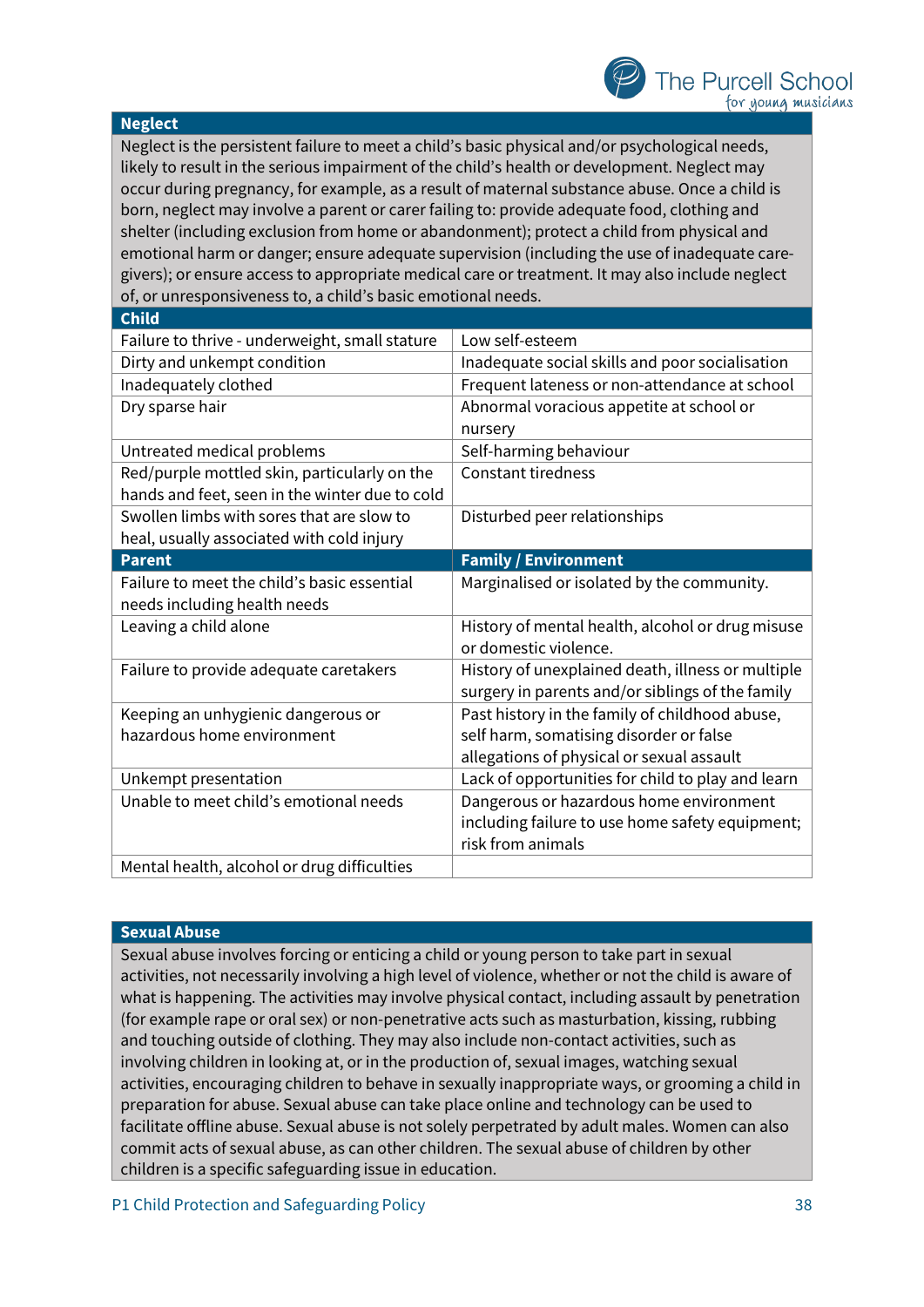

| <b>Child</b>                                   |                                                   |  |
|------------------------------------------------|---------------------------------------------------|--|
| Self-harm - eating disorders, self-mutilation  | Poor self-image, self-harm, self-hatred           |  |
| and suicide attempts                           |                                                   |  |
| Running away from home                         | Inappropriate sexualised conduct                  |  |
| Reluctant to undress for PE                    | Withdrawal, isolation or excessive worrying       |  |
| Pregnancy                                      | Sexual knowledge or behaviour inappropriate       |  |
|                                                | to age/stage of development, or that is           |  |
|                                                | unusually explicit                                |  |
| Inexplicable changes in behaviour, such as     | Poor attention / concentration (world of their    |  |
| becoming aggressive or withdrawn               | own)                                              |  |
| Pain, bleeding, bruising or itching in genital | Sudden changes in school work habits, become      |  |
| and /or anal area                              | truant                                            |  |
| Sexually exploited or indiscriminate choice of |                                                   |  |
|                                                |                                                   |  |
| sexual partners                                |                                                   |  |
| <b>Parent</b>                                  | <b>Family / Environment</b>                       |  |
| History of sexual abuse                        | Marginalised or isolated by the community.        |  |
| Excessively interested in the child.           | History of mental health, alcohol or drug misuse  |  |
|                                                | or domestic violence.                             |  |
| Parent displays inappropriate behaviour        | History of unexplained death, illness or multiple |  |
| towards the child or other children            | surgery in parents and/or siblings of the family  |  |
| <b>Conviction for sexual offences</b>          | Past history in the care of childhood abuse, self |  |
|                                                | harm, somatising disorder or false allegations    |  |
|                                                | of physical or sexual assault                     |  |
| Comments made by the parent/carer about        | Grooming behaviour                                |  |
| the child.                                     |                                                   |  |
| Lack of sexual boundaries                      | Physical or sexual assault or a culture of        |  |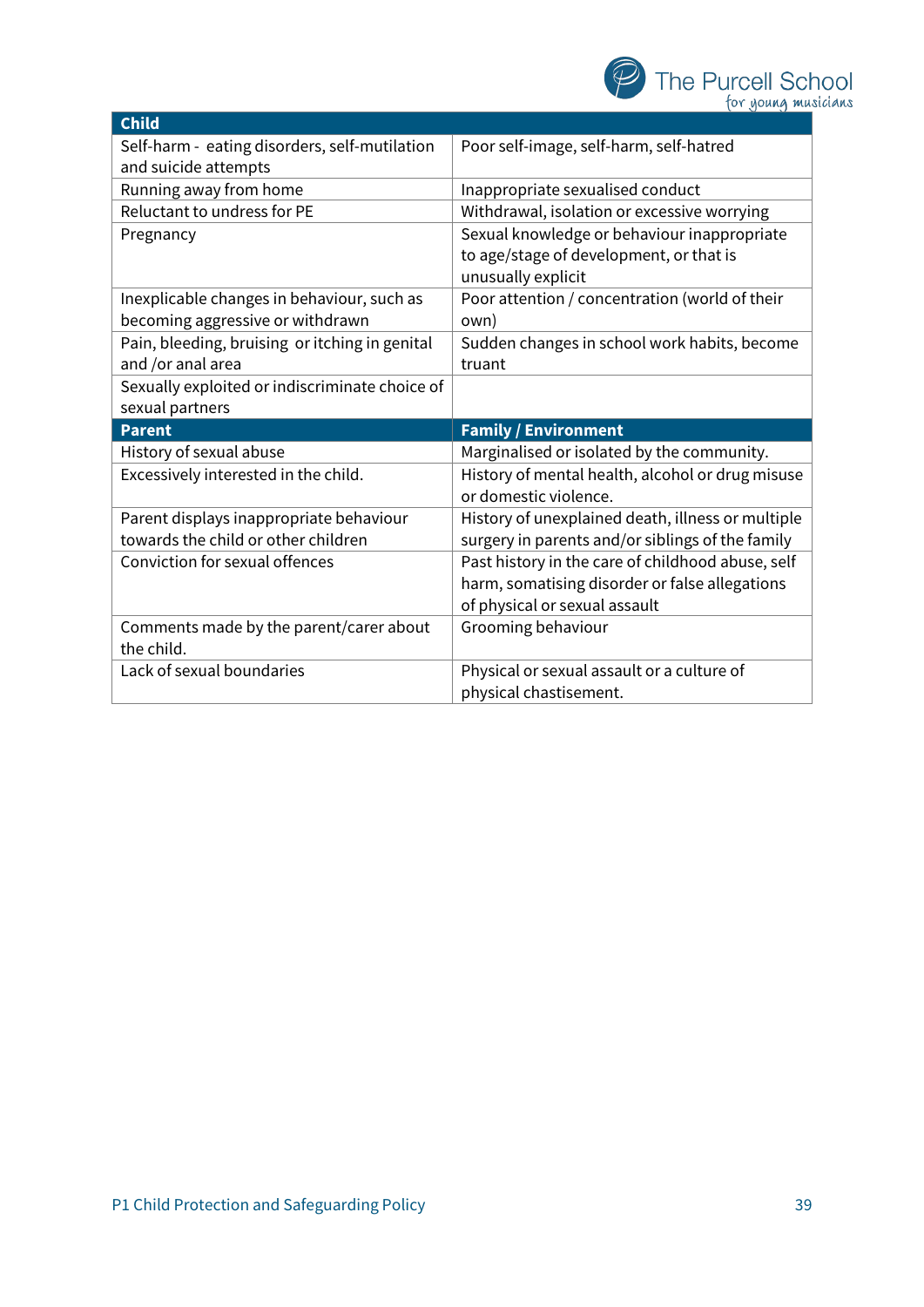

#### **APPENDIX 2 – Contact Checklist**

DSL & Prevent Lead, **Mr Jan Zbigniew Szafranski** (Head of Sixth Form) 01923 331113, 07388 631432 **[z.szafranski@purcell-school.org](mailto:z.szafranski@purcell-school.org)**

Deputy DSL, **Ms Deborah Shah, (**Music Department) 01923 331108, 07855 838603 **[d.shah@purcell-school.org](mailto:d.shah@purcell-school.org)**

Deputy DSL, **Sally-Ann Whitty** (Learning Support) 01923 331150, 07967 044336 **s.whitty@purcell-school.org**

Deputy DSL, **Paul Hoskins** (Director of Music) 01923 331134 **[p.hoskins@purcell-school.org](mailto:p.hoskins@purcell-school.org)**

Deputy DSL, **Mr Paul Bambrough** (Principal) 01923 331105 **[head@purcell-school.org](mailto:head@purcell-school.org)**

Deputy DSL, **Mr Thomas Burns** (Deputy Principal) 01923 331100 **[t.burns@purcell-school.org](mailto:t.burns@purcell-school.org)**

Deputy DSL, **Lady Kate Cayley** (Director of Boarding) 01923 331116 **[k.cayley@purcell-school.org](mailto:k.cayley@purcell-school.org)**

Chair of Governors, **Dr Bernard Trafford** Via the Clerk to the Governors, Mr Adam Wroblewski: 01923 331127 **[a.wroblewski@purcell-school.org](mailto:a.wroblewski@purcell-school.org)**

Governor with lead responsibility for Safeguarding **Dr Rebecca Mooney** 07866 461482 **[r.mooney@purcell-school.org](mailto:r.mooney@purcell-school.org)**

**The Police –** 101

**Children's Services** (including out of hours) - 0300 123 4043

## **The Child Abuse Investigation Unit** can be contacted on 101.

This is a specialist team that is a department within the police with countywide responsibility for undertaking child protection investigations.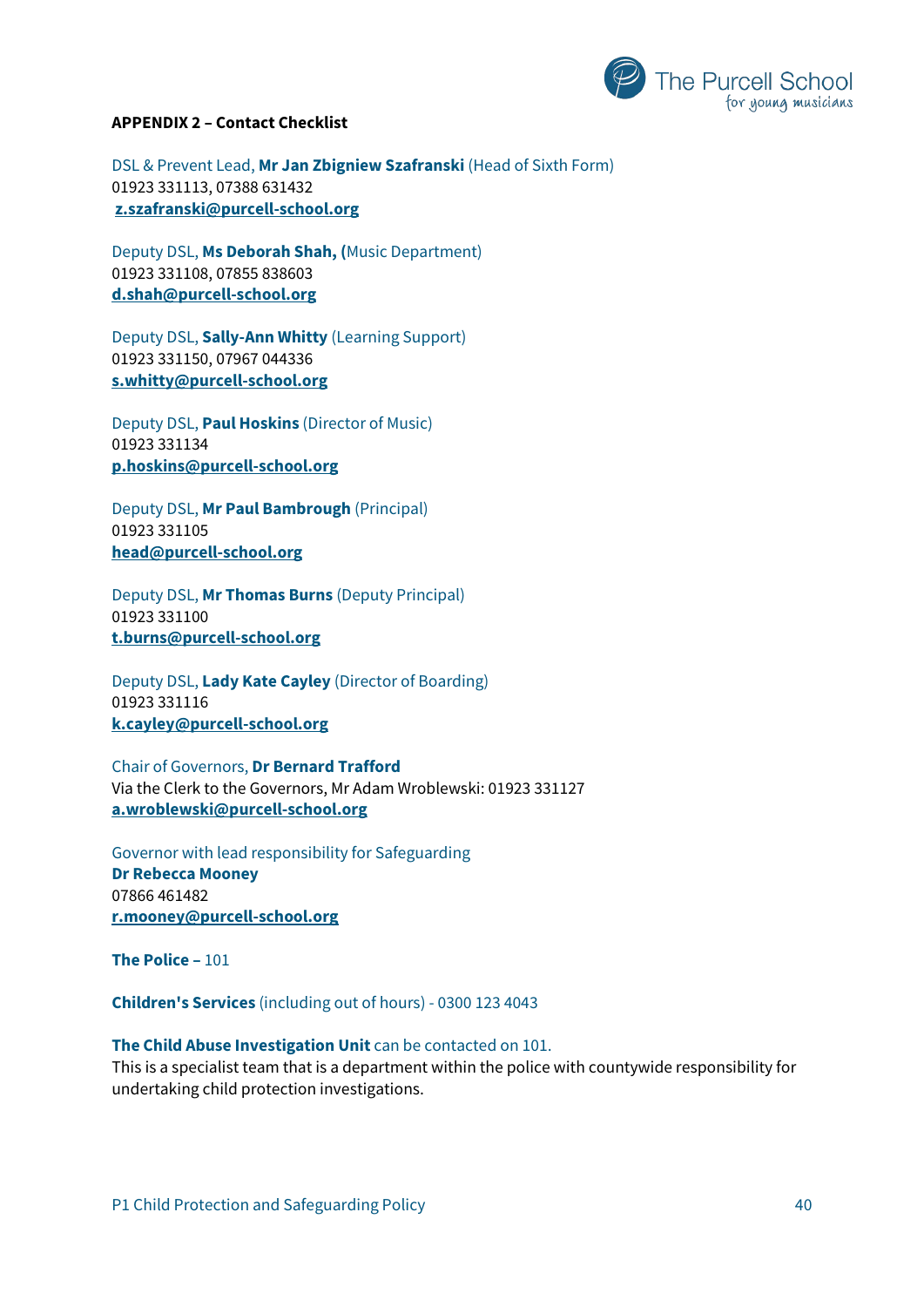

#### **Hertfordshire Safeguarding Children Partnership Team:**

Room 147, Postal Point CHO143 County Hall Hertford Hertfordshire SG13 8DF Telephone: 01992 588757 Fax: 01992 588201 Email: [admin.hscb@hertfordshire.gov.uk](mailto:admin.hscb@hertfordshire.gov.uk)

## **Local Authority Designated Officer(s) for Hertfordshire**

Tony Purvis **Tony Purvis Tony Purvis Yvette Morello** 01992 556979 01992 556463

[tony.purvis@hertfordshire.gov.uk](mailto:tony.purvis@hertfordshire.gov.uk) [yvette.morello@herfordshire.gov.uk](mailto:yvette.morello@herfordshire.gov.uk)

Local Authority Designated Officer. Child Protection Statutory Review and Performance Team. County Hall, Peggs Lane, Hertford, SG13 8DF.

#### **Independent Schools Inspectorate**

Concerns about a school or in relation to child protection – 0207 6000 100 [concerns@isi.net](mailto:concerns@isi.net)

#### **Hertfordshire Constabulary Prevent Counter Terrorism Channel**

For concerns about a person becoming radicalised dial 101 and ask for the PREVENT team. For urgent police assistance dial 999.

#### **DfE Prevent dedicated telephone helpline**

020 7340 7264

#### **NSPCC**

0800 800 5000

[www.nspcc.org.uk](http://www.nspcc.org.uk/)

NSPCC Whistleblowing helpline - for staff who do not feel able to raise concerns regarding child protection failures internally:

[help@nspcc.org.uk](mailto:help@nspcc.org.uk) 0800 029 0285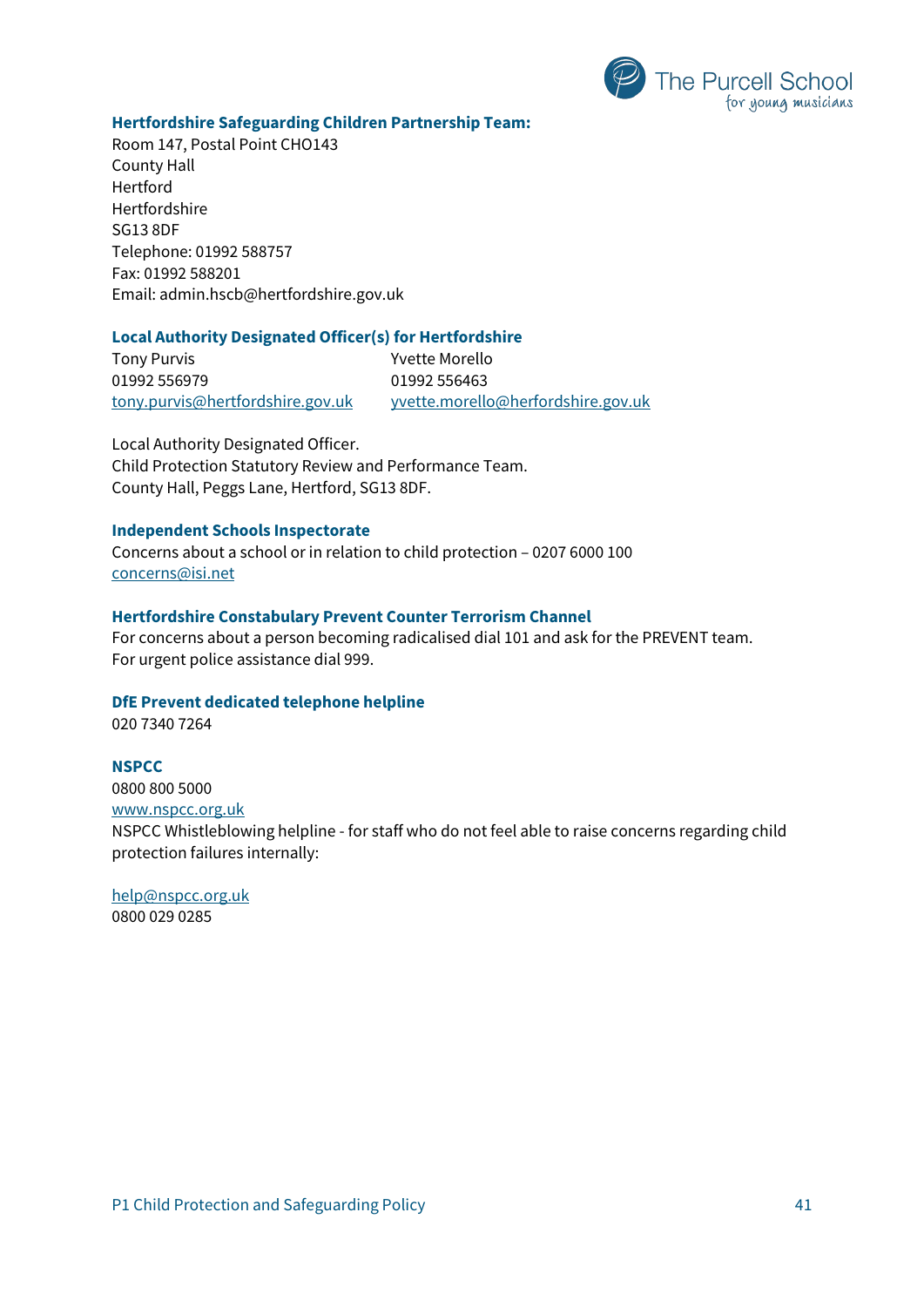

## **APPENDIX 3 – Safeguarding Policies**

The Child Protection policy is one of a number of policies in place at the Purcell School to help protect our students. All policies are available in the Staff Handbook.

- P2 Anti-Bullying including Anti-Cyberbullying policy
- H2 Educational Visits policy
- G8 Minibus policy
- P6 School Rules policy
- P9 Supervision of Students policy
- H1 Health and Safety policy
- H6 Missing Student policy
- S1 Staff Recruitment policy
- M5 External Music Lessons policy
- H3 Security and Visitor Policy
- H7 Taking, storing and using images of young people
- M1a ICT Acceptable Use policy (Staff)
- M1b ICT Acceptable Use policy (Students)
- M3 Whistleblowing policy
- Staff code of conduct
- P14 Medical and First Aid policy
- P4 Behaviour and Sanctions policy
- P5 Boarding policy and Boarding Statement
- Students in Staff Accommodation policy
- P8 Drugs and Alcohol policy
- P7 Student car policy
- A5 Sex and Relationships Education policy
- A8 Personal, Social, Health and Economic Education (PSHEE) Policy
- A4 Learning Support and Special Educational Needs and Disability (SEND) policy
- H4 Emotional Health and Wellbeing policy
- H5 Playing Related Musculoskeletal Injury Prevention policy
- S12 Allegations of Abuse Against Staff policy
- S11 Staff Induction policy
- P18 Student Access to Pastoral Support policy
- P19 Provision for Students with Particular Religious, Dietary, Language or Cultural Needs policy
- P17 Preventing Radicalisation and Extremism policy
- P16 Peer-on-peer Abuse policy
- P13 Attendance policy
- P9 Supervision of Students policy
- M5 External Music Lessons policy
- H12 Restraint policy
- H10 Online Safety policy
- H3 Security and Visitors policy
- G1 Equal Opportunities policy
- G2 Data Protection policy
- P22 Contextual Safeguarding at The Purcell School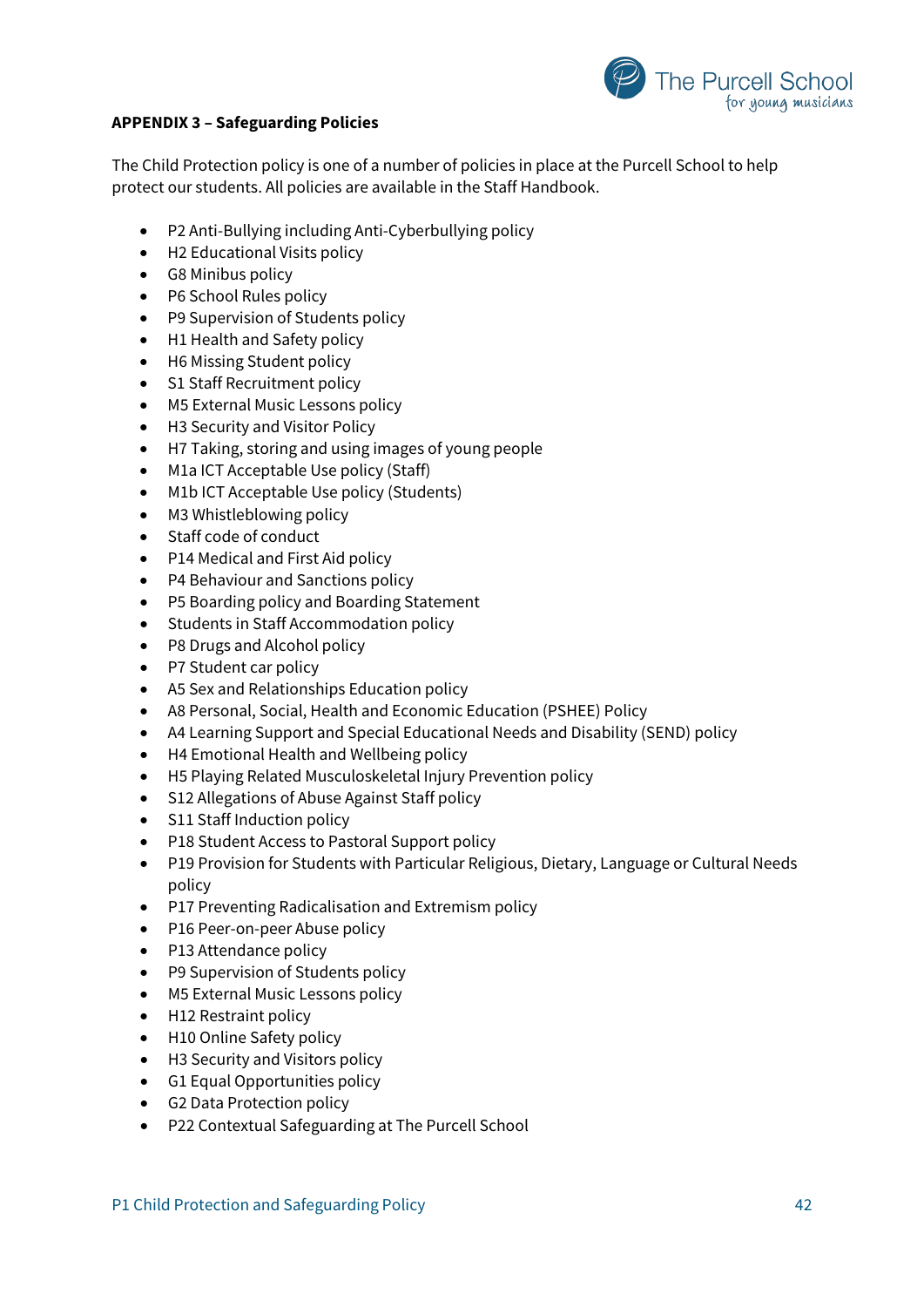

#### **APPENDIX 4 – Actions Where There Are Concerns About a Child**

#### **Flowchart (also found on page 23 of KCSiE [DfE 2021])**



#### **The National Police Chiefs' Council-** When to call the police **guidance**

This advice covers incidents on school and college premises where students have potentially committed a crime. It provides guidance on what schools and colleges should bear in mind when considering contacting the police. This advice covers the following situations:

- Assault
- Criminal damage
- Cyber crime
- **Drugs**
- Harassment

P1 Child Protection and Safeguarding Policy 43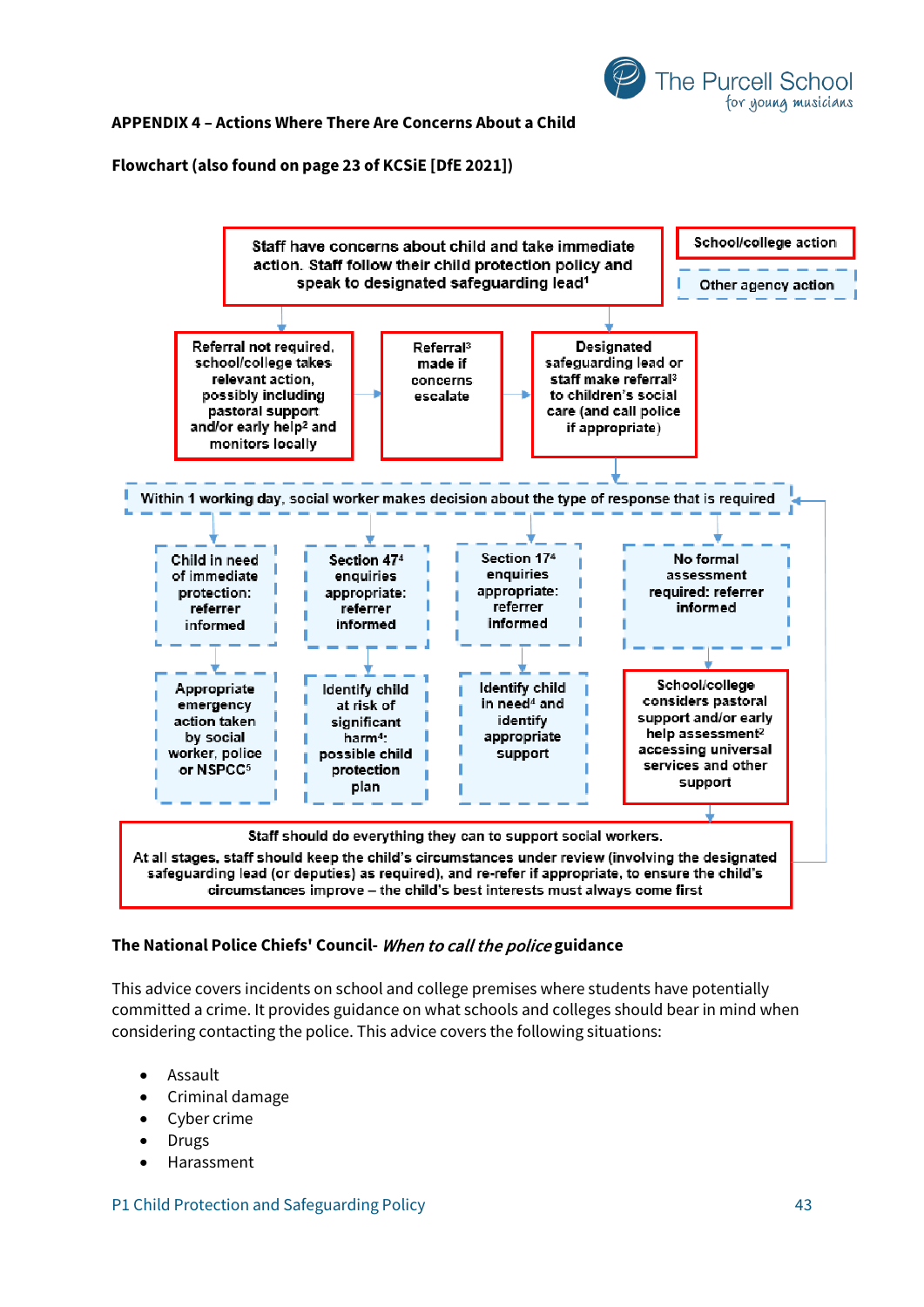

- Sexual offences
- Theft
- Weapons

This advice aims to support schools and college to make defensible decisions when considering whether to involve the police. Further guidance can be found at:

**[https://www.npcc.police.uk/documents/Children%20and%20Young%20people/When%20to](https://www.npcc.police.uk/documents/Children%20and%20Young%20people/When%20to%20call%20the%20police%20guidance%20for%20schools%20and%20colleges.pdf) [%20call%20the%20police%20guidance%20for%20schools%20and%20colleges.pdf](https://www.npcc.police.uk/documents/Children%20and%20Young%20people/When%20to%20call%20the%20police%20guidance%20for%20schools%20and%20colleges.pdf)**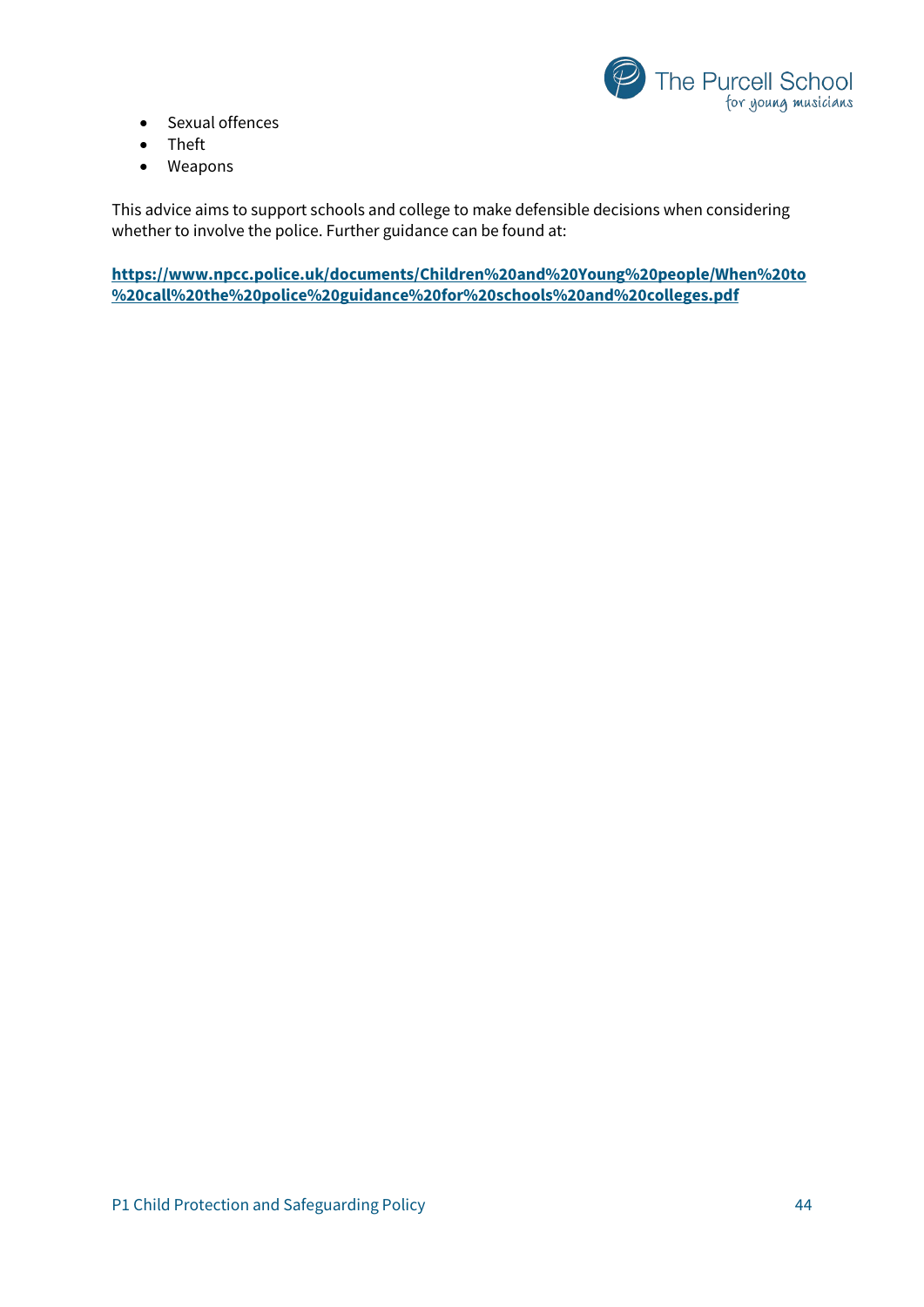

#### **APPENDIX 5: KCSIE (DfE 2021)**

On publication of this Child Protection Policy, September 2021, the DSL has decided to provide the hyperlink only to KCSiE rather than the document in its entirety, due to the potential for updates to the content.

**All** staff that have direct working with children should have access and have read Part One (or Annex A should this be deemed appropriate to their role within the school) and Annex B (which provides further information specific forms of abuse and safeguarding issues) of this statutory guidance. Those staff who do not work directly with children should read **either Part One or Annex A** (a condensed version of Part One) of this guidance. This is entirely a matter for the school and will be based on their assessment of which guidance will be most effective for staff to safeguard and promote the welfare of children**. Any decision on which guidance should be read will be made by the DSL and the Principal.** All Staff should also have the opportunity to seek clarity from designated staff for any content.

This is to assist staff to understand their role and discharge their responsibilities as set out in this guidance.

A copy of the relevant sections of KCSiE will be uploaded to MyConcern, where staff will need to verify that they have read and understood on the system. Staff will subsequently be re-directed to these documents again should any changes occur.

## **Link to KCSiE (DfE, 2021):**

**[https://assets.publishing.service.gov.uk/government/uploads/system/uploads/attachment\\_](https://assets.publishing.service.gov.uk/government/uploads/system/uploads/attachment_data/file/999348/Keeping_children_safe_in_education_2021.pdf) [data/file/999348/Keeping\\_children\\_safe\\_in\\_education\\_2021.pdf](https://assets.publishing.service.gov.uk/government/uploads/system/uploads/attachment_data/file/999348/Keeping_children_safe_in_education_2021.pdf)**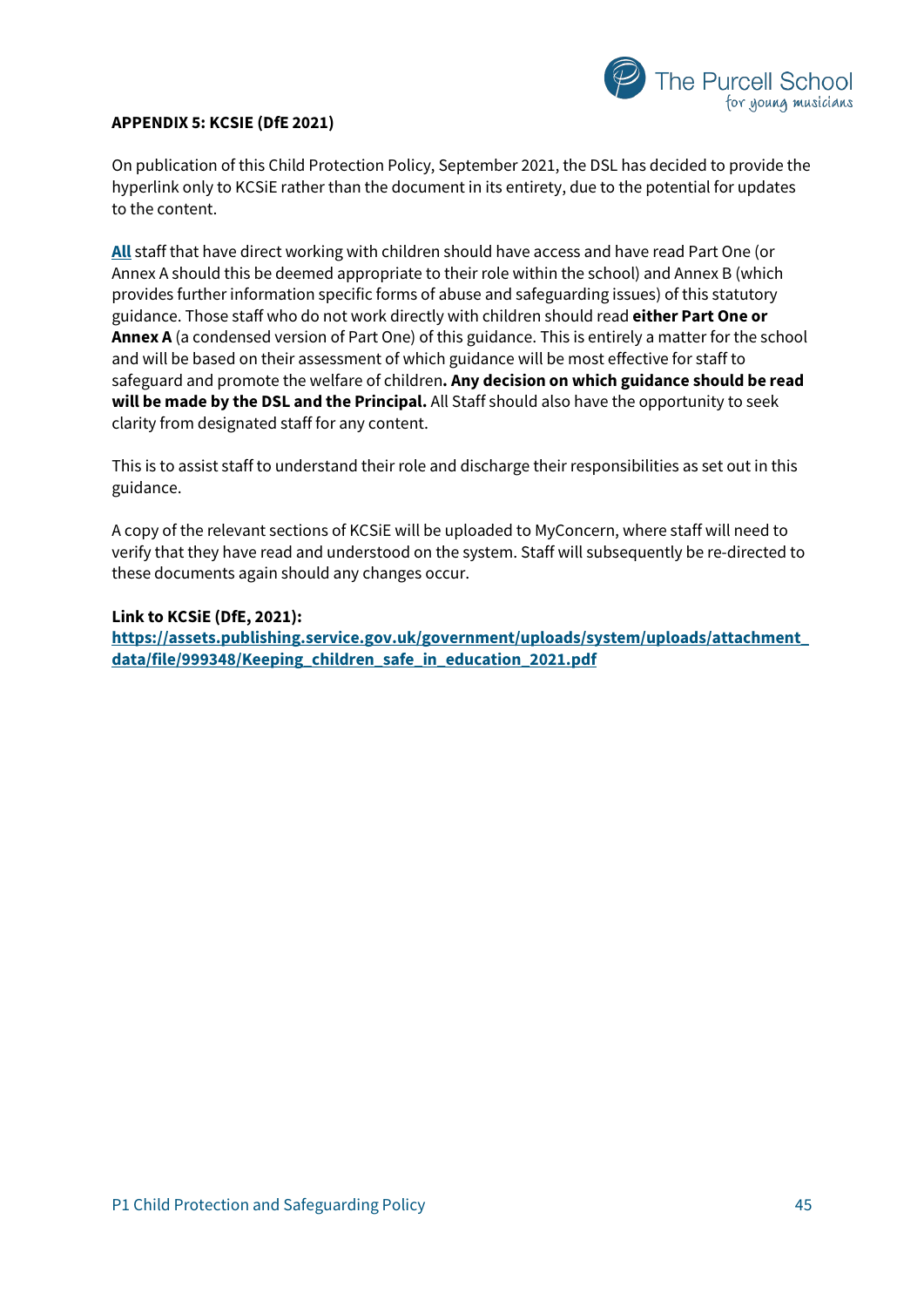

## **APPENDIX 6 – Safer Working Practice**

To reduce the risk of allegations, all staff should be aware of safer working practice and should be familiar with the guidance contained in the staff handbook, the Purcell School Staff Code of Conduct and Safer Recruitment Consortium document Guidance for safer working practice for those working with children and young people in education settings (May 2019) available at

#### <https://www.saferrecruitmentconsortium.org/>

The document seeks to ensure that the responsibilities of school leaders towards children and staff are discharged by raising awareness of illegal, unsafe, unprofessional and unwise behaviour. This includes guidelines for staff on positive behaviour management in line with the ban on corporal punishment **(**School Standards and Framework Act 1998**).** Please see the school's behaviour management policy for more information.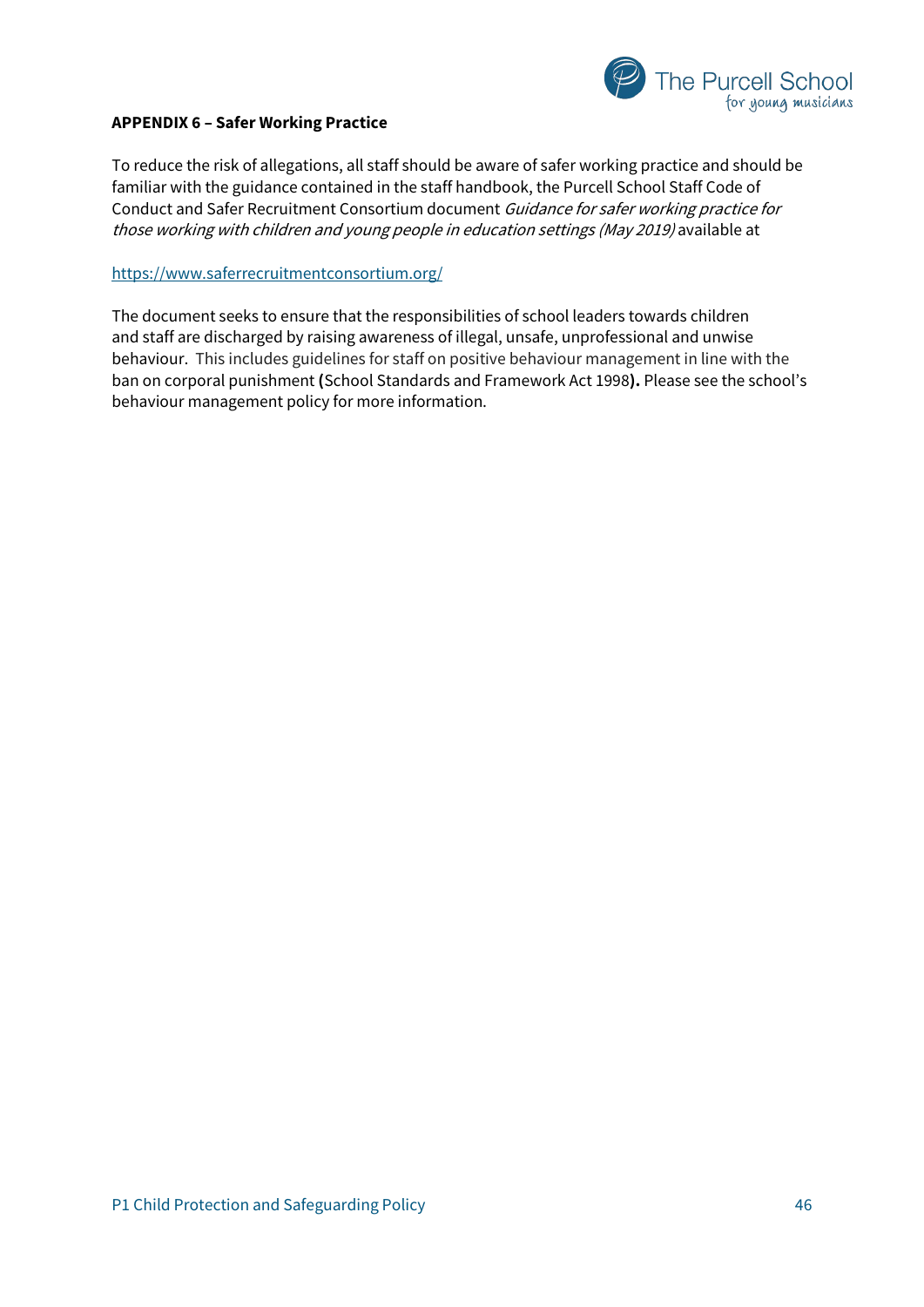



## **Information Sharing from Police regarding Domestic Abuse notification (2nd December 2019)**

Operation Encompass Safeguarding Statement:

- Our school is part of Operation Encompass. This is a police and education early intervention safeguarding partnership which supports children and young people who experience Domestic Abuse.
- Operation Encompass means that the police will share information about Domestic Abuse incidents with our school PRIOR to the start of the next school day when they have been called to a domestic incident.
- Our parents are fully aware that we are an Operation Encompass school.
- The Operation Encompass information is stored in line with all other confidential safeguarding and child protection information.
- The Key Adult has also led training for all school staff and Governors about Operation Encompass, the prevalence of Domestic Abuse and the impact of this abuse on children. We have also discussed how we can support our children following the Operation Encompass notification.
- We are aware that we must do nothing that puts the child/ren or the non-abusing adult at risk.
- The Safeguarding Governor will report on Operation Encompass in the termly report to Governors. All information is anonymised for these reports.
- The Key Adult has used the Operation Encompass Toolkit to ensure that all appropriate actions have been taken by the school.

#### **Our Key Adults Are: Mr Jan Zbigniew Szafranski (DSL) / Mr Tom Burns (Deputy Principal)**

#### **Children Missing From Education in Accordance with Setting Attendance Policy**

All children, regardless of their circumstances, are entitled to an efficient, full time education which is suitable to their age, ability, aptitude and any special educational needs they may have. Children missing from education are children of compulsory school age who are not registered students at a school and are not receiving suitable education otherwise than at a school. Children missing education are at significant risk of underachieving, being victims of harm, child sexual exploitation or radicalisation, and becoming NEET (not in education, employment or training) later in life.

Department for Education guidance makes it clear that in carrying out this duty, local authorities must have in place arrangements for joint working and information sharing with other local authorities and partner agencies. It also states that all agencies which come into contact with children must cooperate with the local authority's arrangements for identifying children thought to be missing from education.

Separate guidance is available for schools on Herts Grid for Learning about the legitimate removal of students from a school roll. A child legitimately removed from roll is not in most cases missing from education and all schools, including academies and independent schools are legally required to notify the local authority when they remove/plan to remove a child from their roll.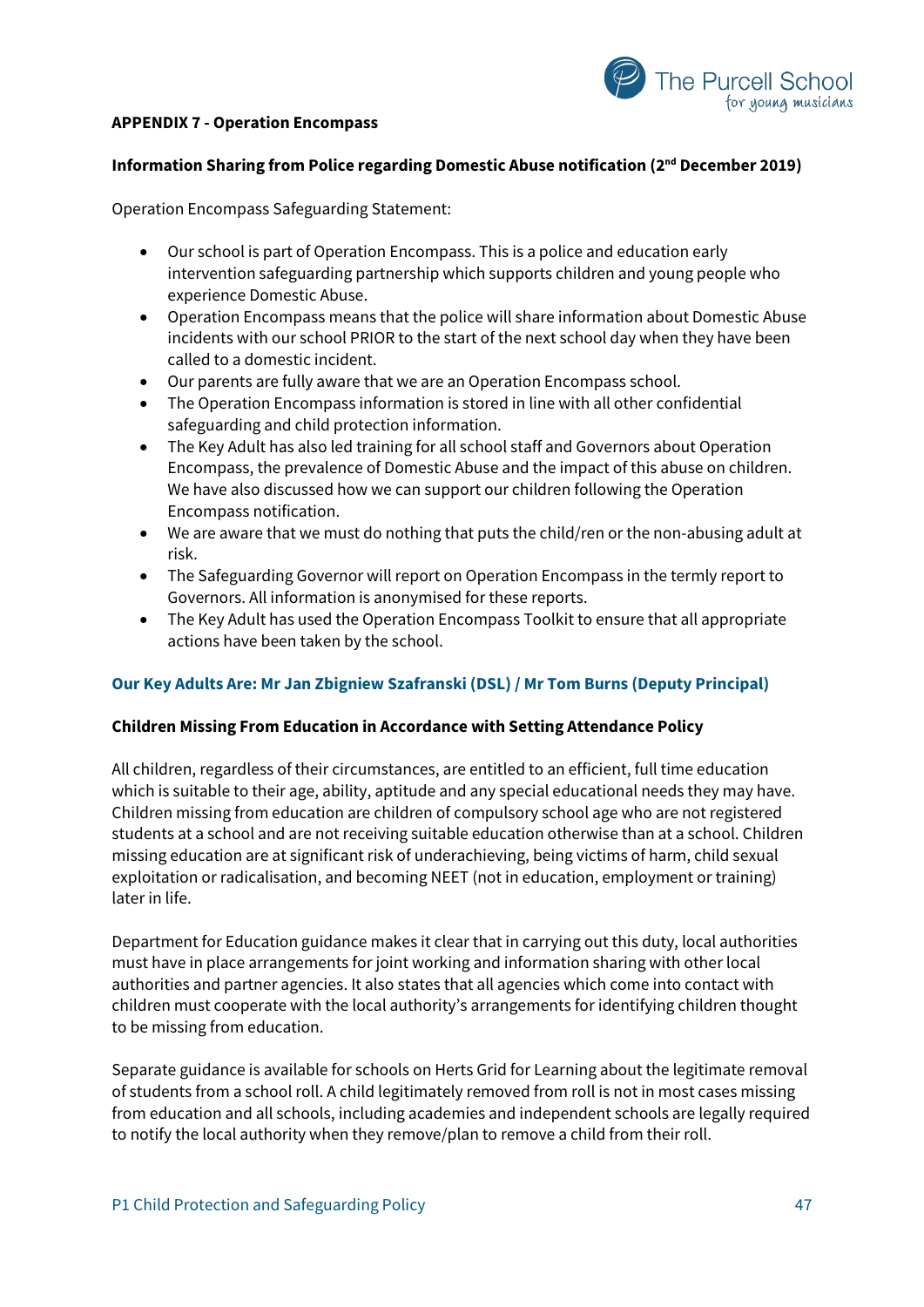

## **APPENDIX 8 - Sexual Violence and Sexual Harassment Between Children In Schools And Colleges Guidance (2021)**

This is advice provided by the Department for Education (the department). Its focus is child on child sexual violence and sexual harassment at schools and colleges. The advice covers children of all ages, from primary through to secondary stage and into colleges and online. For the purposes of this advice, a child is anyone under the age of 18. Whilst the focus of the advice is on protecting and supporting children, schools and colleges should of course protect any adult students and engage with adult social care, support services and the police as required.

The advice sets out what sexual violence and sexual harassment is, how to minimise the risk of it occurring and what to do when it does occur or is alleged to have occurred. The advice highlights best practice and cross-references other advice, statutory guidance and the legal framework. This guidance should be read alongside this Child Protection and Safeguarding Policy.

On publication of this Child Protection and Safeguarding Policy, September 2021, the DSL has decided to signpost to the document rather than provide the document in its entirety, due to the potential for updates to the content.

**[https://assets.publishing.service.gov.uk/government/uploads/system/uploads/attachment\\_](https://assets.publishing.service.gov.uk/government/uploads/system/uploads/attachment_data/file/999239/SVSH_2021.pdf) [data/file/999239/SVSH\\_2021.pdf](https://assets.publishing.service.gov.uk/government/uploads/system/uploads/attachment_data/file/999239/SVSH_2021.pdf)**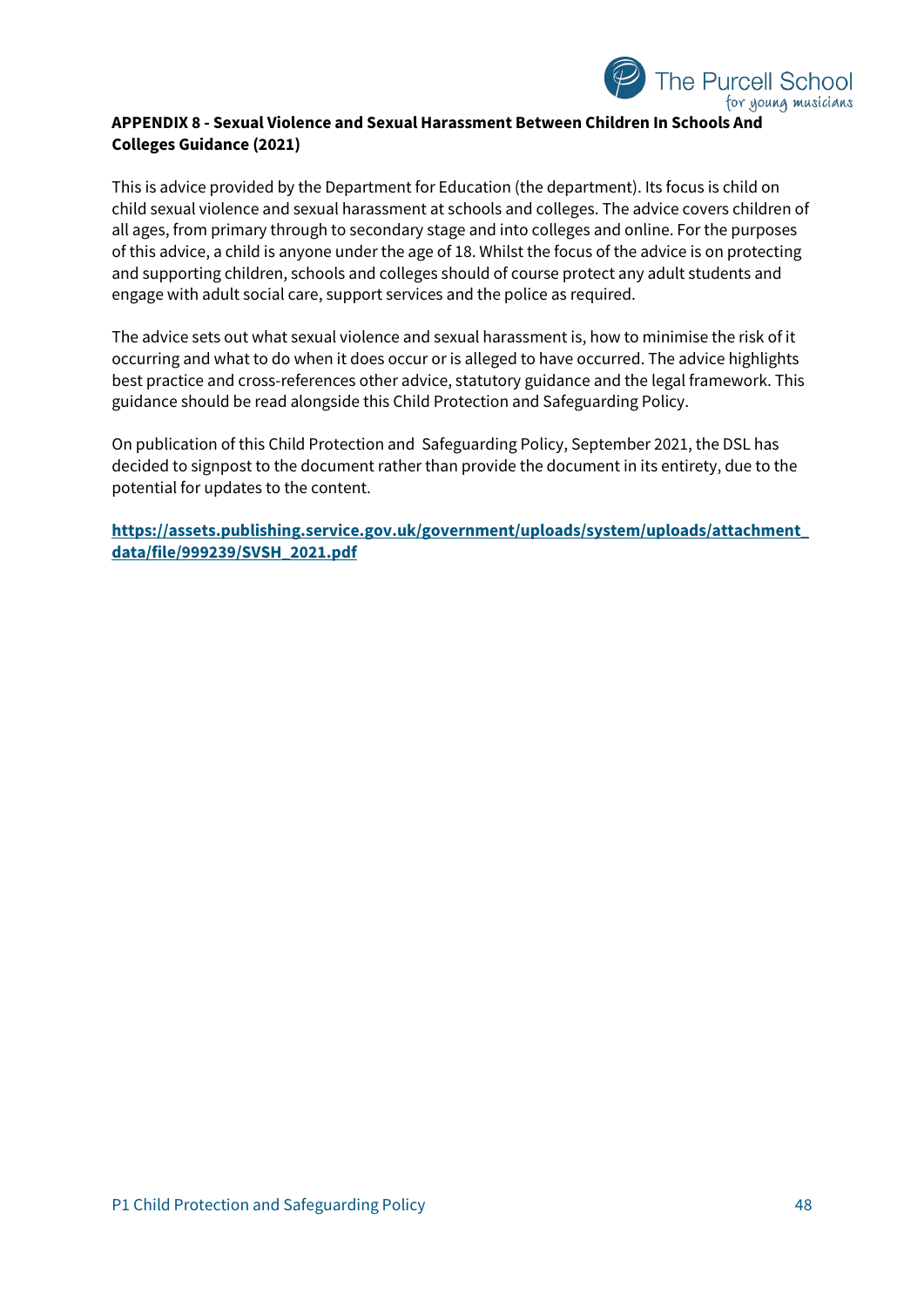

## **APPENDIX 9 – Online Safety Guidance**

On publication of this Child Protection Policy, September 2021, the DSL has decided to signpost to the document rather than provide the document in its entirety, due to the potential for updates to the content. An overview of the Herfordshire Guidance is given below, and can be accessed through the provided URL.

#### **The school has a separate Online Safety Policy which can be found on the school website.**

**Annex D**: KCSiE (DfE,2021) for national guidance

**Hertfordshire Guidance**: **[https://thegrid.org.uk/safeguarding-and-child-protection/online](https://thegrid.org.uk/safeguarding-and-child-protection/online-safety/online-safety-national-guidance)[safety/online-safety-national-guidance](https://thegrid.org.uk/safeguarding-and-child-protection/online-safety/online-safety-national-guidance)**

• **Harmful online challenges and online hoaxes**

This non-statutory advice aims to support designated safeguarding leads (DSL) or equivalents, and senior leadership teams to respond effectively to incidents involving harmful online challenges and online hoaxes.

- **Preventing bullying** Guidance for schools on preventing and responding to bullying, including cyber-bullying
- **Teaching online safety in schools** Guidance supporting schools to teach students how to stay safe online when studying new and existing subjects.
- **Safeguarding and remote education during coronavirus (COVID-19)** Understand how to follow safeguarding procedures when planning remote education strategies and teaching remotely during the Covid-19 outbreak
- **Safeguarding children and protecting professionals in early years settings: online safety considerations**

Guidance to help those who work in early years settings consider their practice and to take steps to safeguard both children and adults online.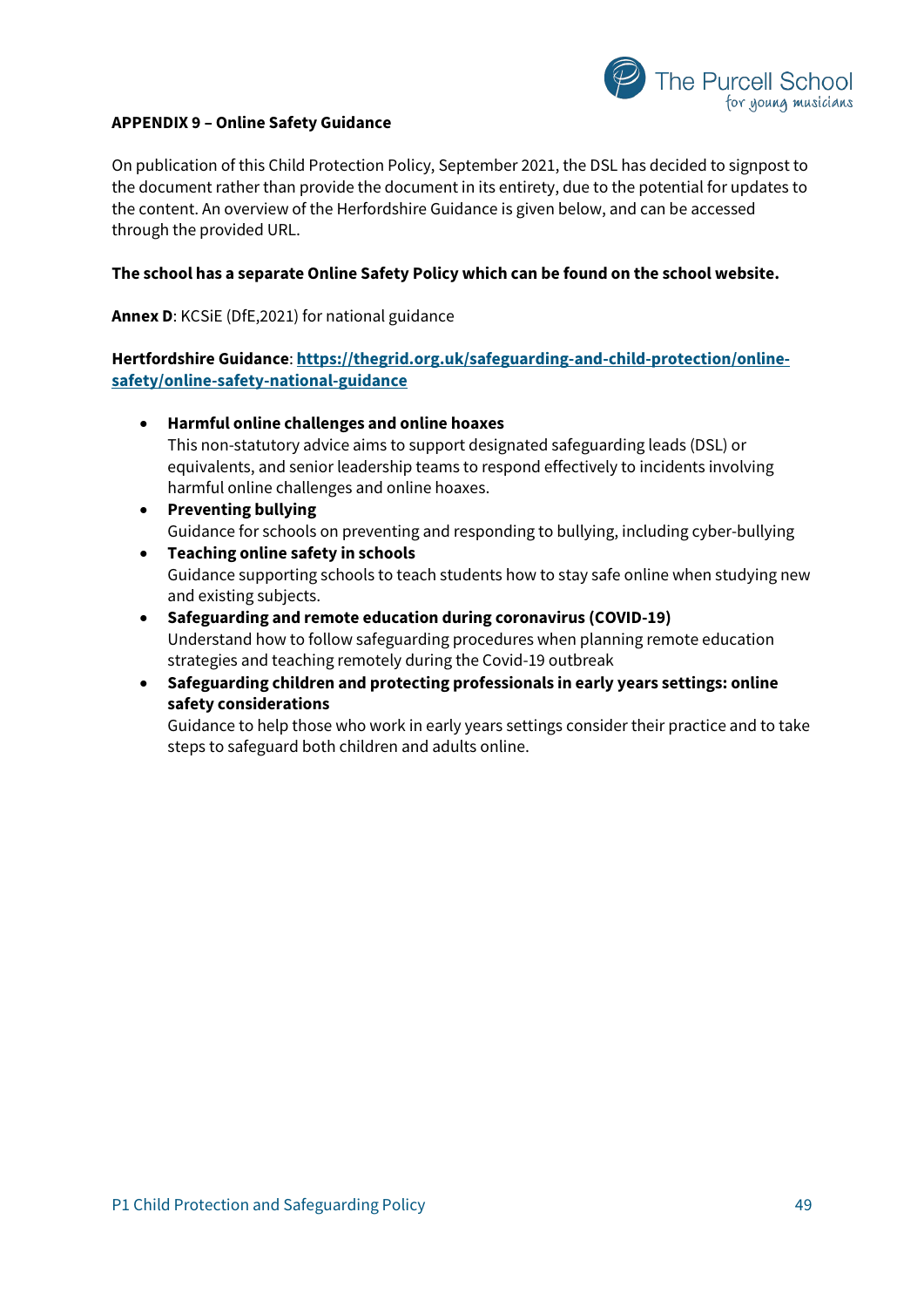

## **APPENDIX 10 - COVID Guidance into the New Academic Year 2021-2022**

On publication of this Child Protection Policy, September 2021, the DSL has decided to provide the hyperlink to the document rather than the document in its entirety, due to the potential for updates to the content.

**<https://www.gov.uk/government/collections/guidance-for-schools-coronavirus-covid-19>**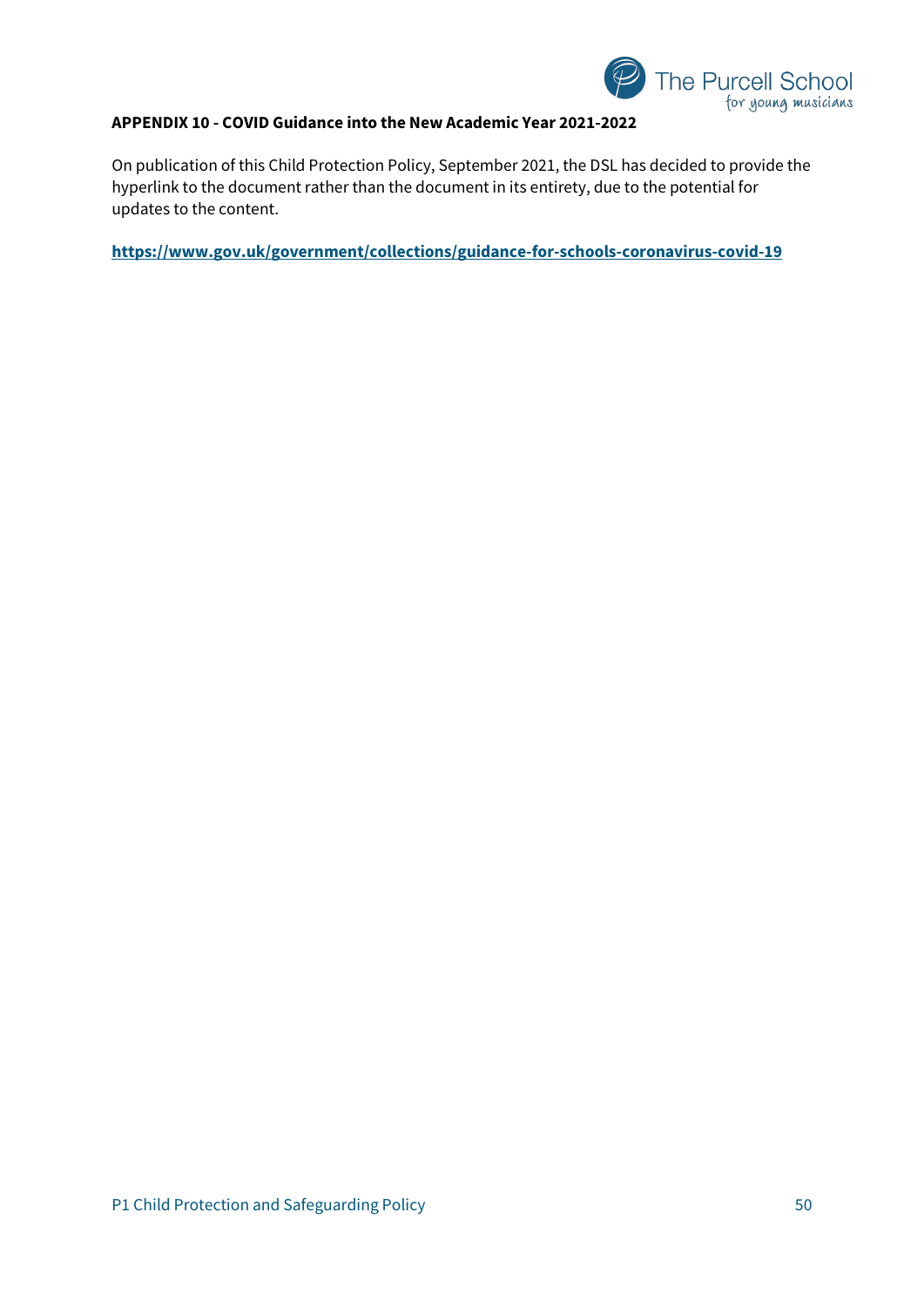

## **APPENDIX 11 - GDPR, Data Protection and Freedom of Information**

There may be additional guidance regarding information held for Child Protection and Safeguarding purposes in line with the Freedom of Information Act (2000) and guidance from the Information Commissioner's Office. The school may also seek advice from its legal providers as needed.

Further information can be accessed at; **<https://ico.org.uk/for-organisations/>**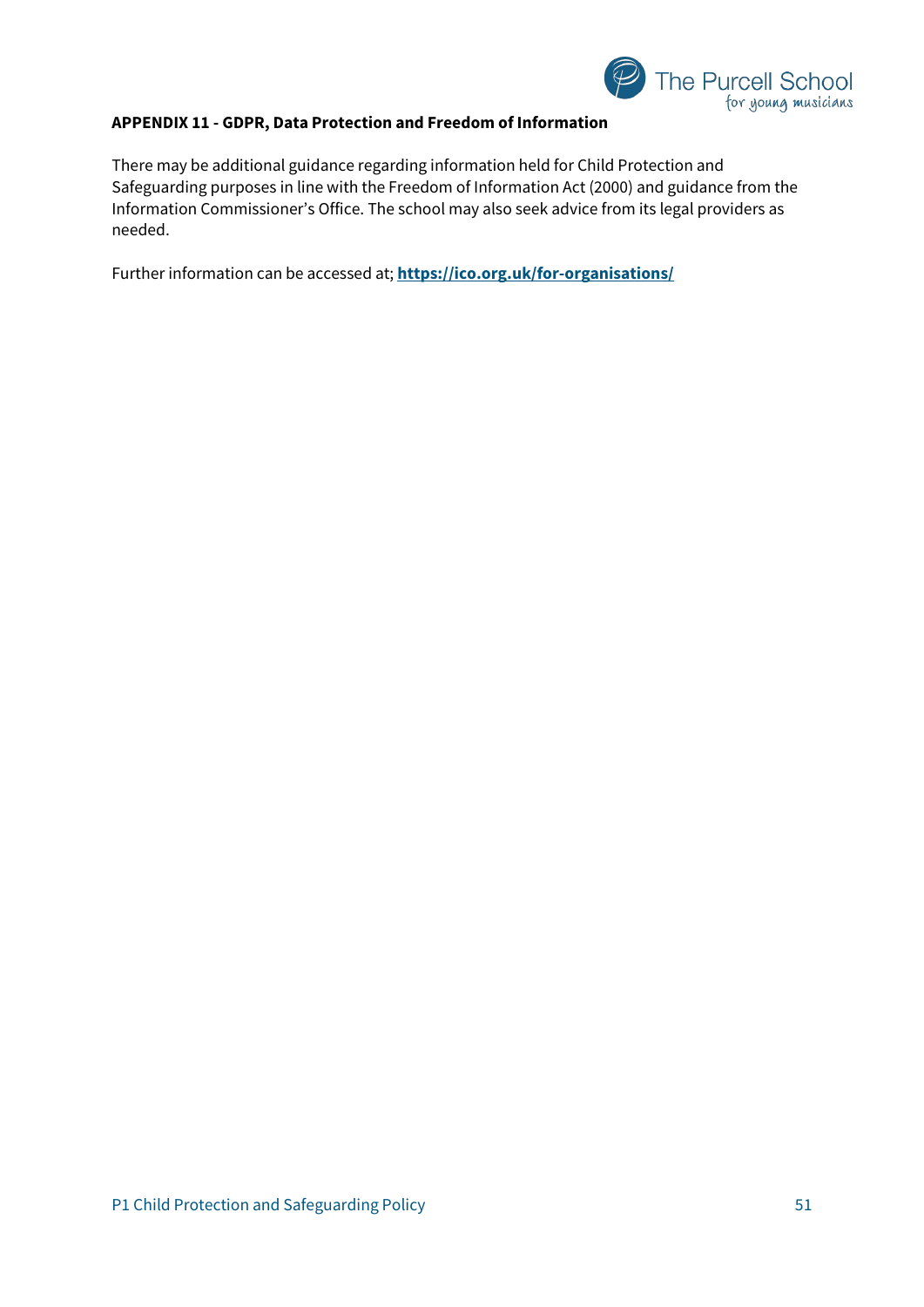

## **APPENDIX 12 – S12 Policy for Handling Allegations of Abuse Made Against Staff**

The following policy is copied here for ease of reference and is also available for viewing as a stand-alone policy.

## **S12 Policy for Handling Allegations of Abuse Made Against Staff**

## **Section 1: Allegations That May Meet the Harms Threshold**

This section is based on 'Section 1: Allegations That May Meet the Harms Threshold' in part 4 of Keeping Children Safe in Education. This policy should be read in conjunction with the School's Code of Conduct Policy and Child Protection Policy.

This section applies to all cases in which it is alleged that a current member of staff, including a supply teacher, volunteer or contractor, has:

- Behaved in a way that has harmed a child, or may have harmed a child, and/or
- Possibly committed a criminal offence against or related to a child, and/or
- Behaved towards a child or children in a way that indicates he or she may pose a risk of harm to children, and/or
- Behaved or may have behaved in a way that indicates they may not be suitable to work with children – this includes behaviour taking place both inside and outside of school

We will deal with any allegation of abuse quickly, in a fair and consistent way that provides effective child protection while also supporting the individual who is the subject of the allegation.

A 'case manager' will lead any investigation. This will be Principal, or the Chair of Governors where the Principal is the subject of the allegation. The case manager will be identified at the earliest opportunity.

Our procedures for dealing with allegations will be applied with common sense and judgement.

#### **Suspension of the Accused until the Case is Resolved**

Suspension of the accused will not be the default position, and will only be considered in cases where there is reason to suspect that a child or other children is/are at risk of harm, or the case is so serious that there might be grounds for dismissal. In such cases, we will only suspend an individual if we have considered all other options available and there is no reasonable alternative

Based on an assessment of risk, we will consider alternatives such as: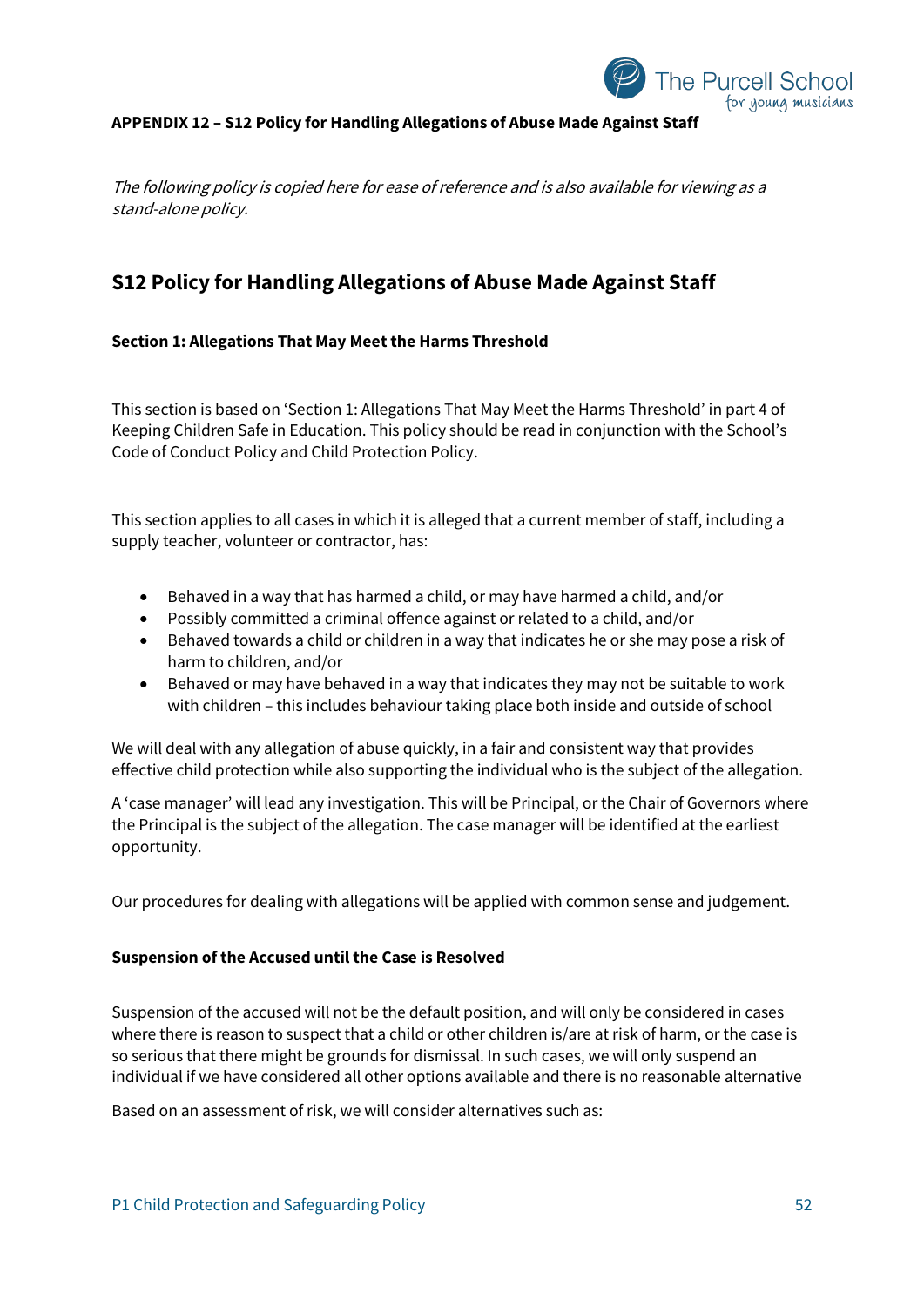

- Redeployment within the school so that the individual does not have direct contact with the child or children concerned
- Providing an assistant to be present when the individual has contact with children
- Redeploying the individual to alternative work in the school so that they do not have unsupervised access to children
- Moving the child or children to classes where they will not come into contact with the individual, making it clear that this is not a punishment and parents/carers have been consulted

If in doubt, the case manager will seek views from the school's personnel adviser and the designated officer at the local authority, as well as the police and children's social care where they have been involved.

Definitions for outcomes of allegation investigations:

- **Substantiated:** there is sufficient evidence to prove the allegation
- **Malicious:** there is sufficient evidence to disprove the allegation and there has been a deliberate act to deceive, or to cause harm to the subject of the allegation
- **False:** there is sufficient evidence to disprove the allegation
- **Unsubstantiated:** there is insufficient evidence to either prove or disprove the allegation (this does not imply guilt or innocence)
- **Unfounded**: to reflect cases where there is no evidence or proper basis which supports the allegation being made

## **Procedure for Dealing with Allegations**

In the event of an allegation that meets the criteria above, the case manager will take the following steps:

- Conduct basic enquiries in line with local procedures to establish the facts to help determine whether there is any foundation to the allegation before carrying on with the steps below
- Discuss the allegation with the designated officer at the local authority. This is to consider the nature, content and context of the allegation and agree a course of action, including whether further enquiries are necessary to enable a decision on how to proceed, and whether it is necessary to involve the police and/or children's social care services. (The case manager may, on occasion, consider it necessary to involve the police *before* consulting the designated officer – for example, if the accused individual is deemed to be an immediate risk to children or there is evidence of a possible criminal offence. In such cases, the case manager will notify the designated officer as soon as practicably possible after contacting the police)
- Inform the accused individual of the concerns or allegations and likely course of action as soon as possible after speaking to the designated officer (and the police or children's social care services, where necessary). Where the police and/or children's social care services are involved, the case manager will only share such information with the individual as has been agreed with those agencies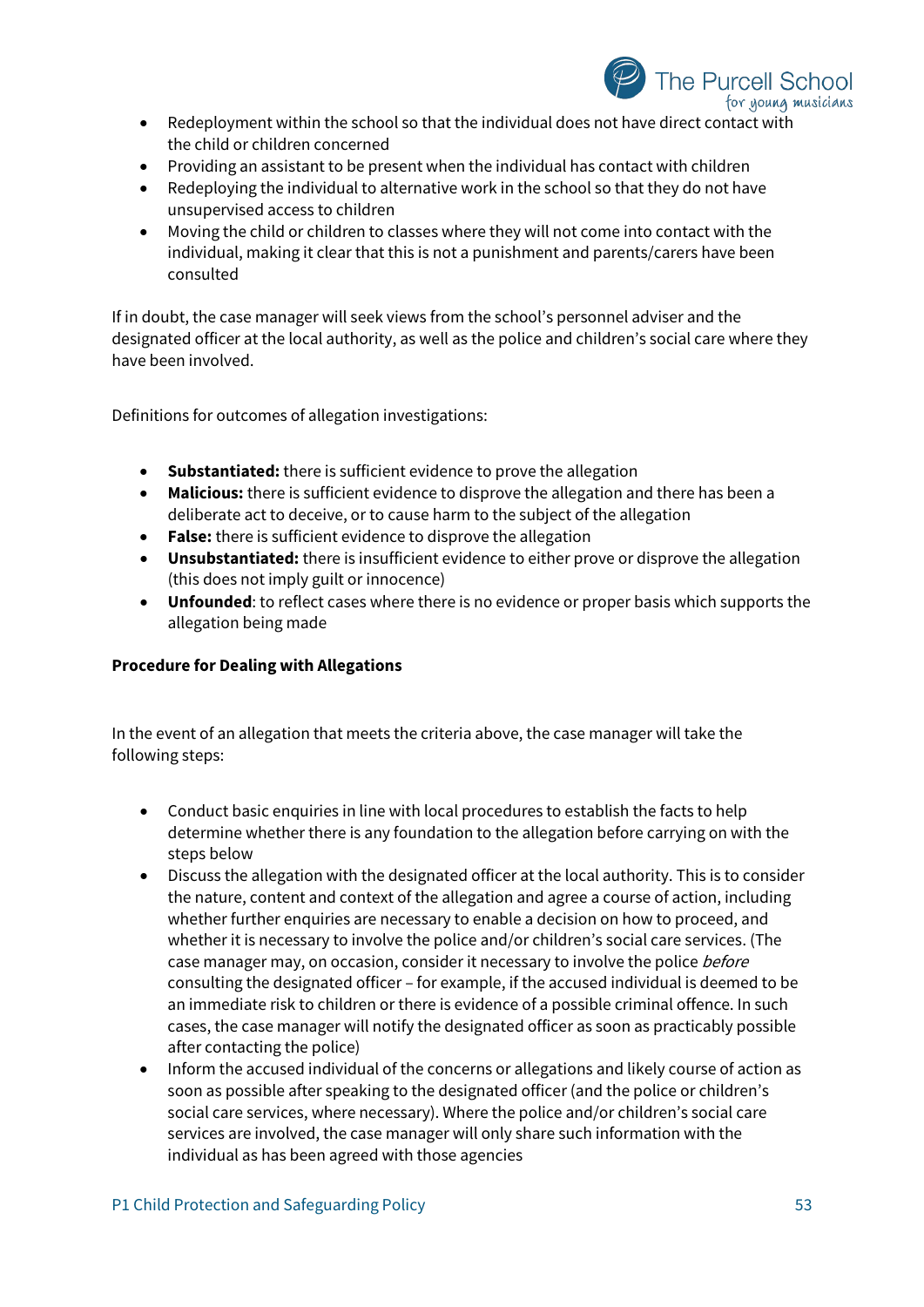

- Where appropriate (in the circumstances described above), carefully consider whether suspension of the individual from contact with children at the school is justified or whether alternative arrangements such as those outlined above can be put in place. Advice will be sought from the designated officer, police and/or children's social care services, as appropriate
- Where the case manager is concerned about the welfare of other children in the community or the individual's family, they will discuss these concerns with the DSL and make a risk assessment of the situation. If necessary, the DSL may make a referral to children's social care
- **If immediate suspension is considered necessary**, agree and record the rationale for this with the LADO. The record will include information about the alternatives to suspension that have been considered, and why they were rejected. Written confirmation of the suspension will be provided to the individual facing the allegation or concern within 1 working day, and the individual will be given a named contact at the school and their contact details
- **If it is decided that no further action is to be taken** in regard to the subject of the allegation or concern, record this decision and the justification for it and agree with the LADO what information should be put in writing to the individual and by whom, as well as what action should follow both in respect of the individual and those who made the initial allegation
- **If it is decided that further action is needed**, take steps as agreed with the designated officer to initiate the appropriate action in school and/or liaise with the police and/or children's social care services as appropriate
- Provide effective support for the individual facing the allegation or concern, including appointing a named representative to keep them informed of the progress of the case and considering what other support is appropriate.
- Inform the parents or carers of the child/children involved about the allegation as soon as possible if they do not already know (following agreement with children's social care services and/or the police, if applicable). The case manager will also inform the parents or carers of the requirement to maintain confidentiality about any allegations made against teachers (where this applies) while investigations are ongoing. Any parent or carer who wishes to have the confidentiality restrictions removed in respect of a teacher will be advised to seek legal advice
- Keep the parents or carers of the child/children involved informed of the progress of the case (only in relation to their child – no information will be shared regarding the staff member)
- Make a referral to the DBS where it is thought that the individual facing the allegation or concern has engaged in conduct that harmed or is likely to harm a child, or if the individual otherwise poses a risk of harm to a child

If the school is made aware that the Secretary of State has made an interim prohibition order in respect of an individual, we will immediately suspend that individual from teaching, pending the findings of the investigation by the Teaching Regulation Agency.

Where the police are involved, wherever possible the school will ask the police at the start of the investigation to obtain consent from the individuals involved to share their statements and evidence for use in the school's disciplinary process, should this be required at a later point.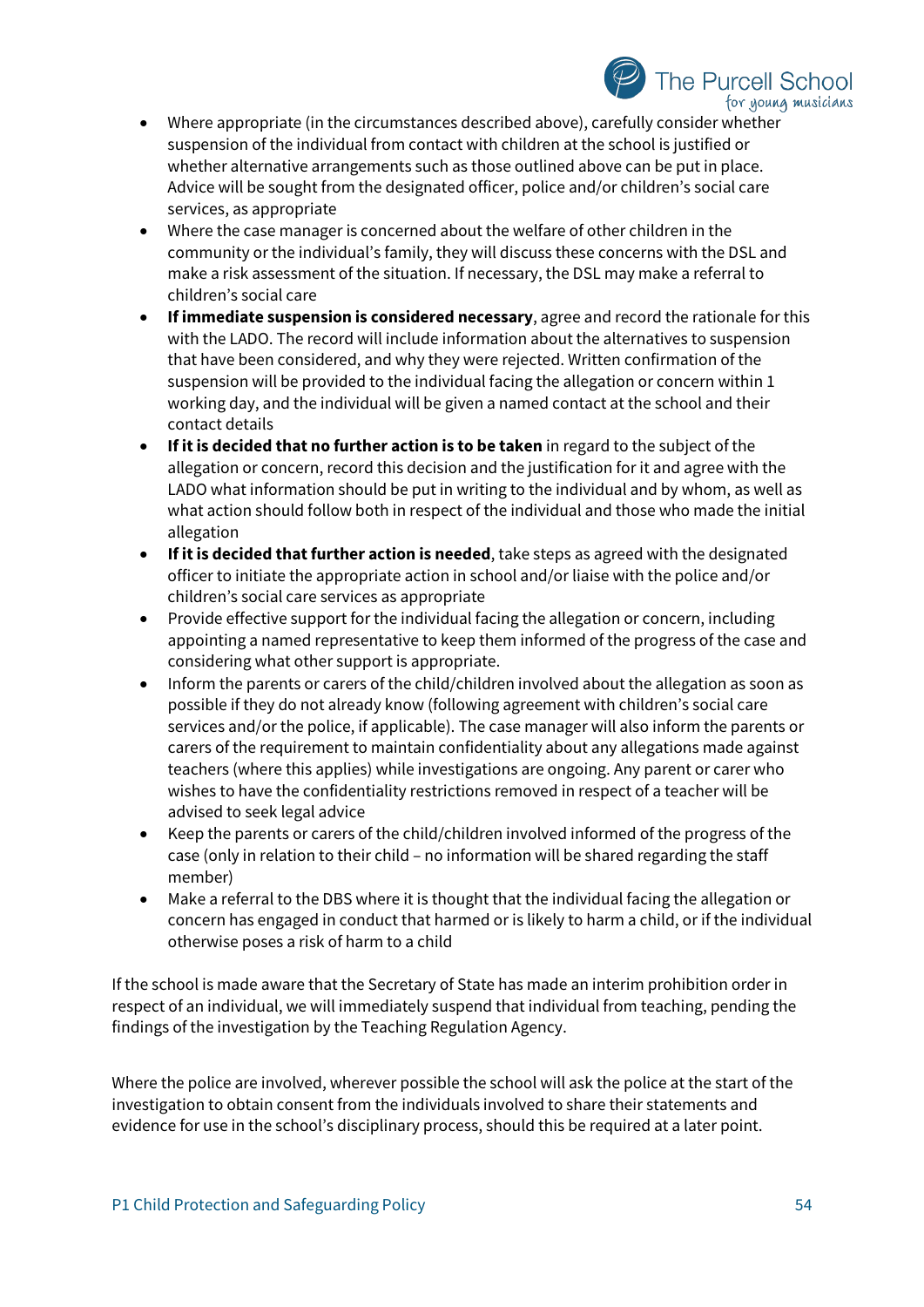

## **Additional Considerations for Supply Teachers and all Contracted Staff**

If there are concerns or an allegation is made against someone not directly employed by the school, such as a supply teacher or contracted staff member provided by an agency, we will take the actions below in addition to our standard procedures.

- We will not decide to stop using an individual due to safeguarding concerns without finding out the facts and liaising with the LADO to determine a suitable outcome
- The governing board/Principal will discuss with the agency whether it is appropriate to suspend the individual, or redeploy them to another part of the school, while the school carries out the investigation
- We will involve the agency fully, but the school will take the lead in collecting the necessary information and providing it to the LADO as required
- We will address issues such as information sharing, to ensure any previous concerns or allegations known to the agency are taken into account (we will do this, for example, as part of the allegations management meeting or by liaising directly with the agency where necessary)

When using an agency, we will inform them of our process for managing allegations, and keep them updated about our policies as necessary, and will invite the agency's HR manager or equivalent to meetings as appropriate.

Specific actions

#### **Action Following a Criminal Investigation or Prosecution**

The case manager will discuss with the LADO whether any further action, including disciplinary action, is appropriate and, if so, how to proceed, taking into account information provided by the police and/or children's social care services.

#### **Conclusion of a Case Where the Allegation is Substantiated**

If the allegation is substantiated and the individual is dismissed or the school ceases to use their services, or the individual resigns or otherwise ceases to provide their services, the school will make a referral to the DBS for consideration of whether inclusion on the barred lists is required.

If the individual concerned is a member of teaching staff, the school will consider whether to refer the matter to the Teaching Regulation Agency to consider prohibiting the individual from teaching.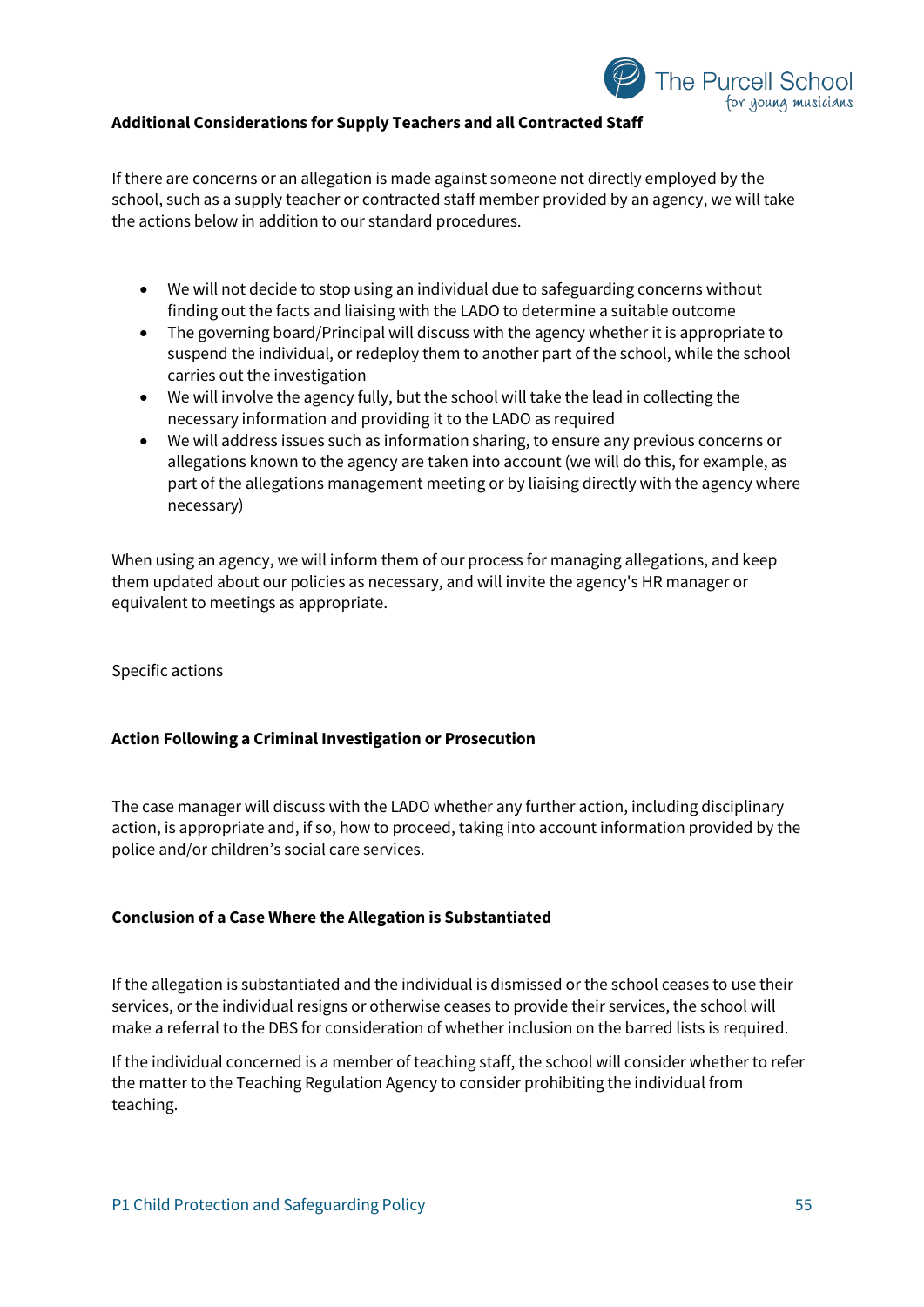

#### **Individuals Returning to Work after Suspension**

If it is decided on the conclusion of a case that an individual who has been suspended can return to work, the case manager will consider how best to facilitate this.

The case manager will also consider how best to manage the individual's contact with the child or children who made the allegation, if they are still attending the school.

## **Unsubstantiated, Unfounded, False or Malicious Reports**

If a report is:

- Determined to be unsubstantiated, unfounded, false or malicious, the Principal/DSL (or other senior person appointed by the Principal) will consider the appropriate next steps. If they consider that the child and/or person who made the allegation is in need of help, or the allegation may have been a cry for help, a referral to children's social care may be appropriate
- Shown to be deliberately invented, or malicious, the school will consider whether any disciplinary action is appropriate against the individual(s) who made it

#### **Unsubstantiated, Unfounded, False or Malicious Allegations**

If an allegation is:

- Determined to be unsubstantiated, unfounded, false or malicious, the LADO and case manager will consider the appropriate next steps. If they consider that the child and/or person who made the allegation is in need of help, or the allegation may have been a cry for help, a referral to children's social care may be appropriate
- Shown to be deliberately invented, or malicious, the school will consider whether any disciplinary action is appropriate against the individual(s) who made it

#### **Confidentiality and Information Sharing**

The School will make every effort to maintain confidentiality and guard against unwanted publicity while an allegation is being investigated or considered.

The case manager will take advice from the LADO, police and children's social care services, as appropriate, to agree:

- Who needs to know about the allegation and what information can be shared
- How to manage speculation, leaks and gossip, including how to make parents or carers of a child/children involved aware of their obligations with respect to confidentiality
- What, if any, information can be reasonably given to the wider community to reduce speculation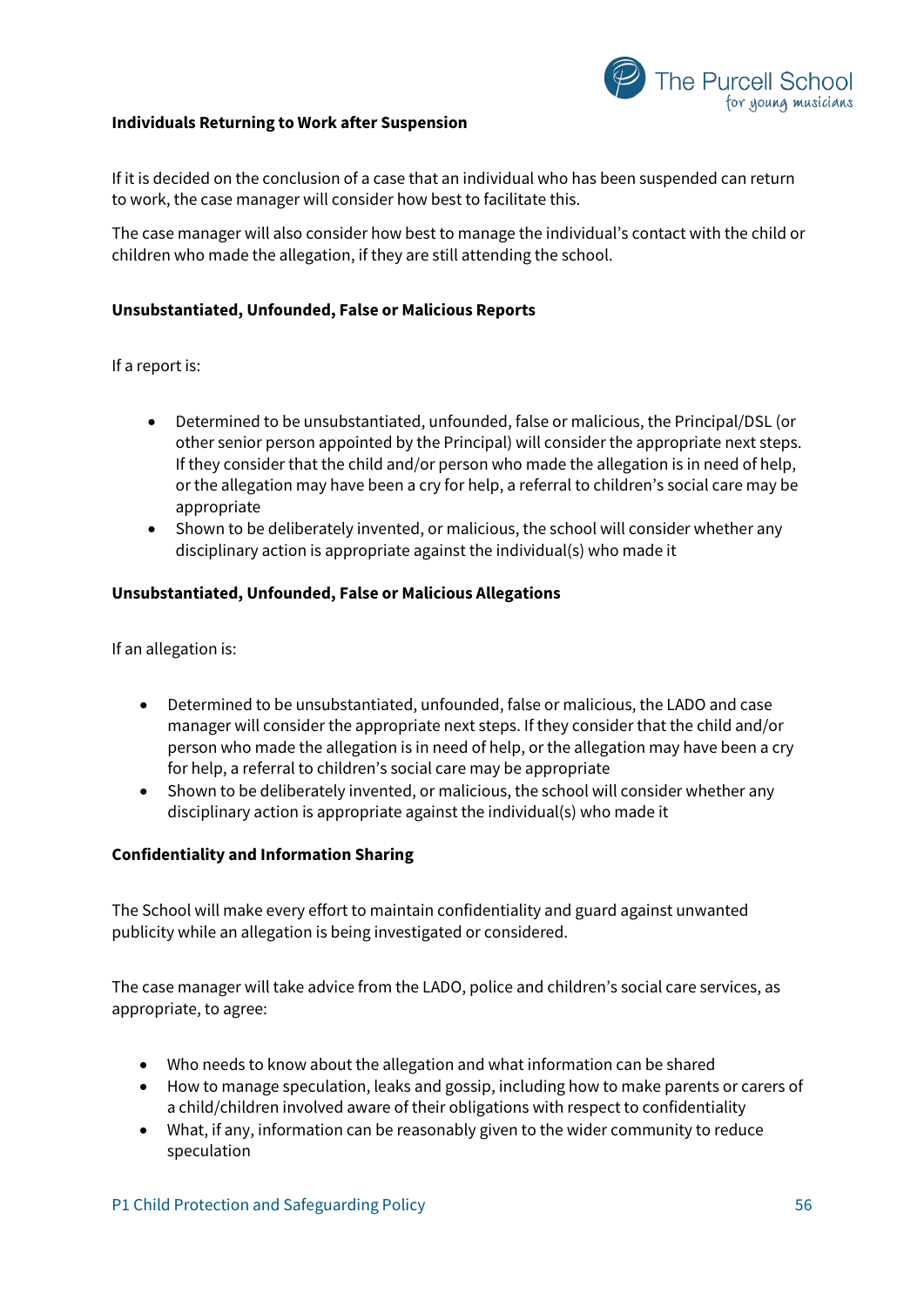- The Purcell School for young musicians
- How to manage press interest if, and when, it arises

## **Record-keeping**

The case manager will maintain clear records about any case where the allegation or concern meets the criteria above and store them on the individual's confidential personnel file for the duration of the case.

The records of any allegation that, following an investigation, is found to be malicious or false will be deleted from the individual's personnel file (unless the individual consents for the records to be retained on the file).

For all other allegations (which are not found to be malicious or false), the following information will be kept on the file of the individual concerned:

- A clear and comprehensive summary of the allegation
- Details of how the allegation was followed up and resolved
- Notes of any action taken, decisions reached and the outcome
- A declaration on whether the information will be referred to in any future reference

In these cases, the School will provide a copy to the individual, in agreement with children's social care or the police as appropriate.

Where records contain information about allegations of sexual abuse, we will preserve these for the Independent Inquiry into Child Sexual Abuse (IICSA), for the term of the inquiry. We will retain all other records at least until the individual has reached normal pension age, or for 10 years from the date of the allegation if that is longer.

## **References**

When providing employer references, we will:

- Not refer to any allegation that has been found to be false, unfounded, unsubstantiated or malicious, or any repeated allegations which have all been found to be false, unfounded, unsubstantiated or malicious
- Include substantiated allegations, provided that the information is factual and does not include opinions

#### **Learning Lessons**

After any cases where the allegations are substantiated, the case manager will review the circumstances of the case with the LADO to determine whether there are any improvements that we can make to the school's procedures or practice to help prevent similar events in the future.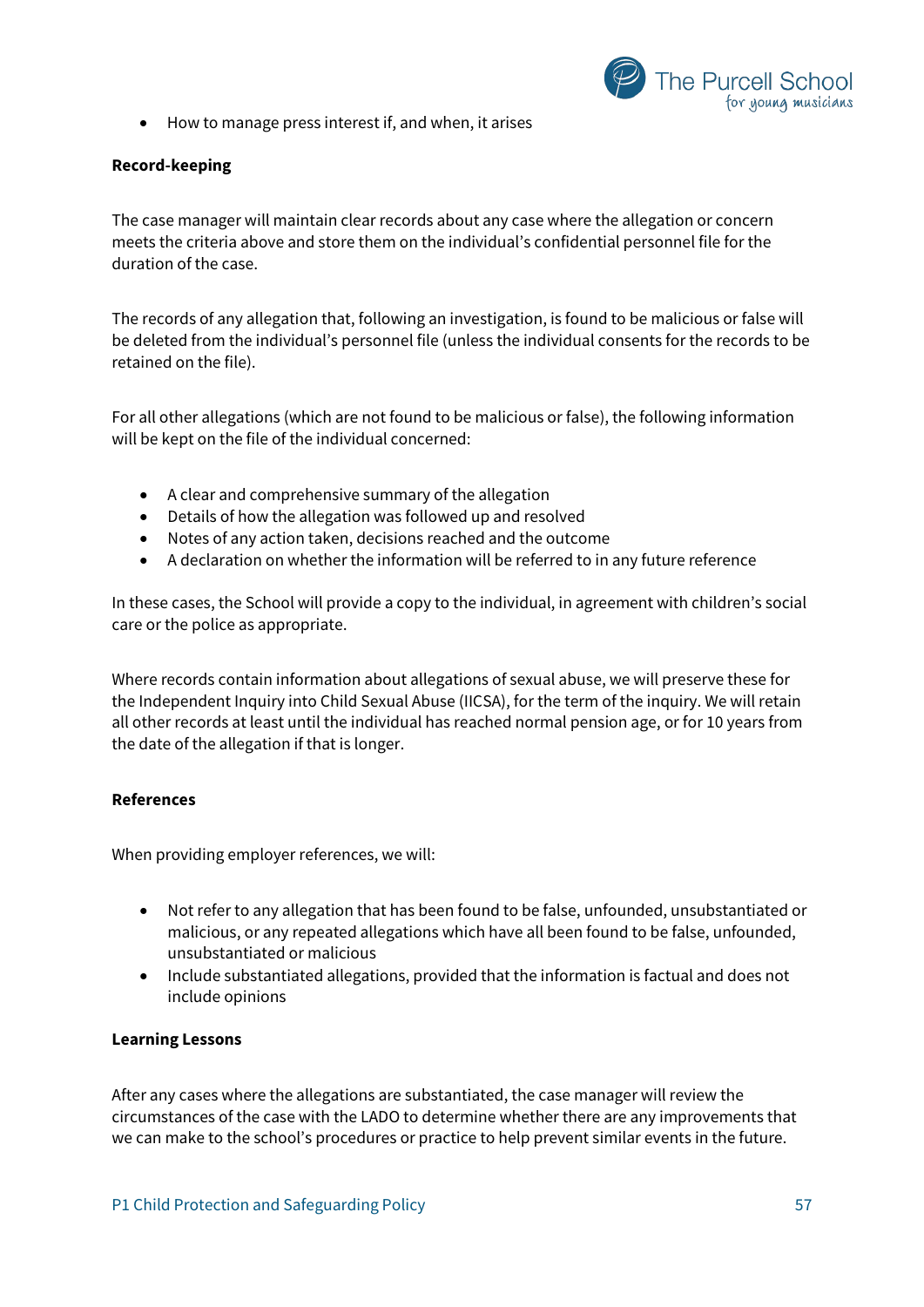

This will include consideration of (as applicable):

- Issues arising from the decision to suspend the member of staff
- The duration of the suspension
- Whether or not the suspension was justified
- The use of suspension when the individual is subsequently reinstated. We will consider how future investigations of a similar nature could be carried out without suspending the individual

For all other cases, the case manager will consider the facts and determine whether any improvements can be made.

#### **Non-recent Allegations**

Abuse can be reported, no matter how long ago it happened.

We will report any non-recent allegations made by a child to the LADO in line with our local authority's procedures for dealing with non-recent allegations.

Where an adult makes an allegation to the school that they were abused as a child, we will advise the individual to report the allegation to the police.

## **Section 2: Concerns That Do Not Meet the Harm Threshold**

The section is based on 'Section 2: Concerns That Do Not Meet the Harm Threshold' in part 4 of Keeping Children Safe in Education.

This section applies to all concerns (including allegations) about members of staff, including supply teachers, volunteers and contractors, which do not meet the harm threshold set out in section 1 above.

Concerns may arise through, for example:

- Suspicion
- Complaint
- Disclosure made by a child, parent or other adult within or outside the school
- Pre-employment vetting checks

We recognise the importance of responding to and dealing with any concerns in a timely manner to safeguard the welfare of children.

#### **Definition of Low-level Concerns**

P1 Child Protection and Safeguarding Policy 58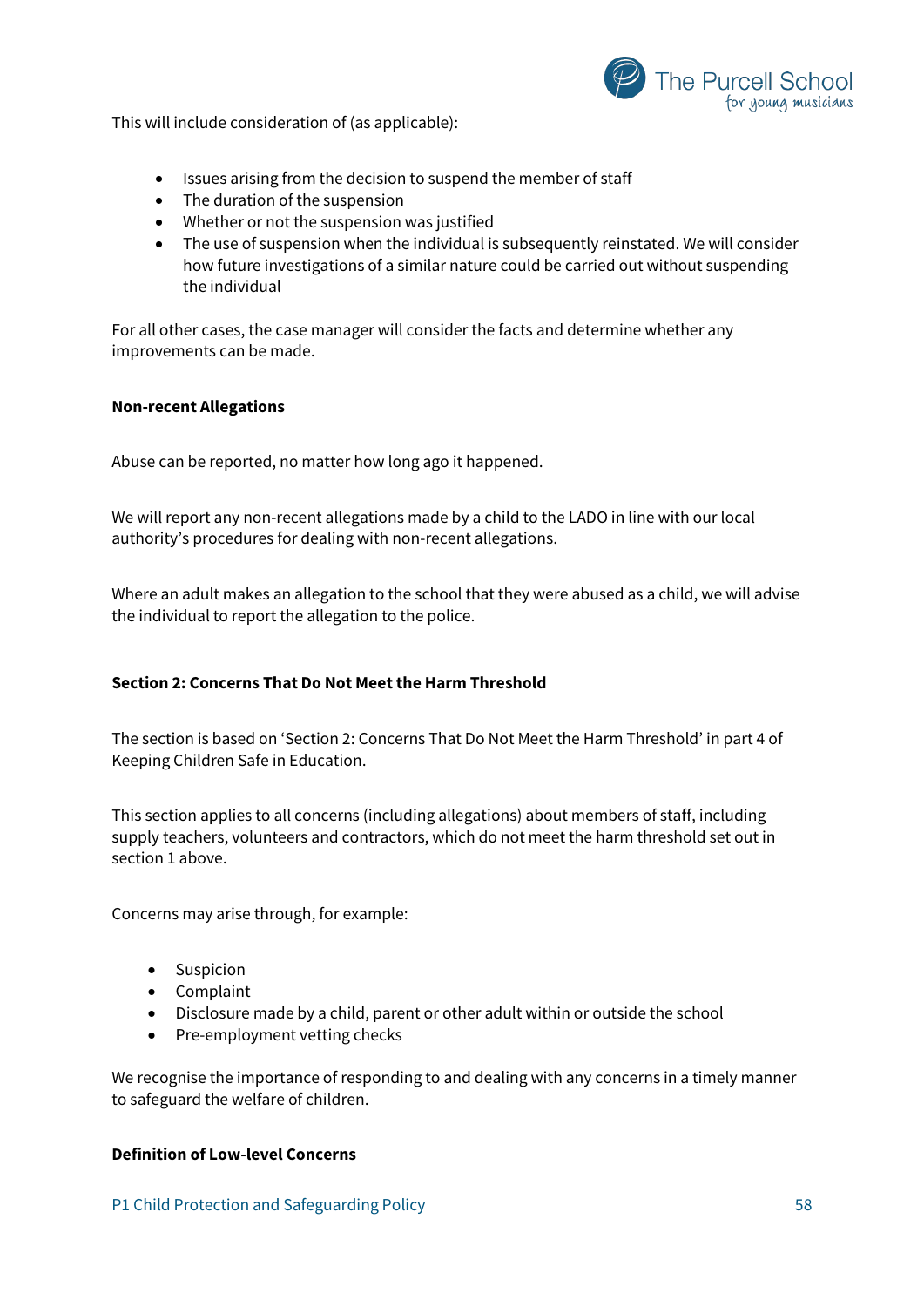

The term 'low-level' concern is any concern – no matter how small – that an adult working in or on behalf of the school may have acted in a way that:

- Is inconsistent with the staff code of conduct, including inappropriate conduct outside of work, **and**
- Does not meet the allegations threshold or is otherwise not considered serious enough to consider a referral to the designated officer at the local authority

Examples of such behaviour could include, but are not limited to:

- Being overly friendly with children
- Having favourites
- Taking photographs of children on their mobile phone
- Engaging with a child on a one-to-one basis in a secluded area or behind a closed door
- Using inappropriate sexualised, intimidating or offensive language

## **Sharing Low-level Concerns**

We recognise the importance of creating a culture of openness, trust and transparency to encourage all staff to share low-level concerns so that they can be addressed appropriately.

We will create this culture by:

- Ensuring staff are clear about what appropriate behaviour is, and are confident in distinguishing expected and appropriate behaviour from concerning, problematic or inappropriate behaviour, in themselves and others
- Empowering staff to share any low-level concerns
- Empowering staff to self-refer
- Addressing unprofessional behaviour and supporting the individual to correct it at an early stage
- Providing a responsive, sensitive and proportionate handling of such concerns when they are raised
- Helping to identify any weakness in the school's safeguarding system

## **Responding to Low-level Concerns**

If the concern is raised via a third party, the Principal (or a senior person appointed by the Principal) will collect evidence where necessary by speaking:

- Directly to the person who raised the concern, unless it has been raised anonymously
- To the individual involved and any witnesses

The Principal will use the information collected to categorise the type of behaviour and determine any further action, in line with the school's code of conduct.